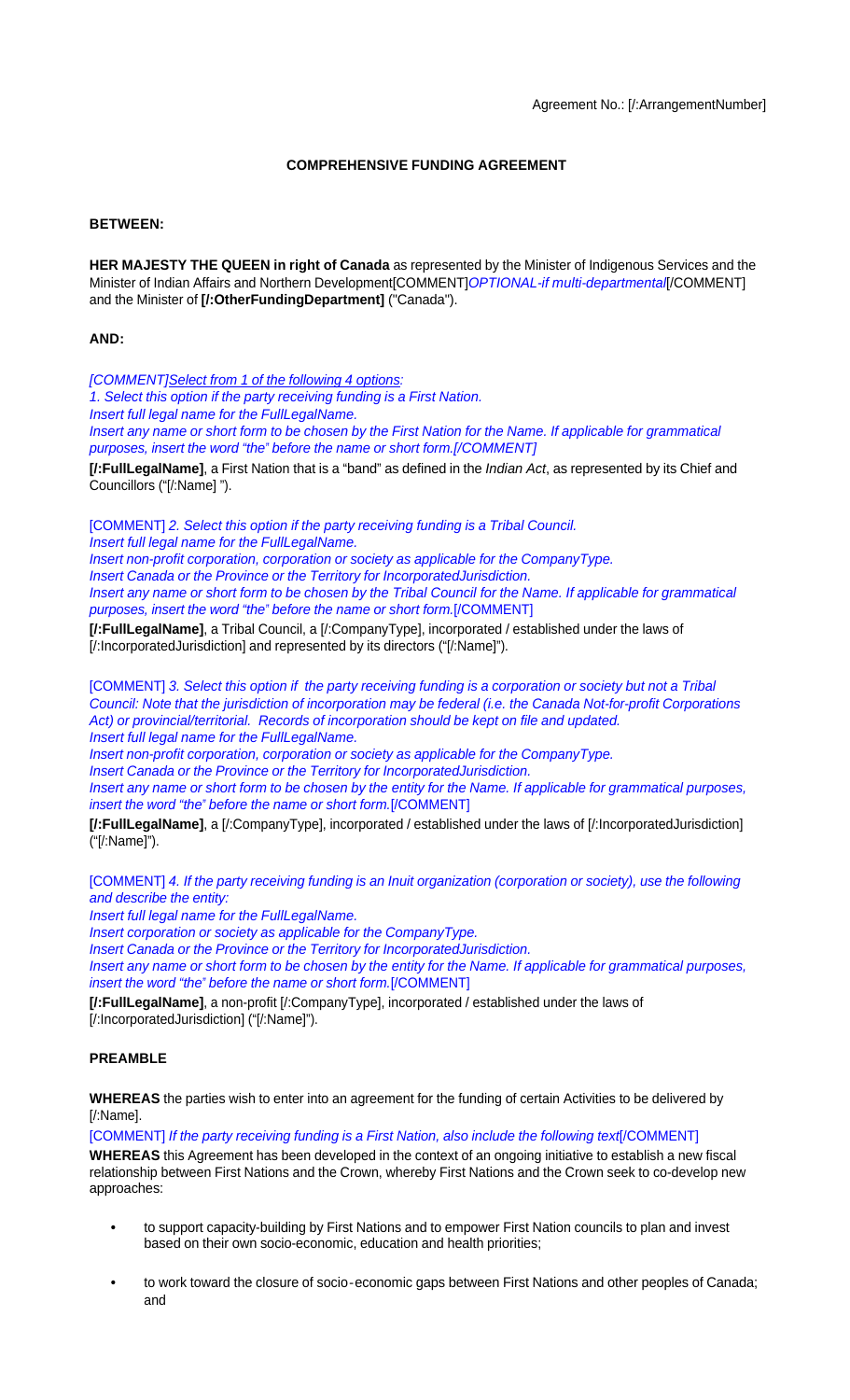**•** that are founded on a mutual accountability relationship whereby Canada and the First Nations are mutually accountable for the commitments they make to one another under the Agreement, while First Nations are primarily accountable to their [/:CitizenOrMember]s.

#### [COMMENT] If the party receiving funding is a First Nation and is receiving the NFR Grant, also include the following text[/COMMENT]

**WHEREAS** [/:Name] has met the eligibility requirements for the NFR Grant as of the effective date of this Agreement and whereas the parties have agreed to include NFR Grant Funding in this Agreement.

[COMMENT] If the party receiving funding is a First Nation or Tribal Council and it wishes to include a reference to Treaties, the following are the clauses which have been authorized for use.[/COMMENT]

**WHEREAS** the Crown entered into Treaty No. [/:TreatyNumber] with certain First Nations.

**WHEREAS** the parties acknowledge and recognize the historical and contemporary importance of the treaties to the relationship between the Crown and the First Nation(s) of [/:Name].

[COMMENT] If the party receiving funding is a First Nation or Tribal Council and it wishes to include a reference to the fiduciary relationship of the Crown and First Nations, the following is the clause which has been authorized for use.[/COMMENT]

**WHEREAS** Canada and [/:Name] intend that nothing in this Agreement will have the effect of, or be interpreted as, limiting or expanding any fiduciary relationship between the Crown and First Nations people.

[COMMENT] If the party receiving funding is a First Nation, also include the following text.[/COMMENT]

**WHEREAS** the parties anticipate that the terms and conditions of this Agreement may evolve over time and that such changes may be informed by policy processes between Canada and First Nations arising from their new fiscal relationship ("NFR"). Such changes may be introduced by way of amendments to this Agreement or through any successor agreements.

**NOW THEREFORE**, the parties agree as follows:

# **1 Duration**

1.1 This Agreement will be in effect from [/:AgreementEffectiveDate] (the "effective date") and will expire on [/:AgreementExpirationDate], unless terminated earlier or shortened or extended by amendment.

#### **2 Objective**

2.1 The purpose of this Agreement is for Canada to provide the Funding to [/:Name] for the delivery by it of the Activities in the community or communities that it serves.

## **3 Responsibility**

3.1 Each party shall carry out its respective rights and obligations in accordance with the terms of this Agreement and applicable laws.

## **4 Relationship**

- 4.1 The parties shall implement this Agreement in a spirit of cooperation and in good faith but each party shall act on its own behalf and not on behalf of the other party.
- 4.2 Nothing in this Agreement creates or is to be construed as creating a joint venture, legal partnership, service contract or principal and agent relationship between the parties, and neither party will represent itself to any third party as acting on behalf of the other, as being a jointventurer, legal partner, a service procurer, service contractor, principal, agent or delegate of the other party.

[COMMENT]If the party receiving funding wishes to include a reference to Non-Derogation, it may choose to include any or all of the following clauses 5.1 (a) to (d)[/COMMENT]

#### **5 Non- Derogation**

- 5.1 Nothing in this Agreement will be construed to diminish, abrogate, derogate from, or prejudice any treaty or Aboriginal rights of [/:Name] and nothing in this Agreement will:
	- (a) prejudice whatsoever any applications, negotiations or settlements with respect to land claims or land entitlement between the Crown and [/:Name];
	- (b) prejudice whatsoever the implementation of the inherent right to self-government nor prejudice in any way negotiations with respect to self-government involving [/:Name];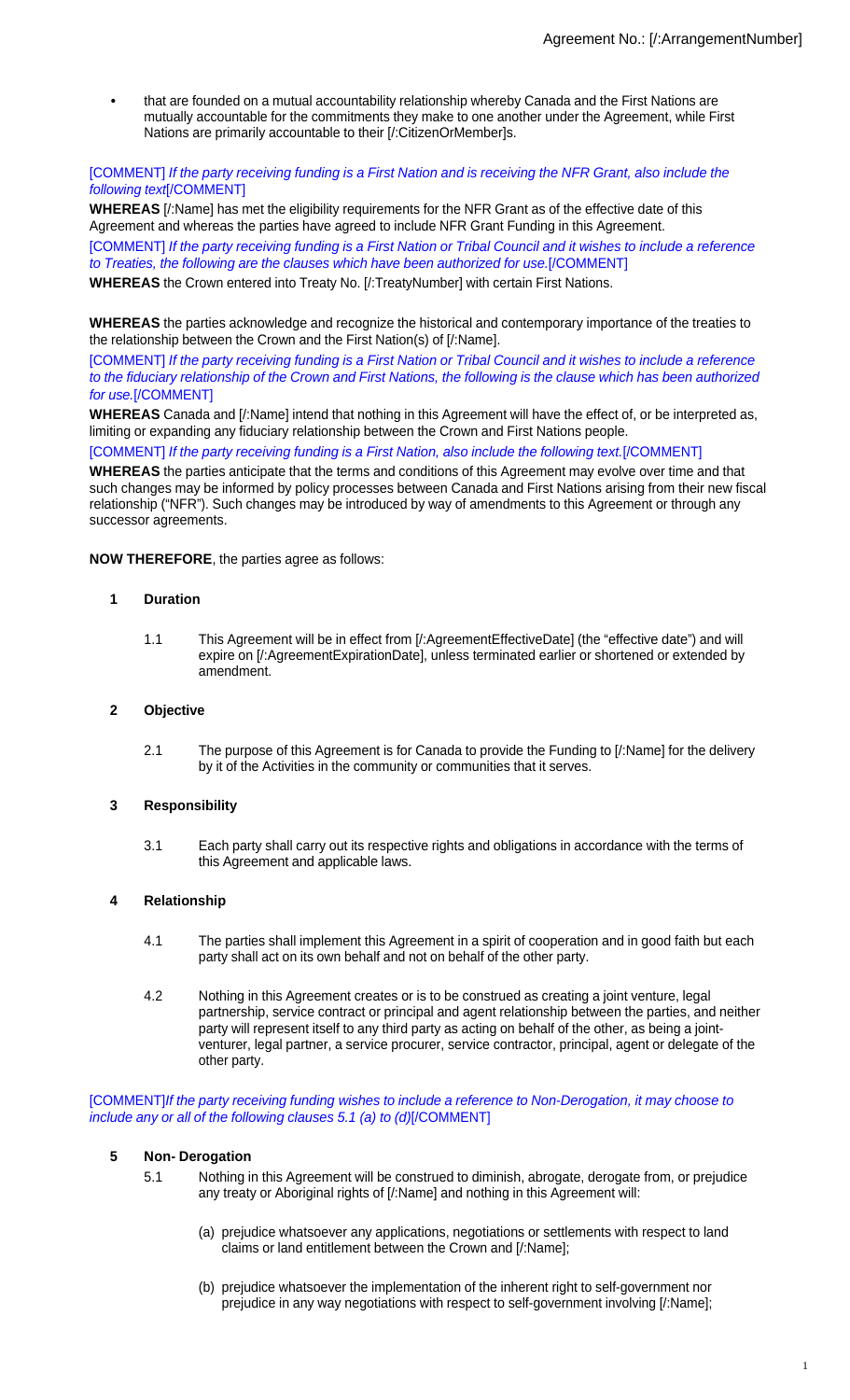- (c) be construed as modifying any existing treaty; or
- (d) be construed to create a treaty within the meaning of the Constitution Act, 1982.

[COMMENT]If the party receiving funding is a Tribal Council and wishes to include a reference to Non-Derogation, it may choose to include any or all of the following clauses 5.1 (a) to (d).

Please insert the Member First Nation legal names into the MemberFirstNation(s)LegalName.[/COMMENT]

#### **5 Non- Derogation**

- 5.1 Nothing in this Agreement will be construed to diminish, abrogate, derogate from, or prejudice any treaty or Aboriginal rights of the [/:MemberFirstNation(s)LegalName] and nothing in this Agreement will:
	- (a) prejudice whatsoever any applications, negotiations or settlements with respect to land claims or land entitlement between the Crown and the [/:MemberFirstNation(s)LegalName];
	- (b) prejudice whatsoever the implementation of the inherent right to self-government nor prejudice in any way negotiations with respect to self-government involving the [/:MemberFirstNation(s)LegalName];
	- (c) be construed as modifying any existing treaty; or
	- (d) be construed to create a treaty within the meaning of the Constitution Act, 1982.

[COMMENT]If the party receiving funding is a corporation or society and wishes to include a reference to Non-Derogation, it may choose to include any or all of the following clauses 5.1 (a) to (d).

Please insert the insert host First Nation(s) legal name into the HostFirstNation(s)LegalName.[/COMMENT]

#### **5 Non- Derogation**

- 5.1 Nothing in this Agreement will be construed to diminish, abrogate, derogate from, or prejudice any treaty or Aboriginal rights of the [/:HostFirstNation(s)LegalName] and nothing in this Agreement will:
	- (a) prejudice whatsoever any applications, negotiations or settlements with respect to land claims or land entitlement between the Crown and the [/:HostFirstNation(s)LegalName];
	- (b) prejudice whatsoever the implementation of the inherent right to self-government nor prejudice in any way negotiations with respect to self-government involving the [/:HostFirstNation(s)LegalName];
	- (c) be construed as modifying any existing treaty; or
	- (d) be construed to create a treaty within the meaning of the Constitution Act, 1982.

[COMMENT]If the party receiving funding does not wish to include a reference to Non-Derogation, include the following.[/COMMENT]

#### **5 Intentionally Omitted**

#### **6 Funding**

- 6.1 Subject to the terms and conditions of this Agreement, Canada shall transfer the Funding to [/:Name] by way of payment of the amounts set out in Schedule 4 in the initial and subsequent Fiscal Years. These amounts will be paid according to the schedule of periodic advance payments set out in Schedule 4.
- 6.2 The parties acknowledge that, if this is a multi-year agreement, not all of the Funding for the full term of this Agreement may be set out in Schedule 4 at any given time. Funding for subsequent Fiscal Years may be determined or adjusted annually in accordance with the formulas or adjustment factors set out in Schedules 5 and 6, or other amendment process. Amendments to Schedule 4 for this purpose may be made by way of a NOBA or other amendment process.

## **7 Notice of Budget Adjustment (NOBA)**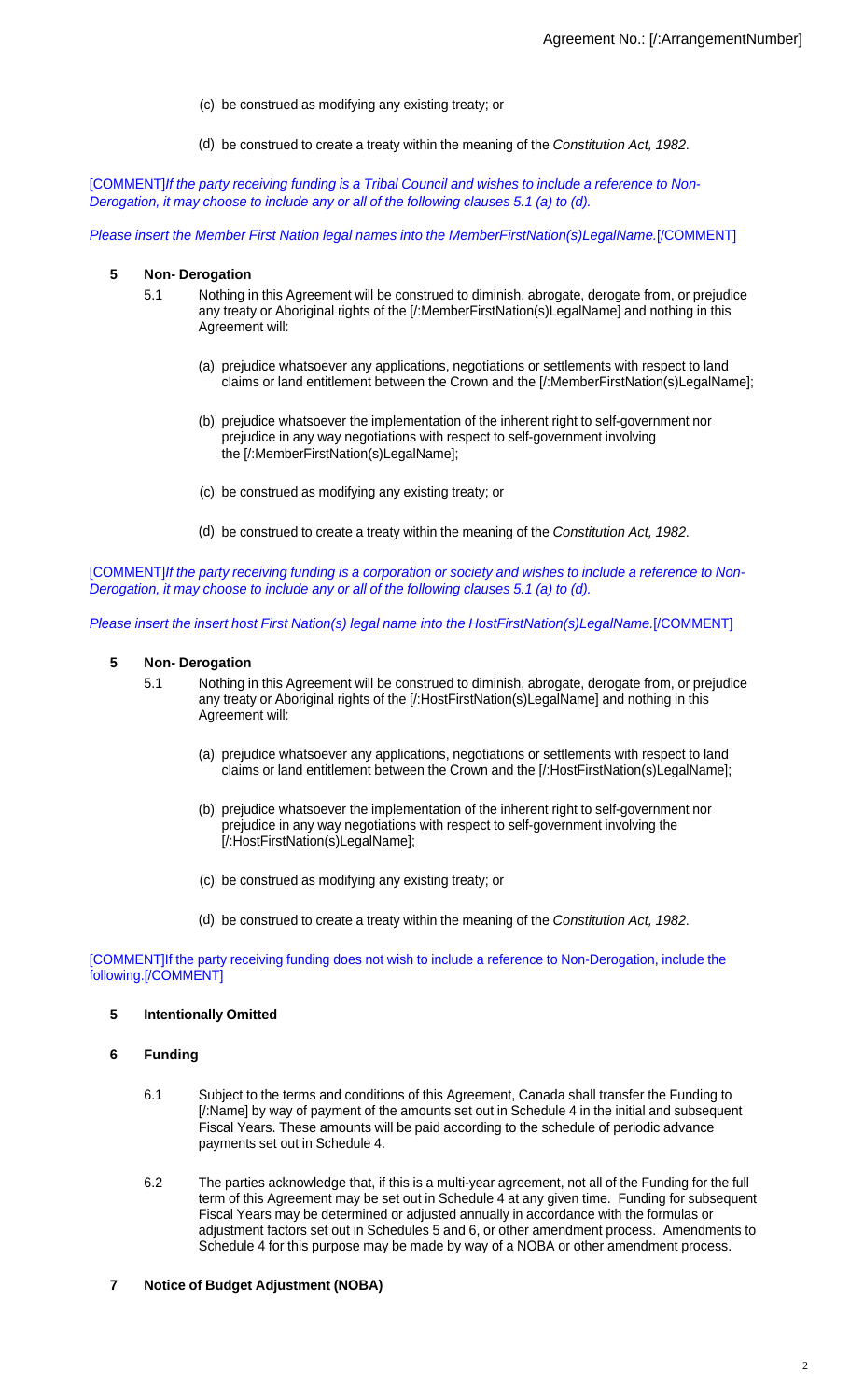- 7.1 Canada may, by NOBA, amend Schedule 4 in order to adjust the Funding and/or periodic advance payments for one or more Fiscal Years.
- 7.2 A NOBA will be signed by Canada, set out the details of the Funding changes and contain an amended Schedule 4 for this Agreement.
- 7.3 A NOBA may not:
	- (a) reduce overall Funding except according to an adjustment factor or formula set out in Schedule 5 and 6; or
	- (b) modify the terms and conditions of this Agreement, except as provided for in subsection 7.1.

## **8 Multiple Departments**

- 8.1 Where more than one Federal Department contributes any of the Funding under this Agreement on behalf of Canada:
	- (a) any Federal Department may transfer the Funding on behalf of other Federal Departments; and
	- (b) Canada's rights and obligations under this Agreement may be carried out by any Federal Department.

## **9 Funding Subject to Appropriations and Departmental Funding Authorities**

- 9.1 Notwithstanding any other provision of this Agreement, the amount and payment of any Funding is subject to the appropriation of funds by the Parliament of Canada.
- 9.2 In the event that any funding authority of any Federal Department for which the Funding is provided is modified or cancelled by the Treasury Board of Canada or by that Federal Department, or if funding levels of any Federal Department are reduced or cancelled by Parliament for any Fiscal Year in which payment is to be made, Canada may adjust or cancel the Funding accordingly.
- 9.3 Where Set Funding, Fixed Funding or Flexible Funding is to be reduced or cancelled under subsection 9.2, Canada shall provide at least 60 days prior notice to [/:Name]. This notice will specify the Activities, the Fiscal Year(s) and amounts in respect of which any such Funding will be reduced or cancelled.
- 9.4 Where any Block Funding, Grant Funding or NFR Grant Funding is to be reduced or cancelled under subsection 9.2 Canada shall provide at least 1 year's notice to [/:Name].

## **10 Exceptional Circumstances**

10.1 If exceptional circumstances occur during the term of this Agreement which were not reasonably foreseeable at the date this Agreement came into effect and which have a significant impact on [/:Name]'s ability to fulfill the terms and conditions of this Agreement, [/:Name] may return to the Federal Department that provides Funding for the Activity affected by the exceptional circumstances to request changes to the level of Funding for the affected Activity. If a Federal Department agrees to change the level of Funding, this Agreement will be amended accordingly.

## **11 Deficits**

11.1 [/:Name] shall be responsible for any expenditure it makes in excess of the Funding.

[COMMENT]If another Federal Department will be the one receiving reports, change ISC to that Department. Also make the same change in 12.6 to align so that the Department receiving reports may deliver a copy to the others.[/COMMENT]

# **12 Reports and Records**

- 12.1 Each Fiscal Year, [/:Name] shall prepare and submit to [/:PrimaryDepartmentReceivingReports] all reports listed in Schedule 7 for that Fiscal Year in accordance with the requirements for each report set out in the Reporting Guide for that Fiscal Year.
- 12.2 If this Agreement covers more than one Fiscal Year, Canada may, on or before the start of each Fiscal Year, issue a new Schedule 7 for that Fiscal Year.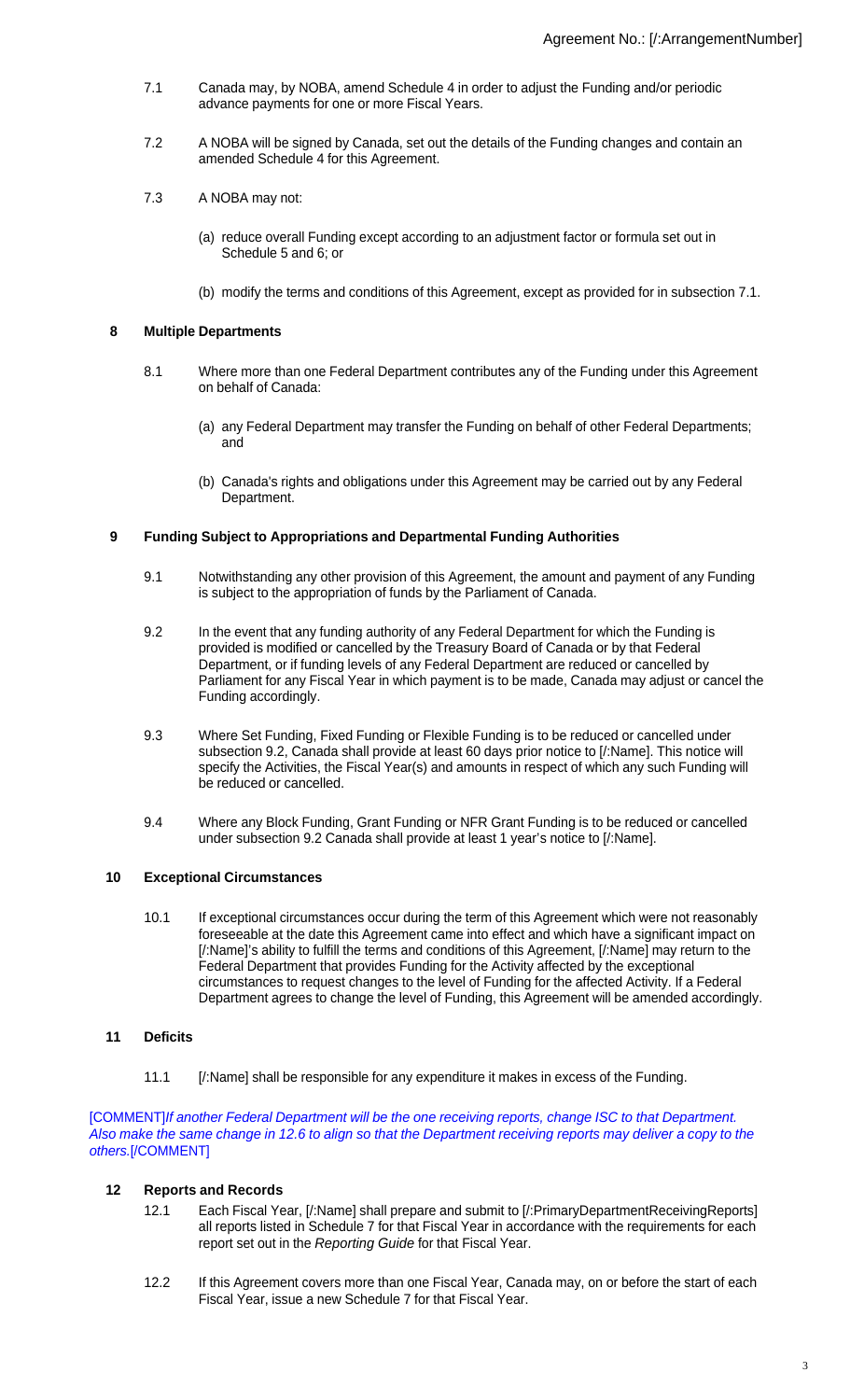- 12.3 Each Fiscal Year, Canada shall publish the Reporting Guide no later than 90 days before the Fiscal Year. Canada may amend the Reporting Guide during a Fiscal Year for the same Fiscal Year only if the amendment arises from a Treasury Board requirement. Canada shall promptly notify [/:Name] of any such amendment.
- 12.4 Subject to any statutory obligations that may apply to [/:Name], Canada may, by notice to [/:Name], extend the deadline for the receipt of any reports if [/:Name] provides notice before the applicable due dates of circumstances beyond [/:Name]'s control preventing [/:Name] from meeting the deadlines. Such a notice may only change the reporting date and no other reporting requirements, will be signed by Canada and will amend this Agreement in accordance with its terms.
- 12.5 [/:Name] shall retain all original financial and non-financial accounts and records, in paper or electronic form, that relate to the Activities and use of Funding under this Agreement, including accounts and records that are required to prepare reports under this Agreement, for a period of 7 years following the end of the last Fiscal Year to which the records relate. Such records, whether kept in paper or electronic form, must be organized, complete, legible and accessible.

#### [COMMENT]If other Federal Departments join the Agreement, and if the recipient agrees that they may receive the reports listed in 12.6, then add those departments to the list of whom ISC may deliver a copies after "CIRNAC". If another Department receives funds as indicated above in 12.1, change ISC to that Department to align[/COMMENT]

12.6 ISC may deliver a copy of [/:Name]'s Consolidated Audited Financial Statements, together with all other financial reporting required under the Reporting Guide, to [/:OtherDepartment(s) ReceivingReports]. [/:PrimaryDepartmentReceivingReports] shall not provide a copy of such statements or reports to any other Federal Department or any third party except where agreed to in writing by [/:Name] or where authorized or permitted by law.

## **13 Contracting-Out and Delegation**

- 13.1 Subject to the other provisions of this section, either party may contract-out or delegate any of its funcations or obligations under this Agreement to any third party, including any contractor, delegate or agent and, in the case of [/:Name], an Agency. The parties acknowledge that they will remain responsible to the other for the performance of all such contracted or delegated matters.
- 13.2 If either party wishes to contract-out or delegate all or a substantial part of its functions or obligations under this Agreement to a third party or Agency, it shall: (i) enter into an agreement with the third party or Agency for that purpose; (ii) ensure that the third party or Agency complies with all requirements of this Agreement on its behalf; and (iii) make the agreement available to the other party upon request, subject to applicable laws.

#### [COMMENT]If the party receiving funding is a First Nation, include the following text.[/COMMENT]

13.3 Where statutory authority to act on behalf of a Federal Department is delegated to [/:Name], as in the case of delegated authority under sections 53 or 60 of the Indian Act to administer lands, [/:Name] shall not delegate any of that authority.

## **14 Environmental Obligations**

14.1 [/:Name] and Canada shall cooperate to ensure that, with respect to any project to be undertaken by the [/:Name] with any of the Funding, all applicable requirements of the Canadian Environmental Assessment Act, 2012 and any other applicable environmental laws will be followed.

# **15 Indemnification**

- 15.1 [/:Name] shall indemnify and save harmless the Crown, her Ministers, officers, employees, agents, successors and assigns from and against all claims, liabilities, and demands arising directly or indirectly from any acts or omissions of [/:Name] or of any of its employees or agents in respect of or resulting from: (i) [/:Name]'s performance or non-performance of its obligations under this Agreement; or (ii) [/:Name] entering into any loan, capital lease or other long term obligation.
- 15.2 Canada shall save harmless and indemnify [/:Name] from and against all claims, liabilities and demands arising directly or indirectly from any breach of this Agreement by Canada.

#### **16 Set-Off**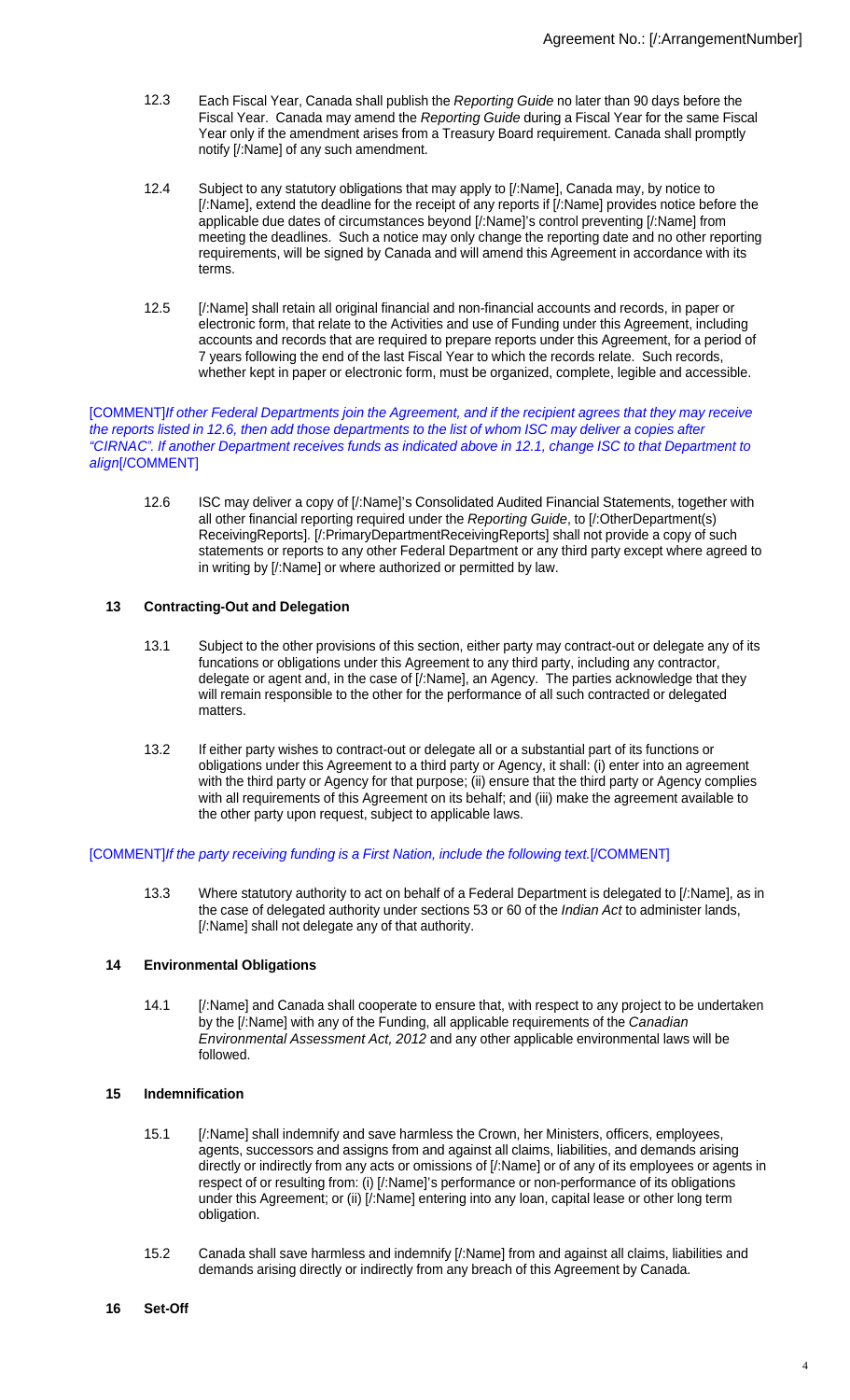- 16.1 Without limiting the scope of set-off or compensation rights available to the Crown at common law, under the Civil Code of Québec, under the Financial Administration Act, or otherwise, Canada may set-off or seek compensation against the Funding for:
	- (a) any amount that is a debt due to the Crown for Contribution Fundingand Grant Funding pursuant to section 18 of Schedule 2; and
	- (b) any amount that the [/:Name] owes to the Crown under legislation or any other agreement of any kind.
- 16.2 Where set-off or compensation by Canada against any of the Funding could create undue financial hardship for [/:Name] or jeopardize the health and safety of [/:CitizenOrMember]s, Canada may consider any written request or proposal from [/:Name] to enter into a debt acknowledgement and repayment agreement with Canada to amortize the set-off or compensation amount over time.

#### **17 Dispute Resolution**

- 17.1 Canada and [/:Name] shall attempt to negotiate a resolution to any disputes arising between them regarding the interpretation of a provision of this Agreement or the obligation of a party under this Agreement in a timely manner.
- 17.2 Canada and [/:Name] may agree to non-binding mediation to resolve any dispute. In such case, each party shall bear its own costs and bear equally the costs of any independent third party appointed to assist the parties to try to resolve the dispute.

#### **18 Evaluation**

- 18.1 Canada may, at any time during the term of this Agreement or within 7 years of its expiry or termination, carry out one or more evaluations of the effectiveness of this Agreement.
- 18.2 [/:Name] shall cooperate in the conduct of any such evaluation and provide Canada or its representatives such information as they require, including any records that are required to be retained under subsection 12.5.

## **19 Termination**

- 19.1 Either party may terminate this Agreement by providing notice to the other party stipulating the reason for termination, provided that before any such termination can become effective:
	- (a) the parties exhaust the dispute resolution process if relevant to the termination; and
	- (b) the parties agree on a time frame to terminate the Agreement in a manner that will minimize impacts on [/:CitizenOrMember]s.
- 19.2 In the event of the termination of this Agreement:
	- (a) [/:Name] shall provide Canada with Consolidated Audited Financial Statements for all Funding together with all schedules and reports as required by the Reporting Guide, or such parts of that financial reporting as specified by Canada, within 120 days of the date of termination;
	- (b) subject to rights of set-off, Canada shall pay to [/:Name] any Funding owed to [/:Name] up to the termination date of this Agreement unless [/:Name] and Canada agree otherwise in writing;
	- (c) without limiting any other obligation under this Agreement to repay amounts to Canada, [/:Name] shall repay to Canada any unexpended Funding up to the termination date of this Agreement, and within 120 days thereof, unless [/:Name] and Canada agree otherwise in writing; and
	- (d) [/:Name] shall fulfill any other obligation relating to termination set out in any Schedule.

## **20 This Agreement**

20.1 This Agreement constitutes the entire agreement between the parties and supersedes all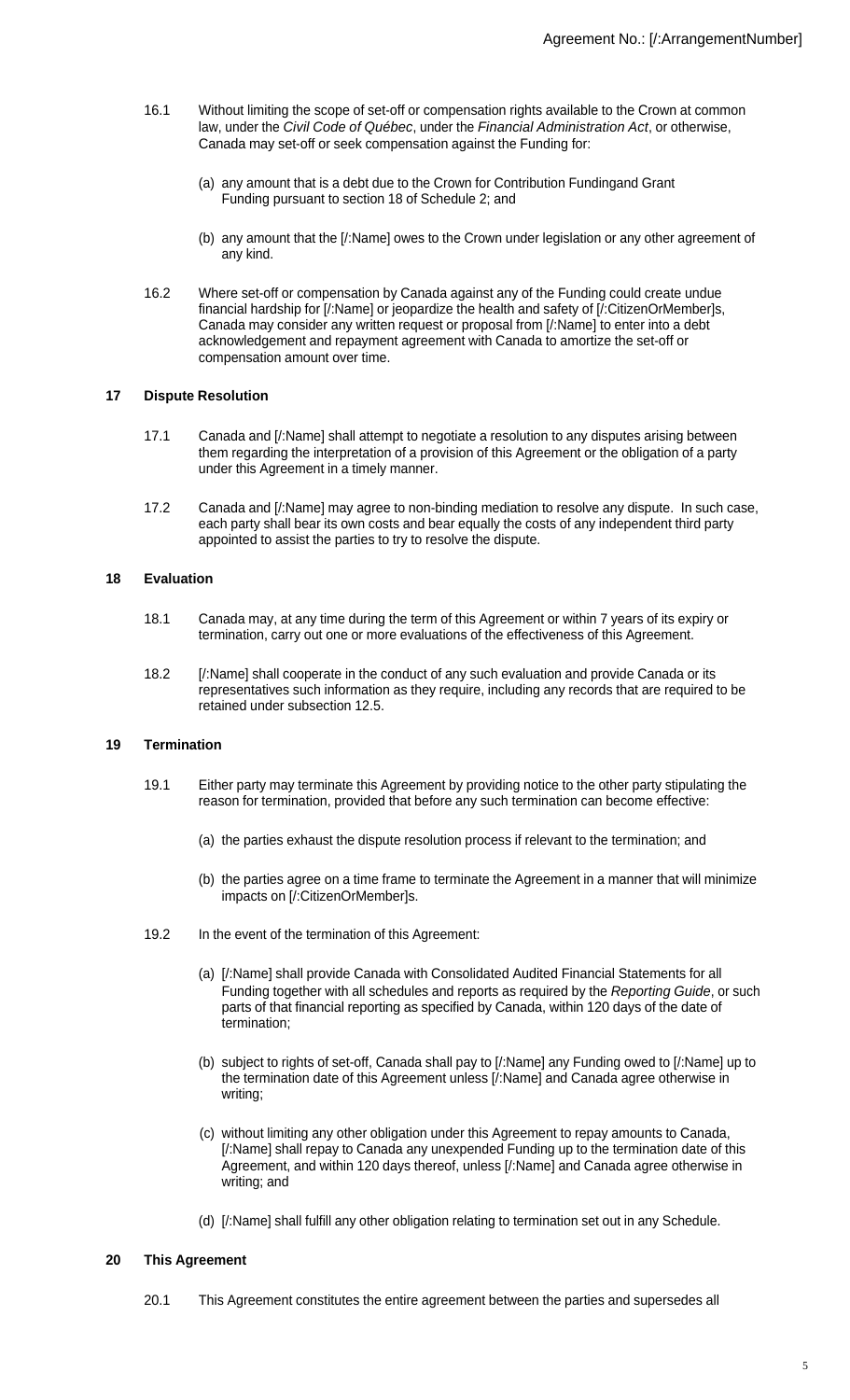discussions, negotiations and commitments in relation to the subject matter of this Agreement which may have preceded the signing of this Agreement. For greater certainty, this clause does not supersede or affect any obligations of the parties in relation to other subject matter, including obligations arising under prior or other funding agreements between the parties.

- 20.2 The following Schedules are attached to and form part of this Agreement:
	- **•** SCHEDULE 1 Definitions
	- **•** SCHEDULE 2 Contribution Funding (Set, Fixed, Flexible, Block) and Grant Funding
	- [COMMENT] If NFR Grant[/COMMENT]
	- **•** SCHEDULE 3 NFR Grant Funding

[COMMENT] If no NFR Grant[/COMMENT]

- **•** SCHEDULE 3 Intentionally Omitted
- **•** SCHEDULE 4 Funding and Schedule of Payments
- **•** SCHEDULE 5 Contribution Funding: Delivery Requirements and Funding Adjustment Factors

## [COMMENT] If NFR Grant[/COMMENT]

**•** SCHEDULE 6 - NFR Grant: Eligibility Criteria, Sources of Funding and Funding Formula Adjustments

[COMMENT] If no NFR Grant[/COMMENT]

- **•** SCHEDULE 6 Intentionally Omitted
- **•** SCHEDULE 7 Reporting and Due Dates
- **•** SCHEDULE 8 Management Action Plan, where applicable

[COMMENT] If additional federal departments (after ISC and CIRNAC) are participating include the following bulletmitted[/COMMENT]

- **•** SCHEDULE 9 Additional Federal Departments Funding Terms and Conditions
- 20.3 Descriptive headings in this Agreement are inserted solely for convenience of reference, do not form part of this Agreement, and are not to be used as an aid in the interpretation of this Agreement.
- 20.4 If the phrase "Intentionally Omitted" appears in this Agreement opposite a section number, it either means that that the section, which is normally contained in other template forms of this Agreement, is not applicable to this Agreement or has been omitted by agreement. The enumeration of such a section is left intact in order to avoid re-numbering of this Agreement.
- 20.5 All rights and obligations of the parties which expressly, or by their nature, survive termination or expiry of this Agreement will survive unless and until they are fulfilled, or by their nature expire. Without limiting the generality of the foregoing, the following sections or subsections contain rights and obligations of the parties that may or will remain in effect after the termination or expiry of this Agreement:
	- (a) Main body of this Agreement: 5 (Non-Derogation); 12 (Reports and Records); 13 Contracting-out and Delegation); 15 (Indemnification); 16 (Set-Off); 17 (Dispute Resolution); 18 (Evaluation); 19.2 (Termination - consequential terms); and, 29 (Intellectual Property).
	- (b) Schedule 2 Contribution and Grant Funding: 12 (Reimbursement); any sections or subsections in sections 4-9 and 11-12 that concern spending or repayment of any Contribution Funding or Grant Funding that could apply following expiry of this Agreement; 14 (Default); 15 (Remedial Measures); 18 (Repayment); 20 (Audit); and, 23 (Where Reporting or Disclosure Requirements are not met).
	- (c) Schedule 3 NFR Grant Funding: 3 (NFR Grant Funding Use and Retention); 5.4 and 6.1 (certain elements of mutual accountability); and, 8 (Evaluation).
- 20.6 This Agreement will be interpreted in accordance with the laws of Canada and the applicable laws of the Province or Territory in which the Activities are undertaken or delivered.
- 20.7 All references throughout this Agreement to legislation and particular government publications are deemed to refer to the legislation and government publication in force or issued at the effective date of this Agreement, and include any subsequent amendments or replacements thereof.

## **21 Amendments**

21.1 All amendments to this Agreement are to be made in writing and signed by both parties, except in the following cases where Canada shall sign the notices alone: by NOBA; by a reporting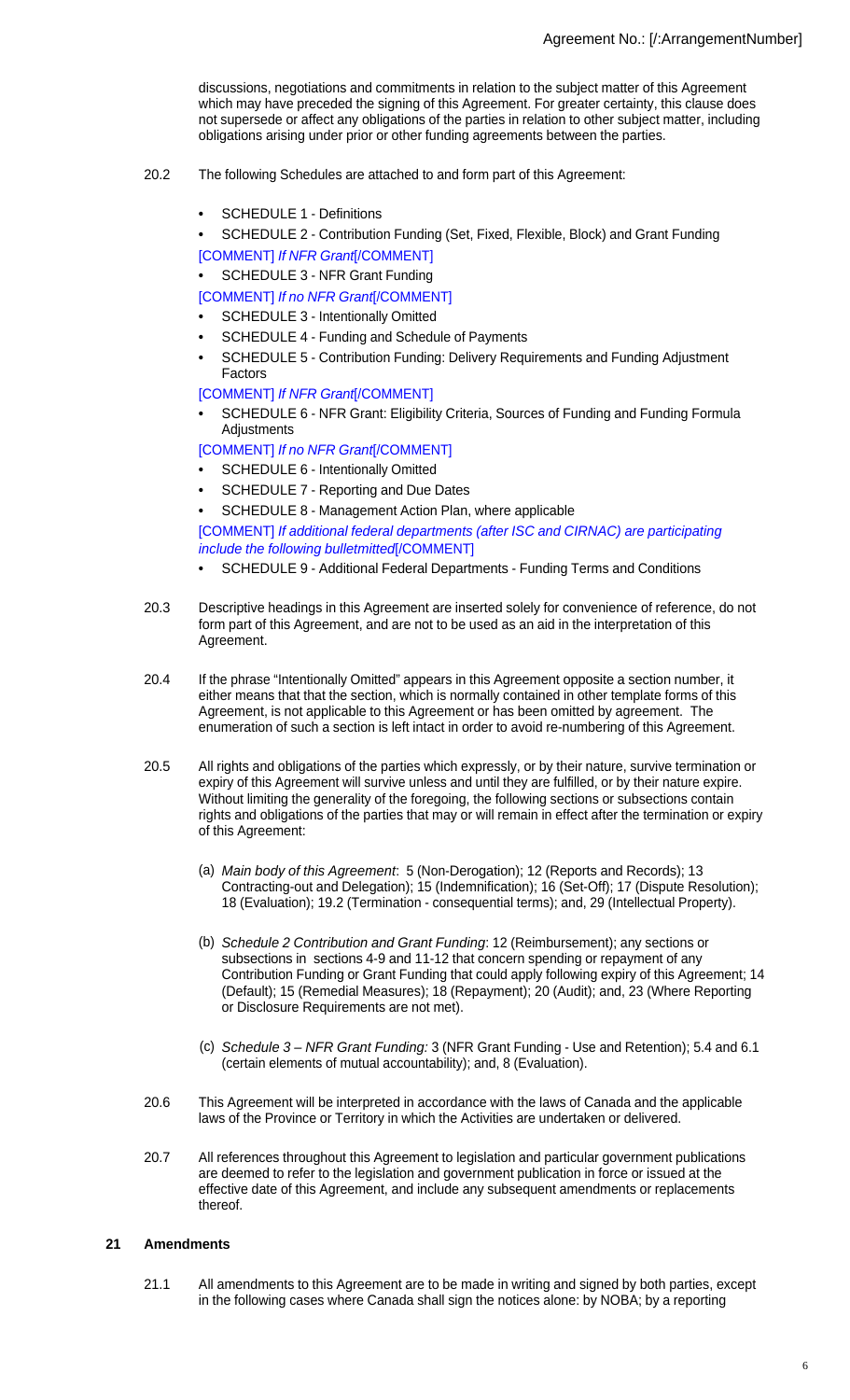extension notice issued by Canada under subsection 12.4; or by notice of acceptance for periodic payment changes under section 3 of Schedule 2.

#### **22 Waiver**

- 22.1 No provision of this Agreement and no event of default by [/:Name] or Canada of any provision of this Agreement will be deemed to have been waived unless the waiver is in writing and signed by the party waiving.
- 22.2 The waiver by a party of a default by the other party or of any provision of this Agreement will not be deemed to be a waiver of any subsequent default by the other party or of the same or any other provision of this Agreement.

#### **23 Assignment**

- 23.1 The parties may contract-out or delegate any of their obligations under this Agreement to a third party in accordance with section 13, but shall not assign any of their rights or obligations under this Agreement without the prior written consent of the other party.
- 23.2 This Agreement is binding upon the parties and their respective administrators and successors and permitted assigns.

#### **24 Lobbyists**

- 24.1 [/:Name] represents and warrants that it and any person lobbying on its behalf to obtain Funding has been, is, and will continue to remain in compliance with the Lobbying Act.
- 24.2 [/:Name] represents and warrants that it has not and will not make any payment to any individual or entity that is in whole or in part contingent upon the solicitation of the Funding or the negotiating/signing of this Agreement or any amendment hereto.

#### **25 Warranty of Authority**

25.1 The parties confirm that they each have the authority and the capacity necessary to enter into this Agreement and that their representatives have the authority to enter into this Agreement on their behalf.

[COMMENT]If the party receiving funding is a Tribal Council or corporation, include the following text. If it is a society, contact Legal Services for drafting assistance[/COMMENT]

25.2 [/:Name] further represents and warrants that it has the corporate power and authority to execute, deliver and perform its obligations under this Agreement and that it is duly incorporated and in good standing under the laws of Canada or of a Province or a Territory of Canada, and will remain in good standing at all times during the term of this Agreement.

#### **26 Communications Related to Funding**

26.1 Each party reserves the right to communicate to the public about the terms of this Agreement by way of, but not limited to, announcements, interviews, speeches, press releases, publications, signage, websites, advertising and promotional materials. The timing of these communications will be at the discretion of the party giving the communication. However, the party giving the communication will notify the other party in advance of any significant public event or news release in order to provide to the other party an opportunity to participate in a joint announcement or in the development of joint communications materials.

#### **27 Conflict of Interest Regarding Federal Officials**

- 27.1 [/:Name] declares and shall ensure that:
	- (a) no member of the House of Commons or the Senate of Canada will be admitted to any share or part of this Agreement or to any benefit arising from it; and
	- (b) no individual to whom the Conflict of Interest Act, the Conflict of Interest and Postemployment Code for Public Office Holders, the Values and Ethics Code for the Public Sector, the Values and Ethics Code for the Public Service, the Policy on Conflict of Interest and Post-Employment, or the values and ethics code of any Federal Department apply will derive any direct benefit from this Agreement unless that individual is in compliance with the Act and all of the applicable codes and policies noted above.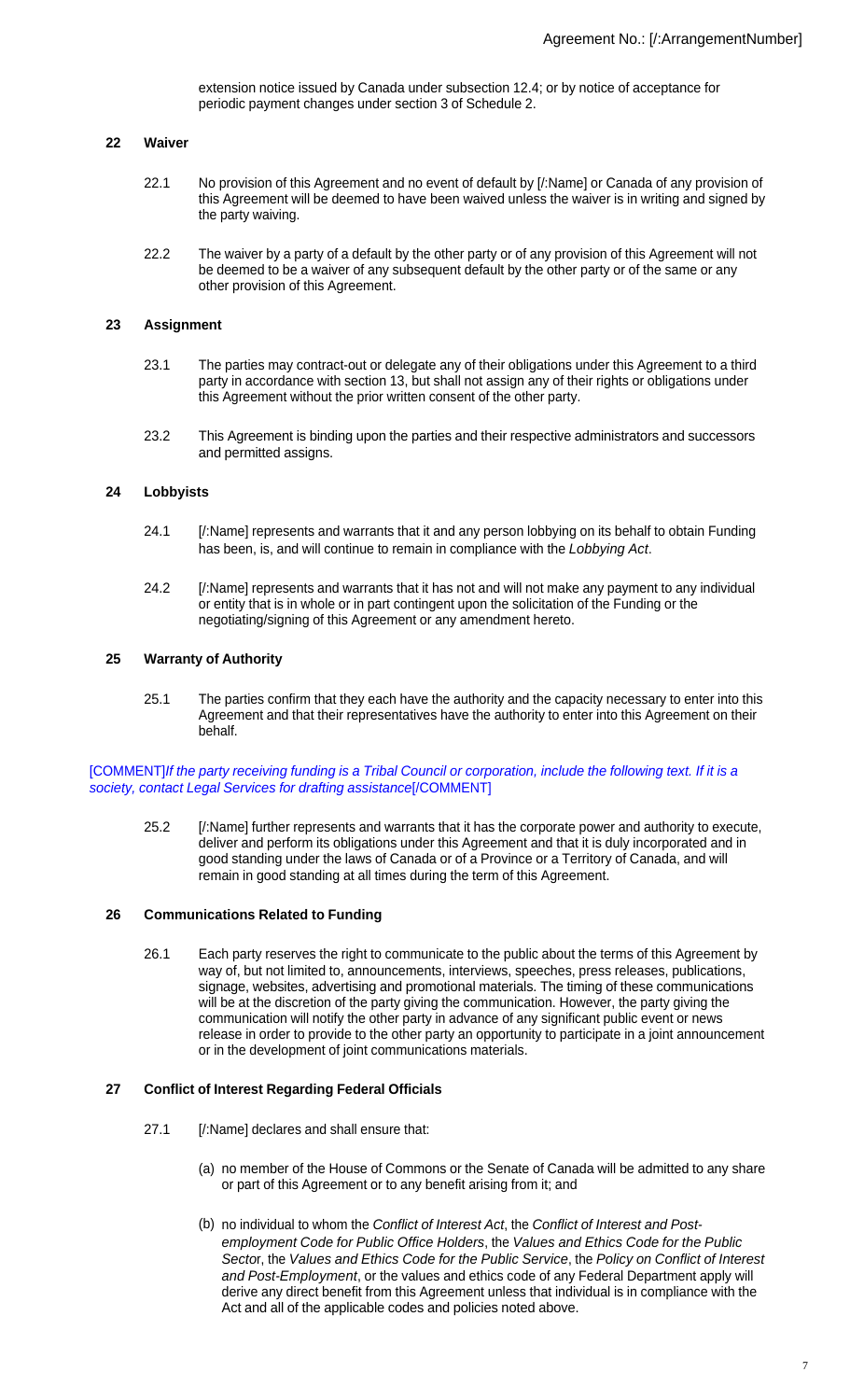# **28 Public Disclosure**

28.1 Without limiting any right, obligation or capacity of Canada to disclose information, Canada may publicly disclose the name and address of [/:Name], the amount of Funding, the nature of the Activities for which Funding is provided, and any information relating to the Funding that the Reporting Guide states that Canada may publicly disclose.

# **29 Intellectual Property**

- 29.1 All intellectual property that arises out of or under this Agreement will be owned by [/:Name] or a third party as may be set out in an agreement between [/:Name] and such third party.
- 29.2 [/:Name] hereby grants to Canada a non- exclusive, royalty-free, fully-paid, perpetual, worldwide, and irrevocable licence to exercise all intellectual property rights that arise under this Agreement for any Crown purpose.
- 29.3 [/:Name] shall secure all necessary rights to give effect to the licence granted under this Agreement.

## **30 Provision of Federal Department Policies and Guidelines**

30.1 Each Federal Department shall, upon request, provide to [/:Name] any publically available policies or guidelines of that Federal Department that are relevant to the provision of any Funding or the exercise of Canada's rights and obligations under this Agreement. For greater certainty, in the event of any conflict between the terms of any such policy or guideline and this Agreement, the terms of this Agreement shall prevail.

## **31 Notices**

- 31.1 Notices, requests, reports and documents referred to or required by this Agreement must be in writing and, unless notice to the contrary is given by the receiving party, shall be addressed to the receiving party at the following addresses:
	- (a) Canada at: [Insert Address]
	- (b) [/:Name] at: [Insert Address]
- 31.2 Notices, requests, reports and documents may be sent by any method of delivery or telecommunication and will be deemed to have been received: (i) by registered mail when the postal receipt is acknowledged by the receiving party; (ii) by facsimile or electronic mail when transmitted and receipt is confirmed; and (iii) by personal delivery, messenger or courier when delivered.

## **32 Execution**

- 32.1 This Agreement is signed on behalf of [/:Name] and on behalf of Canada by their duly authorized representatives.
- 32.2 This Agreement may be signed in identical counterparts, each of which constitutes an original, and such counterparts taken together will constitute one agreement. The signatures of the parties need not appear on the same counterpart, and executed counterparts may be delivered by facsimile or in electronically scanned form by electronic mail.

[COMMENT] the following clause to be added where relevant. However, it is mandatory to use this clause where [/:Name] is delivering Activities in an area where there may be an impact on members of either official language group.[/COMMENT]

## **33 Official Languages**

33.1 [/:Name] shall, when requested by Canada and in a manner both parties agree to that is consistent with applicable laws, provide any or all of the following in relation to the Activities under this Agreement in both of Canada's official languages (English and French): (i) information; (ii) signage; (iii) oral and written communications; (iv) services; and (v) opportunities for official language minorities to participate in functions related to the Activities.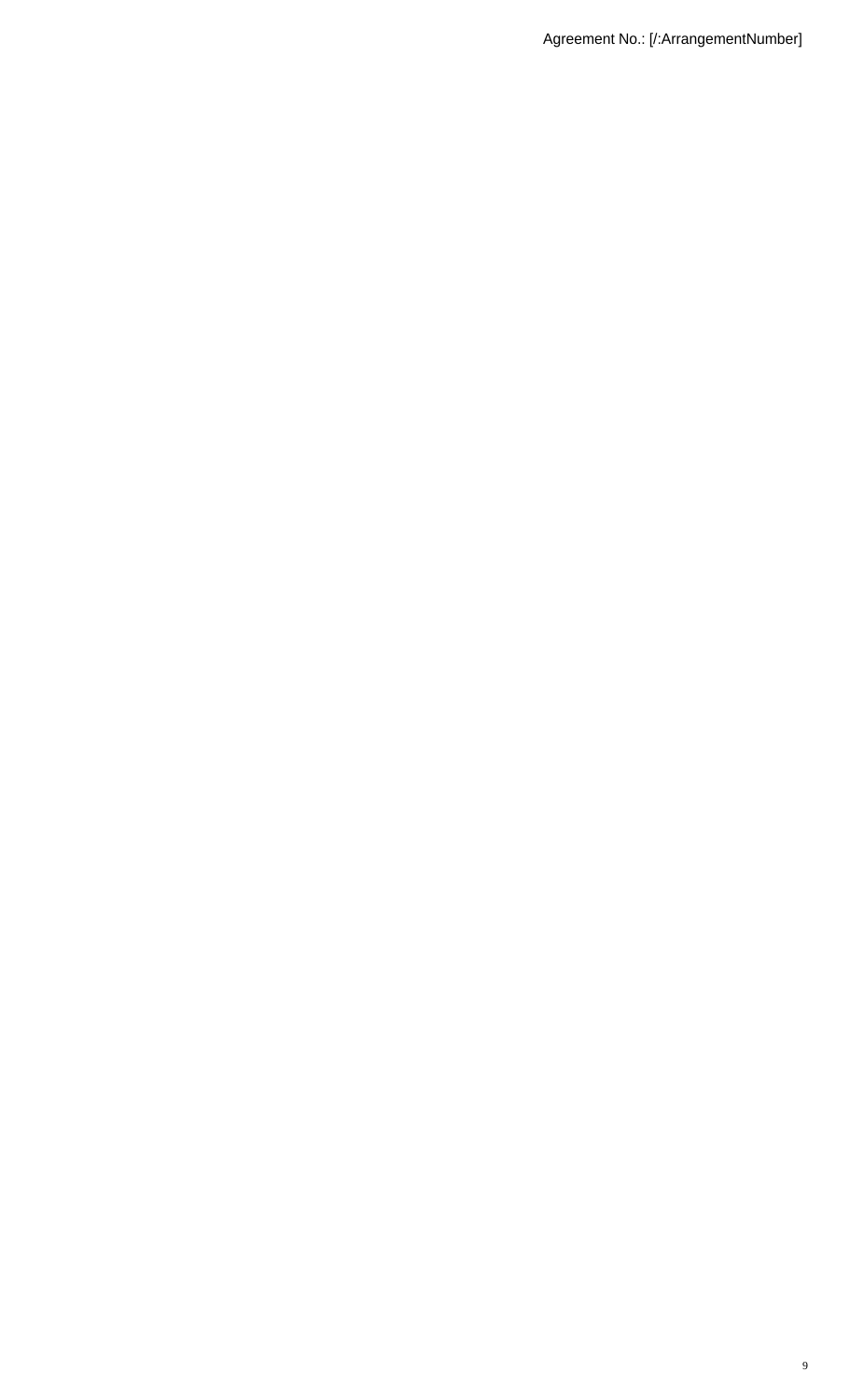[COMMENT]**Note: if the party is an incorporated entity, insert after each signature: I have the** 

# **HER MAJESTY THE QUEEN IN RIGHT OF CANADA [/:FullLegalName]**

**as represented by the Minister of Indigenous Services**

|                                                                                                                                                                     | <b>authority to bind the corporation [/COMMENT]</b>                                                                          |
|---------------------------------------------------------------------------------------------------------------------------------------------------------------------|------------------------------------------------------------------------------------------------------------------------------|
| by:                                                                                                                                                                 |                                                                                                                              |
| (insert name and title)                                                                                                                                             |                                                                                                                              |
| [COMMENT] for the Education and Social Development<br><b>Programs and Partnership Sector and Regional</b>                                                           | by:<br>(insert name and title)                                                                                               |
| <b>Operations Sector[/COMMENT]</b><br>Department of Indigenous Services Canada                                                                                      |                                                                                                                              |
|                                                                                                                                                                     |                                                                                                                              |
|                                                                                                                                                                     | by:<br>(insert name and title)                                                                                               |
| by:                                                                                                                                                                 |                                                                                                                              |
| <u> 2000 - Jan James James Jan James James James James James James James James James James James James James Jam</u><br>(insert name and title)                     |                                                                                                                              |
| First Nations and Inuit Health Branch,<br>Department of Indigenous Services Canada                                                                                  |                                                                                                                              |
|                                                                                                                                                                     | by:                                                                                                                          |
| Date:                                                                                                                                                               | (insert name and title)                                                                                                      |
| as represented by the Minister of Indian Affairs and<br><b>Northern Development</b>                                                                                 |                                                                                                                              |
| by:                                                                                                                                                                 | by:                                                                                                                          |
| (insert name and title)                                                                                                                                             | (insert name and title)                                                                                                      |
| [COMMENT] for the Sectors with Canada-Indigenous<br><b>Relations and Northern Affairs Canada[/COMMENT]</b><br>Department of Indian Affairs and Northern Development |                                                                                                                              |
|                                                                                                                                                                     |                                                                                                                              |
| Date:                                                                                                                                                               | by:<br><u> 1980 - Jan James Barnett, mars et al. (</u><br>(insert name and title)                                            |
|                                                                                                                                                                     |                                                                                                                              |
|                                                                                                                                                                     | by:                                                                                                                          |
|                                                                                                                                                                     | (insert name and title)                                                                                                      |
|                                                                                                                                                                     |                                                                                                                              |
|                                                                                                                                                                     | by:<br><u> 2000 - 2000 - 2000 - 2000 - 2000 - 2000 - 2000 - 2000 - 2000 - 2000 - 2000 - 2000 - 2000 - 2000 - 2000 - 200</u>  |
|                                                                                                                                                                     | (insert name and title)                                                                                                      |
|                                                                                                                                                                     |                                                                                                                              |
|                                                                                                                                                                     | by:                                                                                                                          |
|                                                                                                                                                                     | (insert name and title)                                                                                                      |
|                                                                                                                                                                     |                                                                                                                              |
|                                                                                                                                                                     | by:<br><u> 1980 - Johann Barn, mars and de British Barn, mars and de British Barn, mars and de British Barn, mars and de</u> |
|                                                                                                                                                                     | (insert name and title)                                                                                                      |
|                                                                                                                                                                     |                                                                                                                              |
|                                                                                                                                                                     | by:                                                                                                                          |
|                                                                                                                                                                     | (insert name and title)                                                                                                      |
|                                                                                                                                                                     |                                                                                                                              |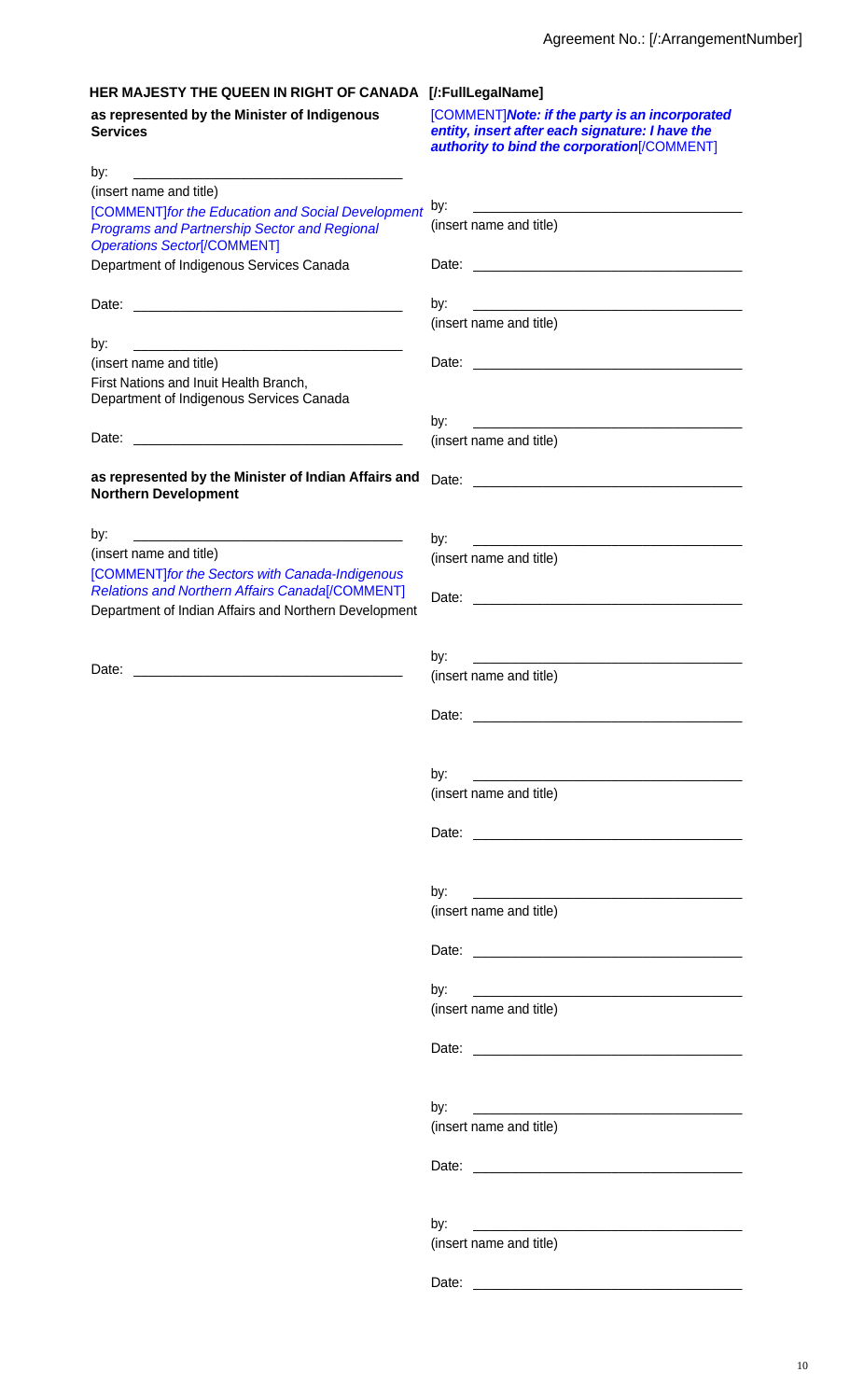| by:                     |  |
|-------------------------|--|
| (insert name and title) |  |

Date: \_\_\_\_\_\_\_\_\_\_\_\_\_\_\_\_\_\_\_\_\_\_\_\_\_\_\_\_\_\_\_\_\_\_\_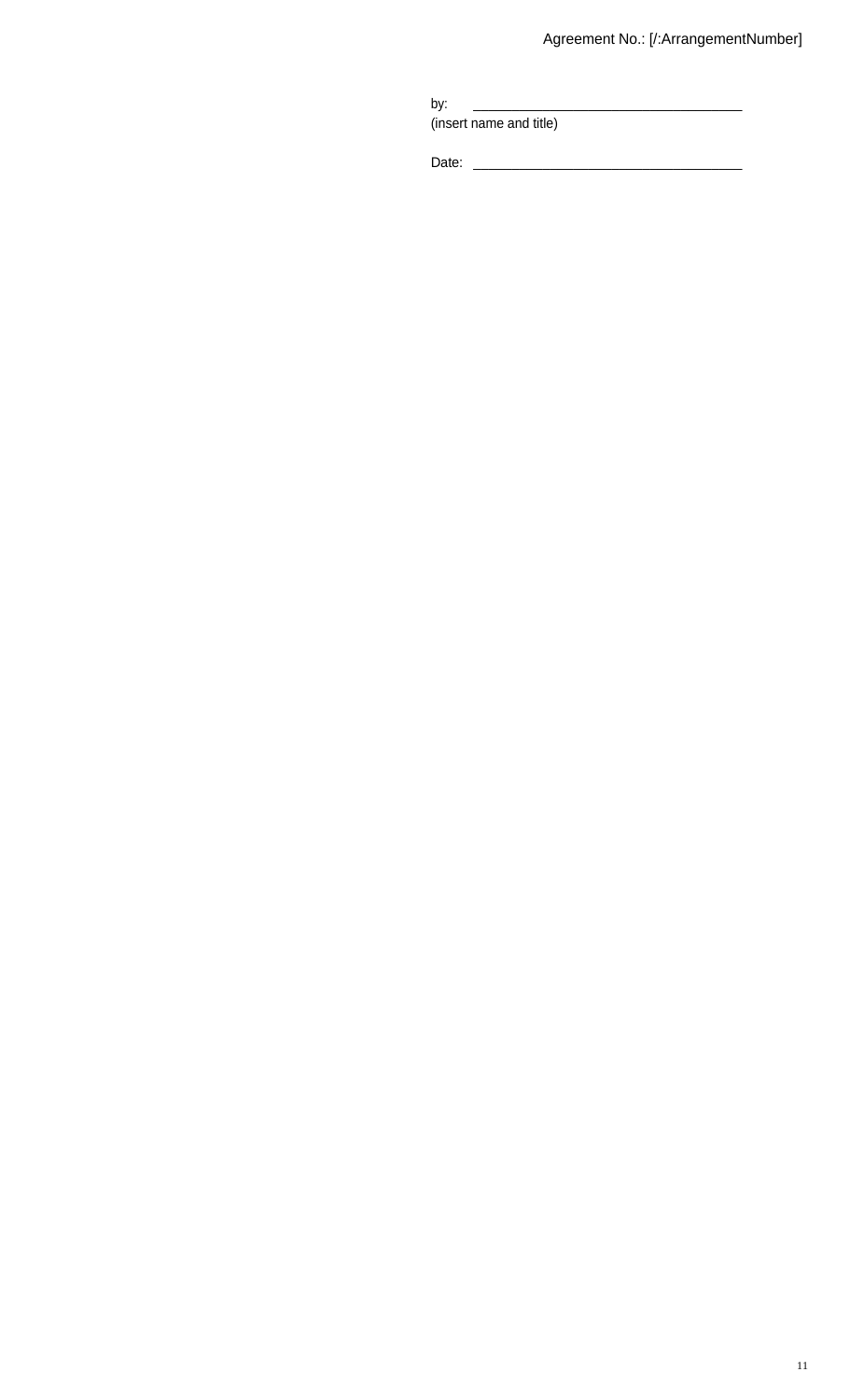# **SCHEDULE 1 DEFINITIONS**

In this Agreement, the following terms have the following meanings. These definitions apply equally to the singular and plural forms of the terms defined:

[COMMENT]The following "Activity" definition is to be included where the NFR Grant Schedule is NOT included in this Agreement.[/COMMENT]

**"Activity"** means any program, service, activity, initiative or project listed in Schedule 4 under the heading Program Service Area/Program Inventory/ Budget Activity/Functional Area.

[COMMENT]The following "Activity" definition is to be included where the NFR Grant Schedule IS included in this Agreement. [/COMMENT]

**"Activity"** means: (i) when this term is used in Schedule 2 or with respect to the use of Contribution Funding or Grant Funding, any program, service, activity, initiative or project listed in Schedule 4 under the heading Program Service Area/Program Inventory/ Budget Activity/Functional Area; and (ii) when this term is used in Schedule 3 or with respect to the use of NFR Grant Funding, any service, activity, initiative or project planned, designed or undertaken by [/:Name] in accordance Schedule 3.

**"Agency"** means any authority, board, committee, or third party authorized to carry out any functions or Activities under this Agreement on behalf of [/:Name].

**"Agreement"** means this Comprehensive Funding Agreement and includes all Schedules and any amendments to this Agreement.

[COMMENT]The "Annual Report" definition to be included only where Schedule 3 is included in this Agreement. [/COMMENT]

**"Annual Report"** means the annual report prepared by [/:Name] in accordance with its Financial Administration Law or Financial Administration By-Law for the purposes of the NFR Grant.

**"Block Funding"** means that portion of the Funding, if any, set out in Schedule 4 under the heading "Block Funding".

**"CIRNAC"** stands for Crown-Indigenous Relations and Northern Affairs Canada, an applied title for the Department of Indian Affairs and Northern Development (DIAND).

[COMMENT]Only to be inserted when the party receiving funding is a First Nation. The word Citizen may be replaced with Member at the discretion of the First Nation. If Member is used, remove the Citizen definition. [/COMMENT]

**"Citizen"** means a person whose name appears on the band list of [/:Name] maintained by the Department of Indian Affairs and Northern Development or [/:Name] in accordance with the *Indian Act.* 

[COMMENT]Only to be inserted when the party receiving funding is a Tribal Council. The word Citizen may be replaced with Member at the discretion of the Tribal Council. If Member is used, remove the Citizen definition. [/COMMENT]

**"Citizen"** means a person whose name appears on the band list of a Member First Nation maintained by the Department of Indian Affairs and Northern Development or that Member First Nation in accordance with the Indian Act.

[COMMENT]Only to be inserted when the party receiving funding is a corporation or society. The word Citizen may be replaced with Member at the discretion of the corporation or society. If Member is used, remove the Citizen definition.[/COMMENT]

**"Citizen"** means a person whose name appears on the band list of the [/:HostFirstNation(s)LegalName], maintained by: (i) the Department of Indian Affairs and Northern Development; or (ii) the [/:HostFirstNation(s) LegalName] in accordance with the Indian Act.

**"Consolidated Audited Financial Statements"** means [/:Name]'s annual consolidated financial statements that are prepared and audited in accordance with the Reporting Guide.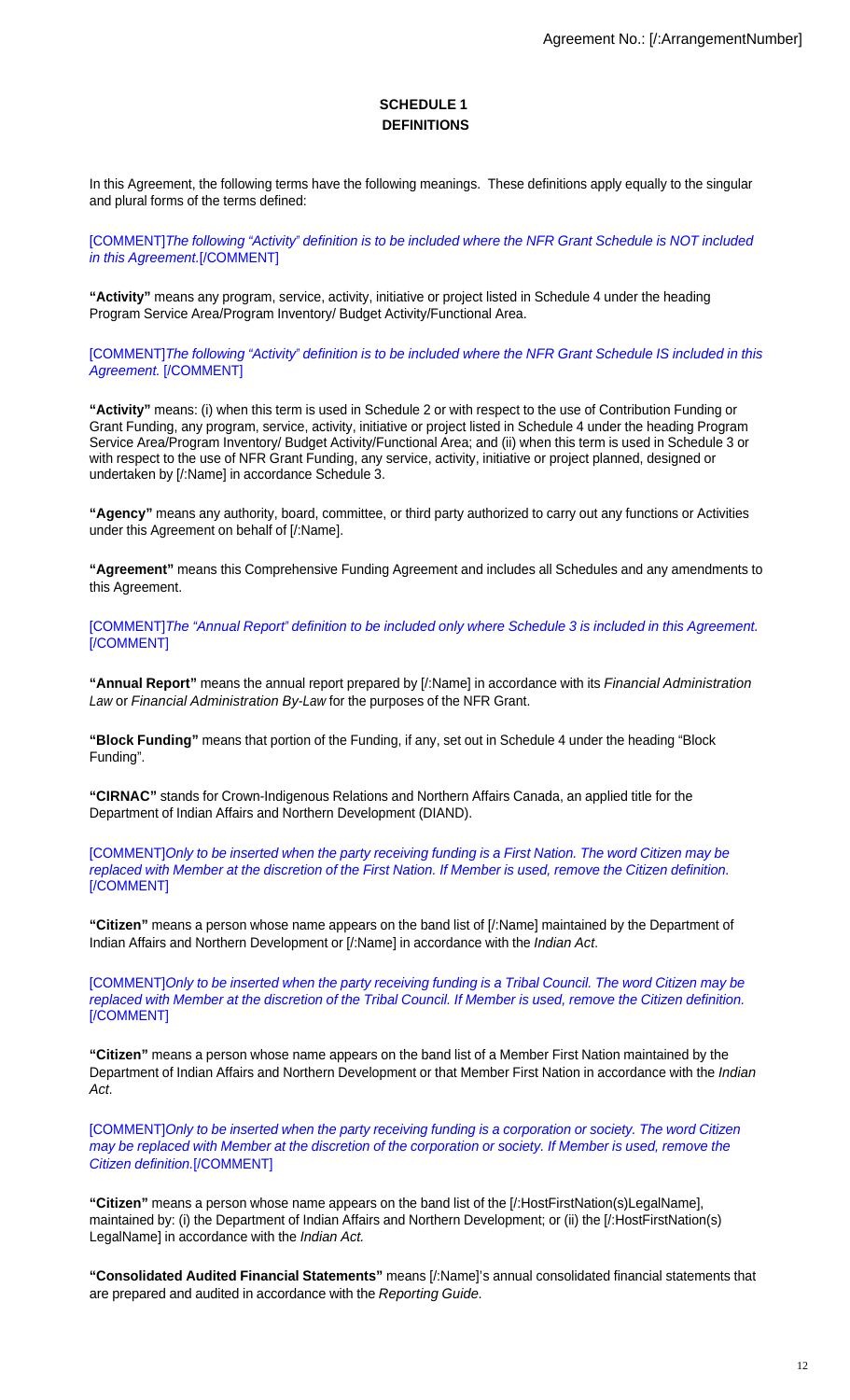**"Contribution Funding"** means Set Funding, Fixed Funding, Flexible Funding and Block Funding.

**"Cost-Sharing"** means a requirement set out in Schedule 5 for [/:Name] to supplement any Set, Fixed, Flexible or Grant Funding for an Activity with funding from other sources.

**"Crown"** means Her Majesty the Queen in right of Canada.

**"days"** means calendar days, unless otherwise indicated.

**"Delivery Requirements"** means the requirements for Contribution Funding set out in Schedule 5.

**"Federal Department"** means a federal department or federal government institution with respect to which a Minister representing the Crown in this Agreement presides and through which the Crown provides any of the Funding.

[COMMENT]The following "Financial Administration Law" and "Financial Administration By-Law" definitions to be included only where Schedule 3 is included in this Agreement.[/COMMENT]

**"Financial Administration Law" or "FAL"** means a written set of governance and financial practices prepared by [/:Name] pursuant to the First Nations Fiscal Management Act that meet the Minimum FAL Provisions set out in Schedule 6.

**"Financial Administration By-Law" or "FAB"** means a written set of governance and financial practices contained in a bylaw of [/:Name] made pursuant to the *Indian Act* that meet the Minimum FAB Provisions set out in Schedule 6.

[COMMENT]Note: Use the "First Nation" definition only for agreements with First Nations and Tribal Councils [/COMMENT]

**"First Nation"** means a "band" within the meaning of the Indian Act.

**"Fiscal Year"** means any period during the term of this Agreement, commencing on April 1st and ending on March 31st of the year immediately following, and includes part thereof in the event this Agreement commences after April 1st or expires or terminates before March 31st.

**"Fixed Funding"** means that portion of the Funding, if any, set out in Schedule 4 under the heading "Fixed Funding".

**"Flexible Funding"** means that portion of the Funding, if any, set out in Schedule 4 under the heading "Flexible Funding".

[COMMENT]Use the following "Funding" definition if Schedule 3 (NFR Grant Funding) is NOT included in this Agreement (COMMENT)

**"Funding"** means the amounts payable or paid by Canada to [/:Name] under this Agreement, consisting of all Set Funding, Fixed Funding, Flexible Funding, Block Funding and Grant Funding.

[COMMENT]Use the following "Funding" definition if Schedule 3 (NFR Grant Funding) is included in this Agreement<sup>[/</sup>COMMENT]

**"Funding"** means the amounts payable or paid by Canada to [/:Name] under this Agreement, consisting of all Set Funding, Fixed Funding, Flexible Funding, Block Funding, Grant Funding, and NFR Grant Funding.

**"Grant Funding"** means that portion of the Funding, if any, set out in Schedule 4 under the heading "Grant Funding" and that is subject to Canada's pre-established eligibility requirements.

**"Health Activities"** means the Activities set out in Schedule 4 that are related to health.

**"ISC"** means the Department of Indigenous Services Canada.

**"main body of this Agreement"** means that portion of this Agreement that precedes this Schedule.

**"Management Action Plan"** means a plan, developed by [/:Name] and acceptable to Canada, which reflects measures to be taken by [/:Name] to remedy a default under this Agreement as it applies with Contribution Funding and Grant Funding.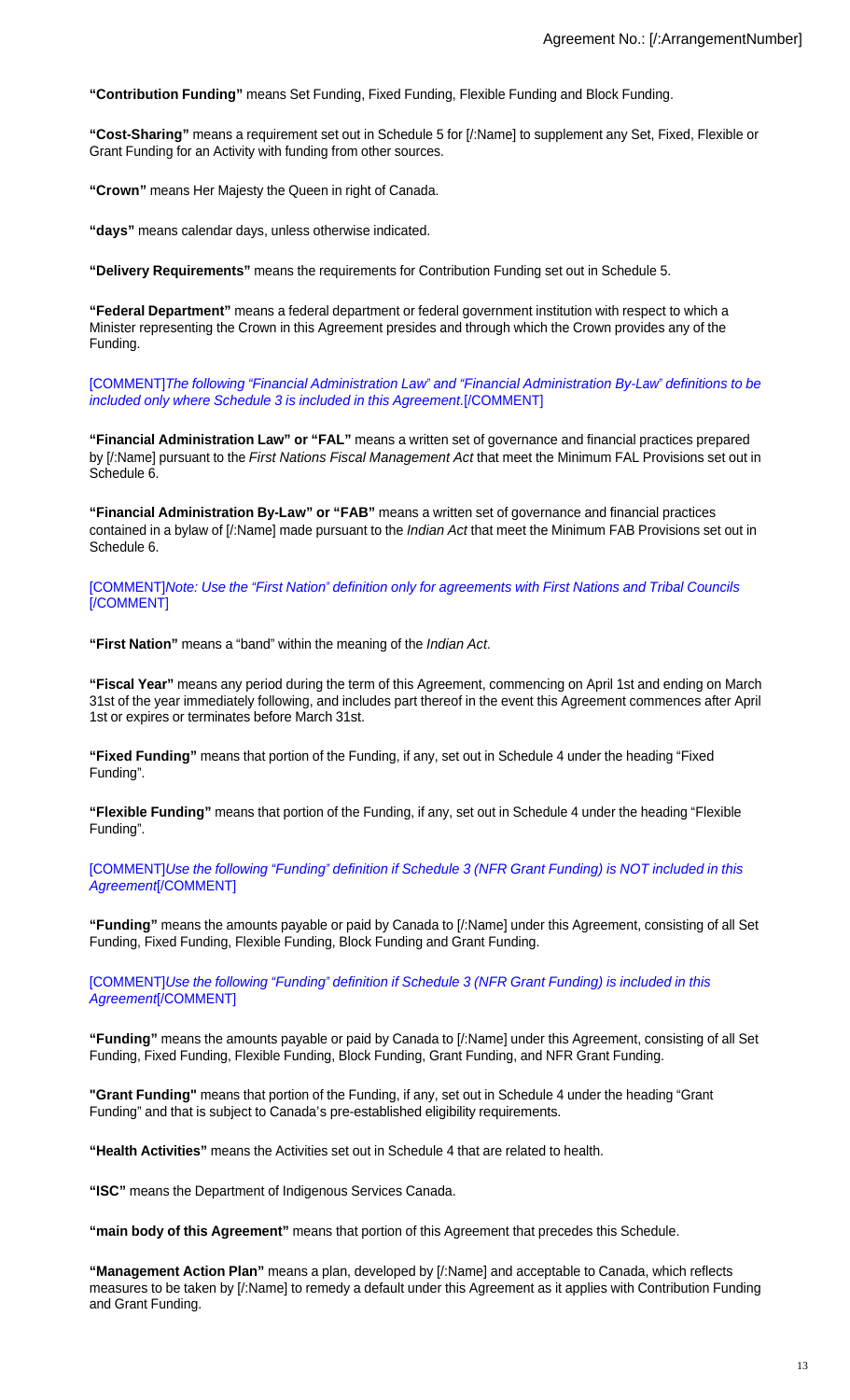**"Mandatory Activities"** means the following Activities for the purposes of Flexible Funding:

(i) "Communicable Disease Control", "Environmental Public Health", and/or "Treatment Services" as identified in Schedule 4.

and means the following Activities for the purposes of Block Funding:

- (i) "Communicable Disease Control", "Environmental Public Health", and/or "Treatment Services" as identified in Schedule 4; and
- (ii) each Activity found in any table entitled "Block Activity Delivery Requirements" in Schedule 5.

[COMMENT]Only to be inserted when the party receiving funding is a First Nation. The word Member may be replaced with Citizen at the discretion of the First Nation. If Citizen is used, remove the Member definition. [/COMMENT]

**"Member"** means a person whose name appears on the band list of [/:Name] maintained by the Department of Indian Affairs and Northern Development or [/:Name] in accordance with the *Indian Act.* 

[COMMENT]Only to be inserted when the party receiving funding is a Tribal Council. The word Member may be replaced with Citizen at the discretion of the Tribal Council. If Citizen is used, remove the Member definition. [/COMMENT]

**"Member"** means a person whose name appears on the band list of a Member First Nation maintained by the Department of Indian Affairs and Northern Development or that Member First Nation in accordance with the Indian Act.

[COMMENT]Only to be inserted when the party receiving funding is a corporation or society. The word Member may be replaced with Citizen at the discretion of the corporation or society. If Citizen is used, remove the Member definition.[/COMMENT]

**"Member"** means a person whose name appears on the band list of the [/:HostFirstNation(s)LegalName], maintained by: (i) the Department of Indian Affairs and Northern Development; or (ii) the [/:HostFirstNation(s) LegalName] in accordance with the Indian Act.

[COMMENT]Note: Only to be inserted when the party receiving funding is a Tribal Council.[/COMMENT]

**"Member First Nation"** means a First Nation which is a member of [/:Name].

[COMMENT]The following "Multi-Year Financial Plan", "NFR", "NFR Grant" and "NFR Grant Funding" definitions to be included only where Schedule 3 (NFR Grant Funding) is included in this Agreement.[/COMMENT]

**"Multi-Year Financial Plan"** means the multi-year financial plan prepared by [/:Name] in accordance with its FAL or FAB for the purposes of the NFR Grant.

**"NFR"** means new fiscal relationship.

**"NFR Grant"** means the grant described in Schedule 3.

**"NFR Grant Funding"** means that portion of the Funding, if any, set out in Schedule 4 under the heading "NFR Grant Funding", and does not include Grant Funding.

**"Notice of Budget Adjustment" or "NOBA"** means a notice, issued by Canada, which amends this Agreement to adjust Funding and/or periodic advance payments in accordance with section 7 of the main body of this Agreement.

**"Reporting Guide"** means the applicable reporting guide for each Fiscal Year issued by Canada prior to the commencement of that Fiscal Year that sets out accounting and reporting requirements for this Agreement.

**"Schedule"** means any schedule to this Agreement.

**"Set Funding"** means that portion of the Funding, if any, set out in Schedule 4 under the heading "Set Funding".

[COMMENT]The "Strategic Plan" definition to be included only where Schedule 3 is included in this Agreement.  $\overline{C}$ COMMENT]

**"Strategic Plan"** has the meaning set out in section 5 of Schedule 3.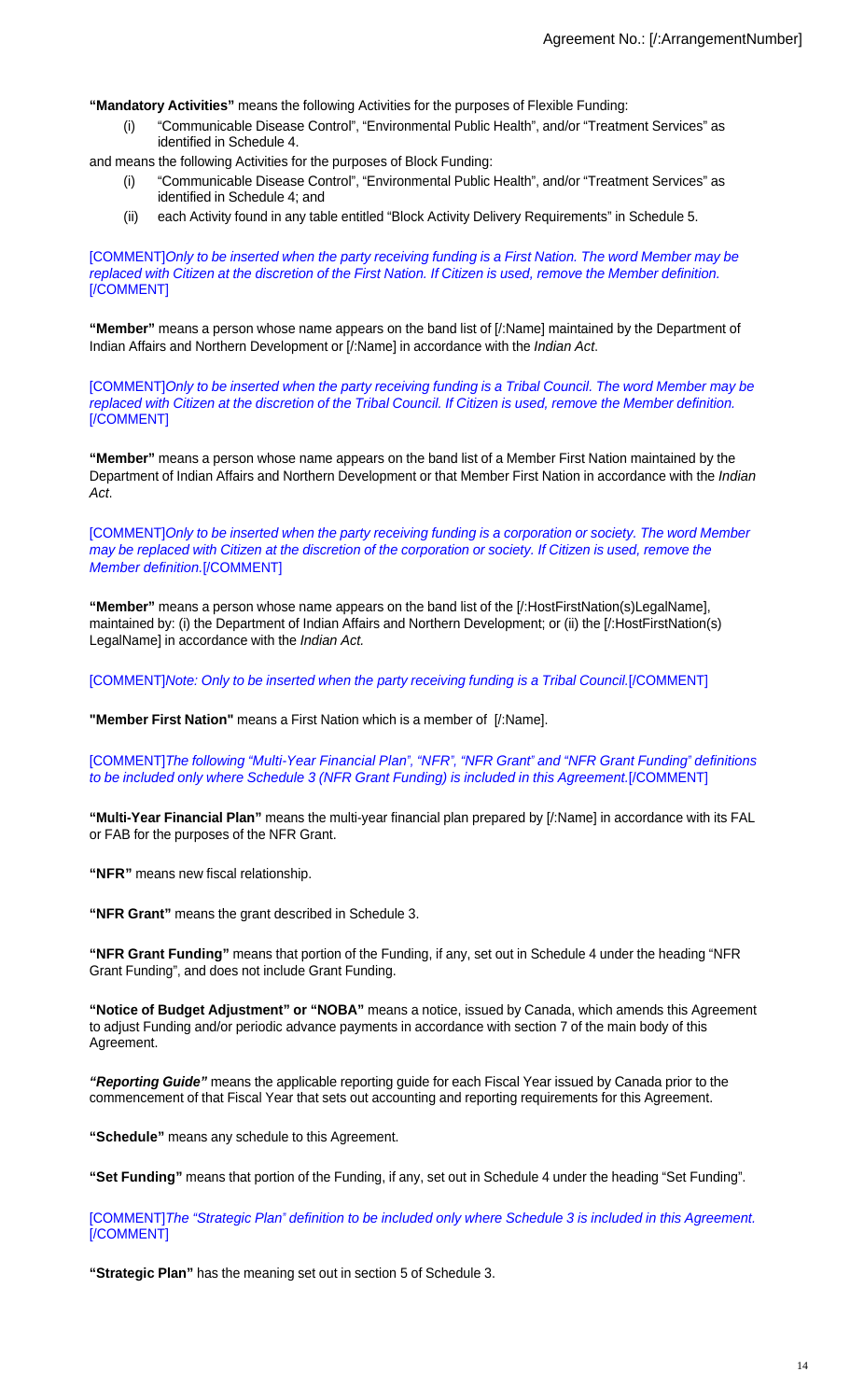**"Third Party Funding Agreement Manager"** means a third party, appointed by Canada, that administers Funding otherwise payable to [/:Name] and undertakes [/:Name]'s obligations under this Agreement, in whole or in part, and that may assist [/:Name] to remedy default under this Agreement.

[COMMENT]Only to be inserted when the party receiving funding is a Tribal Council and uses the term "[/:Name]" or another word other than Tribal Council to define itself.[/COMMENT]

**"Tribal Council"** means an organization established by a number of First Nations with common interests who voluntarily join together and where the organization provides Activities to Member First Nations.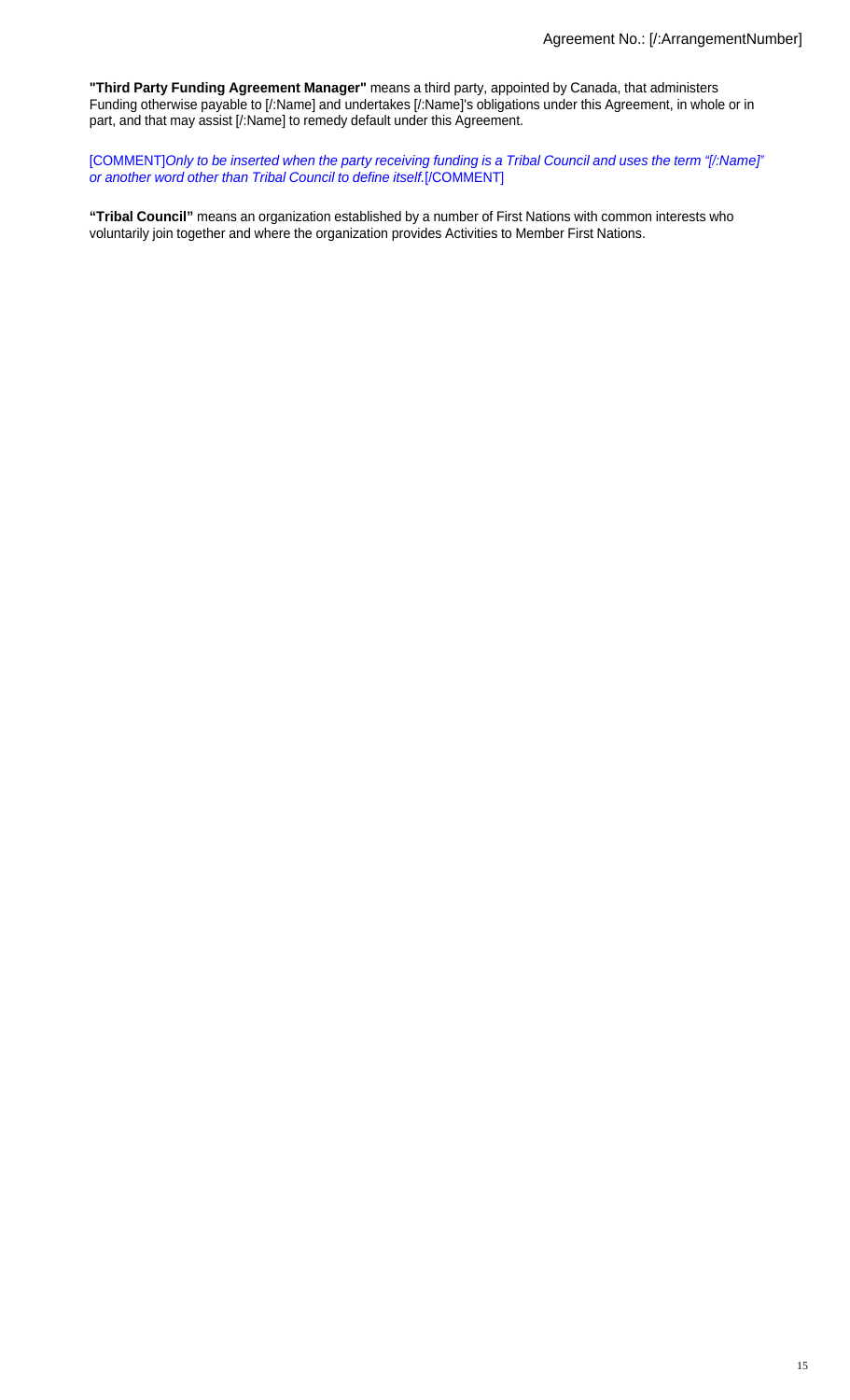# **SCHEDULE 2**

# **CONTRIBUTION FUNDING (SET, FIXED, FLEXIBLE, BLOCK) AND GRANT FUNDING**

# **1 Application**

1.1 All Set, Fixed, Flexible, Block and Grant Funding will be provided subject to and in accordance with: (i) the main body of this Agreement; (ii) this Schedule; and (iii) the applicable terms of the other Schedules.

# **2 Formula-based or Factor-based Funding Adjustments**

2.1 Where the amount of any Contribution Funding or Grant Funding will change in accordance with a predetermined adjustment factor or formula set out in Schedule 5, Canada shall, by NOBA or other amendment process, amend Schedule 4 accordingly.

# **3 Adjustment of Cash Flow**

- 3.1 [/:Name] may request adjustment of any periodic payment set out in Schedule 4 for an Activity where its differs from its anticipated expenditures for the corresponding period. In this case, [/:Name] shall propose adjustments to that Schedule accordingly. Canada shall notify [/:Name] of acceptance or rejection of the proposed adjustments within 30 days of [/:Name]'s notification. Where Canada accepts the proposed adjustments, Canada shall issue a notice of acceptance or a NOBA containing the revised Schedule 4.
- 3.2 The total annual funding amount for an Activity set out in Schedule 4 may not be changed under subsection 3.1.

# **4 Set Funding**

- 4.1 [/:Name] may only expend Set Funding:
	- (a) for each of the Activities for which it is allocated in Schedule 4 under the heading Set Funding (or SET) or reallocated in accordance with this section;
	- (b) in accordance with the terms and conditions of this Agreement for those Activities, including those set out in the Delivery Requirements; and
	- (c) during the Fiscal Year in which the annual amount of the Set Funding is payable by Canada.
- 4.2 [/:Name] may, with the written agreement of Canada, reallocate any Set Funding among any Functional Areas within the same Budget Activity set out in Schedule 4 during the same Fiscal Year.
- 4.3 [/:Name] shall immediately notify Canada in writing during a Fiscal Year if it anticipates having unexpended Set Funding for that Fiscal Year.
- 4.4 If, at the end of a Fiscal Year and following any reallocation permitted in this section, [/:Name] has not expended all Set Funding as allocated for each Activity for that Fiscal Year, [/:Name] shall repay the unspent amount to Canada. If Cost-Sharing applies to the Activity, [/:Name] shall instead repay to Canada an amount, proportional to Canada's funding share, of the unspent amount from all sources.
- 4.5 Subject to the funding provisions of this Agreement, Canada shall reimburse to [/:Name] any shortfall in Set Funding for any Activity that is described in the Delivery Requirements as being subject to full reimbursement.

# **5 Fixed Funding**

- 5.1 [/:Name] may only expend Fixed Funding:
	- (a) for each of the Activities for which it is allocated in Schedule 4 under the heading Fixed Funding (or FIXED) or reallocated in accordance with this section; and
	- (b) in accordance with the terms and conditions of this Agreement for those Activities, including those set out in the Delivery Requirements.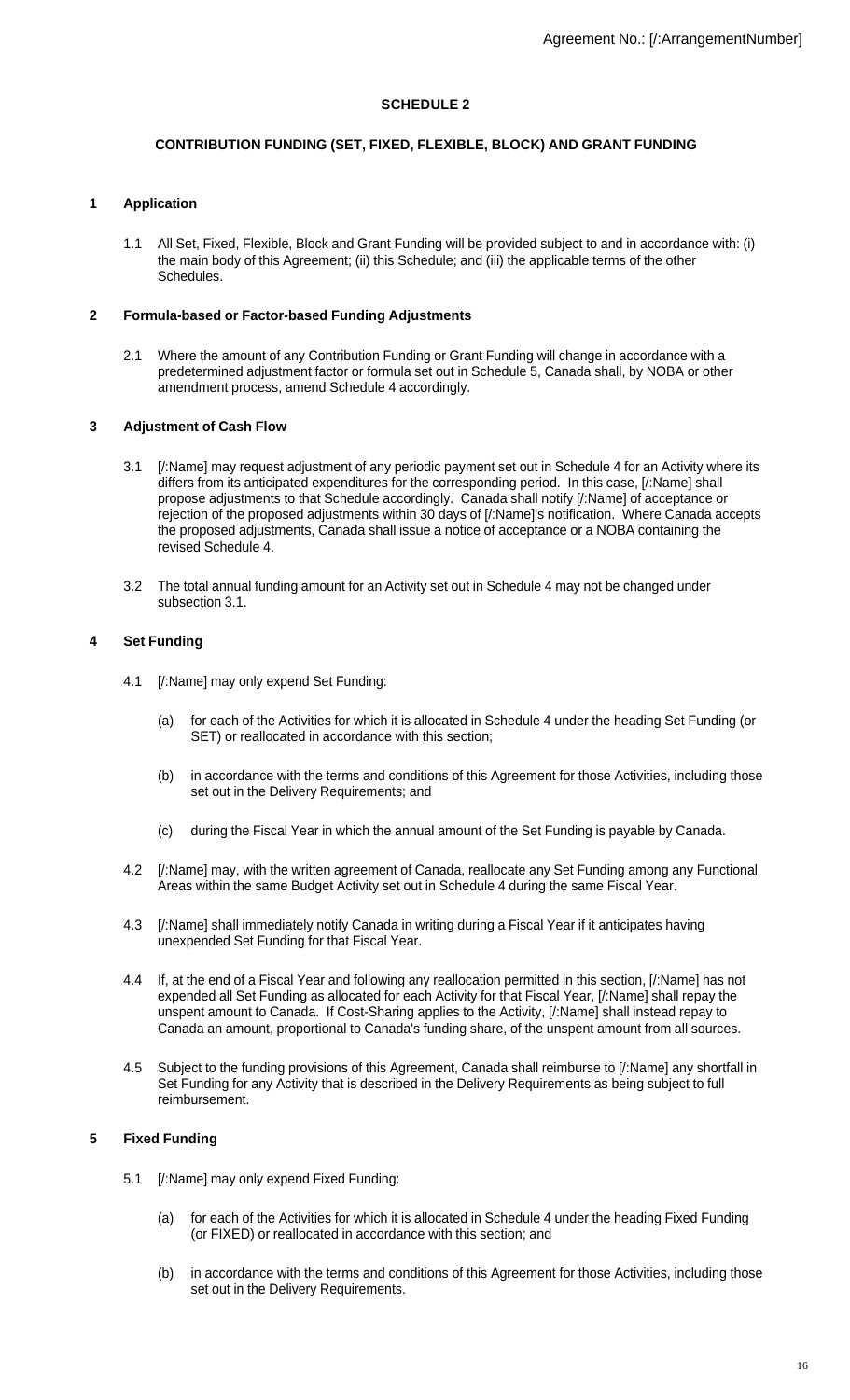- 5.2 Unless Schedule 5 provides otherwise, [/:Name] may reallocate any Fixed Funding among any Functional Area within the same Budget Activity set out in Schedule 4 during a Fiscal Year, provided that Activities are delivered in that Fiscal Year.
- 5.3 Subject to paragraph 19.2(c) of the main body of this Agreement, [/:Name] may retain and use unexpended Fixed Funding from a Fiscal Year in respect of an Activity funded by Fixed Funding, if all of the following conditions have been met:
	- (a) [/:Name] expends the unexpended Fixed Funding in the 1 year period immediately following the Fiscal Year for which the Fixed Funding was provided, including the 1 year after the expiry of the agreement, if applicable:
		- (i) on an Activity that is similar to and has the same purpose as the Activity for which the Fixed Funding was provided; or
		- (ii) in accordance with a plan for expenditure of the unexpended Fixed Funding that is submitted by [/:Name] to Canada within 120 days after the end of that Fiscal Year and that Canada accepts by way of notice to [/:Name];
	- (b) an unexpended amount from any Health Activities may not be expended on any non-Health Activities, nor may any unexpended amount for any non-Health Activities be expended on any Health Activities; and
	- (c) [/:Name] reports on its expenditure of the unexpended Fixed Funding in accordance with the Reporting Guide.
- 5.4 Subject to subsections 5.2 and 5.3, if [/:Name] has not expended all Fixed Funding allocated for each Activity for that Fiscal Year, [/:Name] shall repay the unspent amount to Canada. If Cost-Sharing applies to the Activity, [/:Name] shall instead repay to Canada an amount, proportional to Canada's funding share, of the unspent amount from all required sources.

# **6 Flexible Funding**

- 6.1 [/:Name] may only expend Flexible Funding:
	- (a) for each of the Activities for which it is allocated in Schedule 4 under the heading Flexible Funding (or FLEX) or reallocated in accordance with this section; and
	- (b) in accordance with the terms and conditions of this Agreement for those Activities including those set out in the Delivery Requirements.
- 6.2 Unless Schedule 5 provides otherwise, [/:Name] may reallocate any Flexible Funding as follows, provided that all Mandatory Activities, funded by Flexible Funding, are delivered in that Fiscal Year:
	- (a) with respect to non-Health Activities, among any other Functional Areas that have Flexible Funding that falls under the same Program Inventory (and within the same Program Service Area) according to Schedule 4, during a Fiscal Year; and
	- (b) with respect to Health Activities, among any Functional Areas that have Flexible Funding that falls under Program Service Areas with the same 3 letter prefix, irrespective of the Program Inventory, according to Schedule 4, during a Fiscal Year.
- 6.3 Subject to paragraph 19.2(c) of the main body of this Agreement, if at the end of a Fiscal Year other than the final Fiscal Year, [/:Name] has not expended all Flexible Funding for that Fiscal Year, [/:Name] may retain the unspent amount for expenditure in a subsequent Fiscal Year if all of the following conditions are met:
	- (a) [/:Name] expends the unexpended Flexible Funding:
		- (i) on an Activity that is similar to and has the same purpose as the Activity for which the Flexible Funding was provided; or
		- (ii) in accordance with a plan for expenditure of the unexpended Flexible Funding that is submitted by [/:Name] to Canada within 120 days after the end of that Fiscal Year and that Canada accepts by way of notice to [/:Name];
	- (b) an unexpended amount from any Health Activities may not be expended on any non-Health Activities, nor may any unexpended amount for any non-Health Activities be expended on any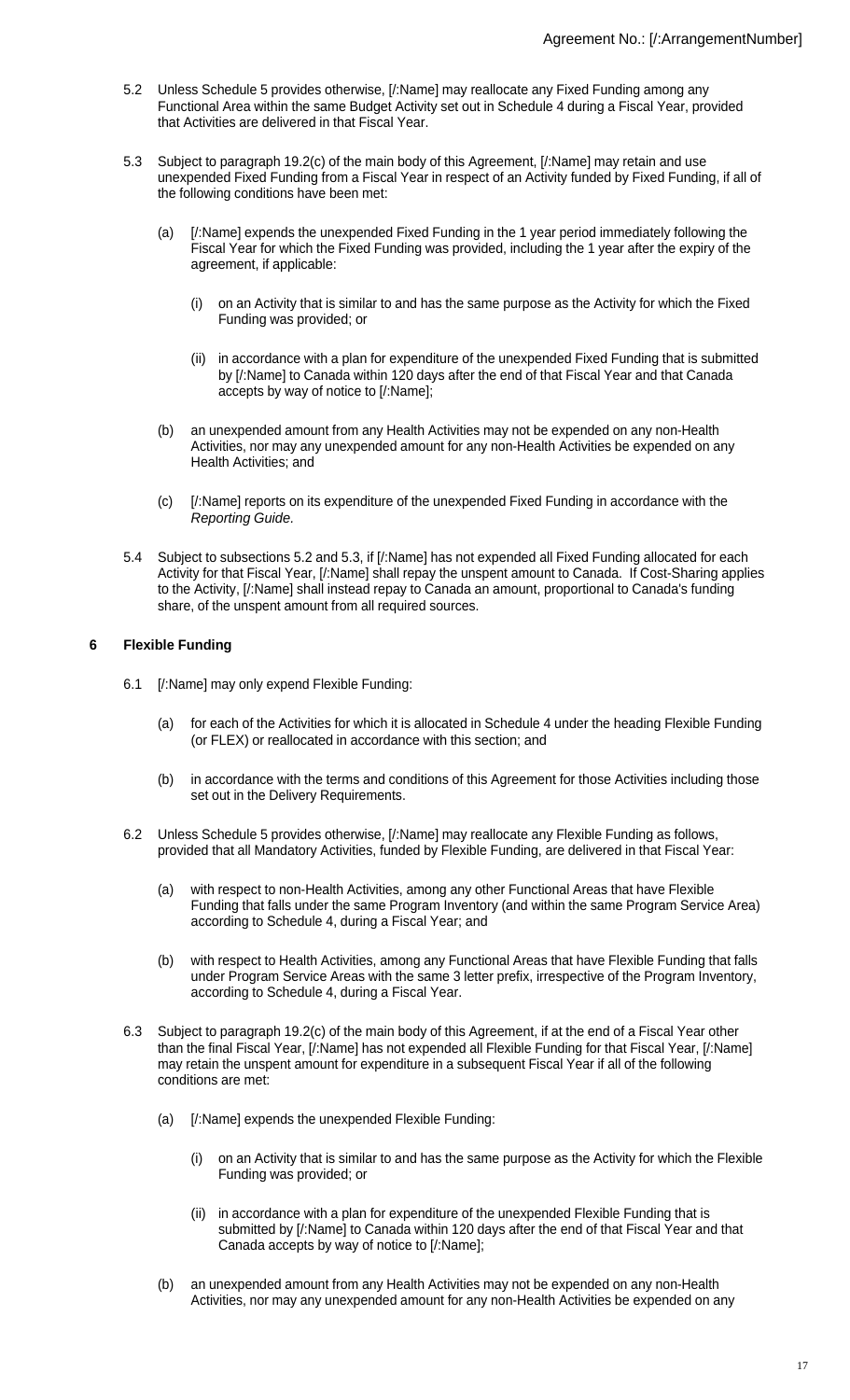Health Activities; and

- (c) [/:Name] reports on its expenditure of the unexpended Flexible Funding in accordance with the Reporting Guide.
- 6.4 Subject to subsection 6.3, following any reallocation permitted in this section, [/:Name] shall repay any unexpended Flexible Funding following the expiry or termination of this Agreement. If Cost-Sharing applies to the Activity, [/:Name] shall instead repay to Canada an amount, proportional to Canada's funding share, of the unspent amount from all required sources.

# **7 Block Funding**

- 7.1 [/:Name] may only expend any Block Funding:
	- (a) for the Activities under the heading Block Funding (or BLOCK) in Schedule 4 or in accordance with this section; and
	- (b) in accordance with the terms and conditions of this Agreement for those Activities including those set out in the Delivery Requirements.
- 7.2 Subject to subsection 7.4, expenditures in a Fiscal Year for Activities funded by Block Funding will be against the aggregate of all annual amounts allocated in that Fiscal Year for those Activities.
- 7.3 Subject to subsection 7.4, and provided that Mandatory Activities, funded by Block Funding, are delivered in the relevant Fiscal Year, [/:Name] may expend Block Funding on any Activities funded by Set, Fixed, Flexible or Grant Funding during that Fiscal Year if [/:Name] submits a written plan to Canada for such expenditures and Canada accepts the plan by notice to [/:Name].
- 7.4 Block Funding allocated for any Health Activities may not be expended on any non-Health Activities, nor may any Block Funding allocated for any non-Health Activities be expended on any Health Activities.
- 7.5 If, at the end of a Fiscal Year, [/:Name] has not expended all Block Funding for that Fiscal Year after: (i) delivering all Mandatory Activities funded by Block Funding; and (ii) making expenditures on any non-Block Activities under subsection 7.3, [/:Name] may, subject to paragraph 19.2(c) of the main body of this Agreement, retain any unexpended Block Funding for use in a subsequent Fiscal Year or after the expiry of this Agreement, provided that [/:Name]:
	- (a) uses the unexpended Block Funding:
		- (i) for purposes consistent with the Activities funded by Block Funding; or
		- (ii) in accordance with a written plan submitted by it to Canada within 120 days following the end of the Fiscal Year in question and such plan is accepted by Canada by notice to [/:Name];
	- (b) an unexpended amount from any Health Activities may not be expended on any non-Health Activities, nor may any unexpended amount for any non-Health Activities be expended on any Health Activities; and
	- (c) reports on the use of unexpended Block Funding in accordance with the Reporting Guide issued for the Fiscal Year in which the unexpended Block Funding is used.

## **8 Limit on Reallocation of Contribution Funding**

8.1 Notwithstanding sections 4 to 7 of this Schedule [/:Name] may not reallocate, to other Activities, any Contribution Funding from Non-Insured Health Benefits programs, the Indian Residential Schools Resolution Health Support program, the Health Services Integration Fund, the Jordan's Principle-Child First Initiative or the Capital Investments Functional Area according to Schedule 4.

## **9 Grant Funding**

- 9.1 [/:Name] may only expend the Grant Funding for the Activities for which it is allocated in Schedule 4 under the heading Grant Funding.
- 9.2 Subject to paragraph 19.2(c) of the main body of this Agreement, [/:Name] may retain any unexpended Grant Funding in a subsequent Fiscal Year and after the expiry of this Agreement.
- 9.3 If at any time, [/:Name] no longer meets Canada's eligibility requirements for Grant Funding for any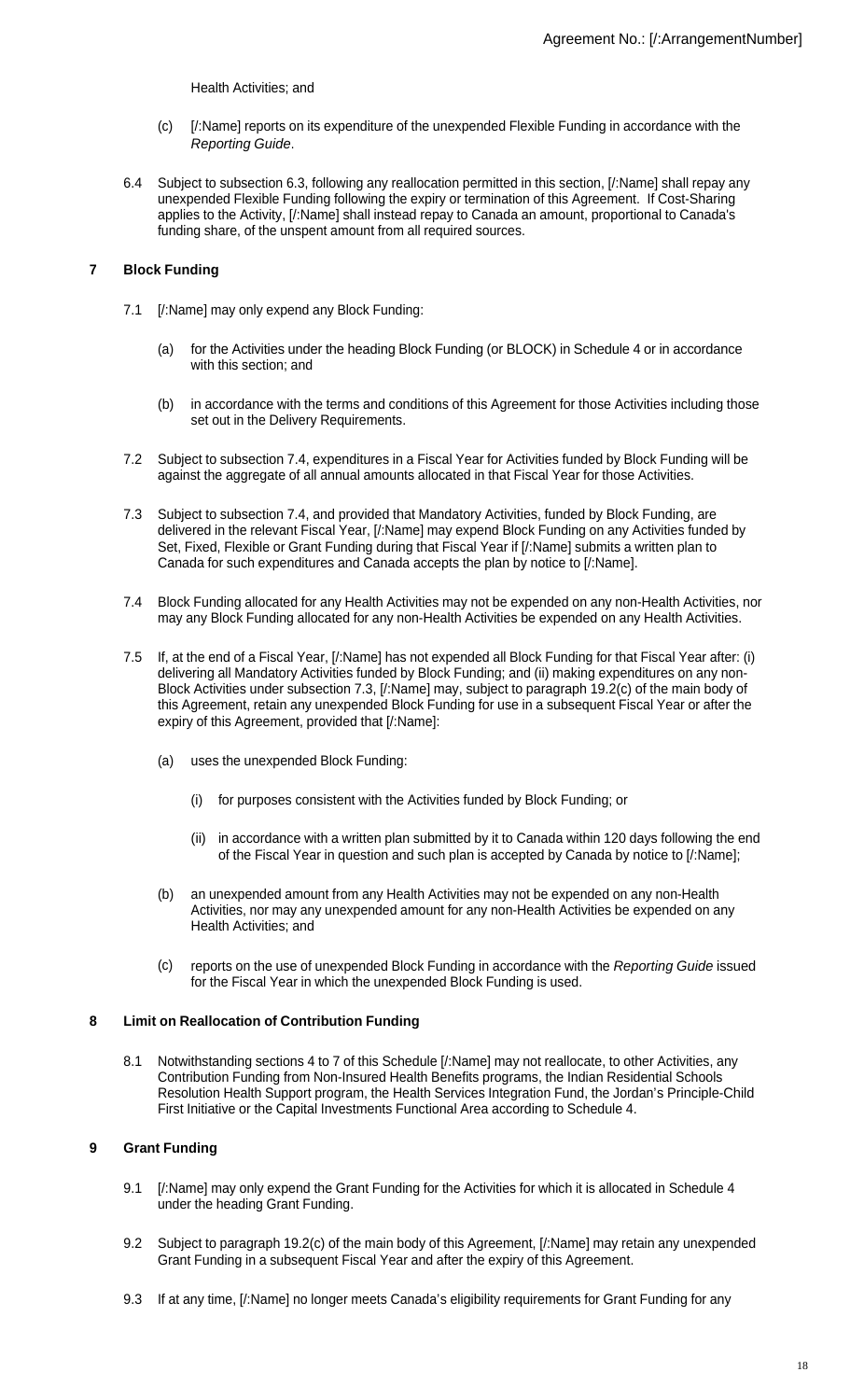Activity, Canada may require [/:Name] to repay to Canada up to the full amount of the Grant Funding paid to [/:Name] for that Activity of the Grant Funding.

#### **10 Loans**

- 10.1 Where the Delivery Requirements for an Activity permit the making of loans, [/:Name] may make loans from the Contribution Funding or Grant Funding for that Activity provided that:
	- (a) the loans are directly related to the specific Activity and will not be made for personal use; and
	- (b) [/:Name]'s loan policy is in writing and available to [/:CitizenOrMember]s and Canada upon request, and
	- (c) all loans are evidenced by an agreement in writing between [/:Name] and each borrower.

[COMMENT]The following section is to be included when the party receiving funding does not permit the making of loans from the Contribution Funding or Grant Funding loans or if that party is not permitted to do so under this Agreement[/COMMENT]

# **10 Intentionally Omitted**

#### **11 Eligible Expenses - General**

11.1 In addition to the requirements of sections 4 to 10 of this Schedule, [/:Name] may only expend Contribution Funding and Grant Funding where the expense is: (i) directly related to the carrying out of [/:Name]'s responsibilities under this Agreement; and (ii) [/:Name] follows generally accepted business practices in negotiating the price and other terms and conditions for the expenditure.

#### **12 Reimbursement of Ineligible Expenditures**

- 12.1 For each Activity identified as Set, Fixed and Flexible in Schedule 4, [/:Name] shall repay to Canada any expenditure it makes against annual amounts allocated in that Schedule for that Activity that is not in accordance with the terms and conditions of this Schedule or the Delivery Requirements set out in Schedule 5 for that Activity, unless Canada agrees otherwise in writing.
- 12.2 Subject to subsections 7.3 and 7.4, [/:Name] shall repay to Canada any expenditure it makes in a Fiscal Year against the total of annual amounts for Activities funded by Block Funding where that expenditure is not in accordance with the Delivery Requirements for at least one of those Activities.
- 12.3 If Cost-Sharing applies to any Activity according to the Delivery Requirements, [/:Name] shall instead repay to Canada an amount, proportional to Canada's funding share, of any expenditure against the annual amounts from all required sources allocated for that Activity that is not in accordance with the terms and conditions of this Schedule or the Delivery Requirements.

## **13 Stacking of Assistance**

13.1 [/:Name] shall provide notice to Canada, prior to the end of each Fiscal Year, if [/:Name] receives funding assistance from the Crown (other than as contained in this Agreement) or from any provincial, territorial or municipal government that may be used for any of the Activities. In such case, Canada may require [/:Name] to repay the lesser of: (i) any amount of the Funding that Canada considers a duplication of the funding from the other sources; and (ii) the amount, if any, that [/:Name] receives from all the Canadian government sources noted above that exceeds the reasonable cost of the Activities.

## **14 Default**

- 14.1 [/:Name] will be in default of this Agreement in the event:
	- (a) [/:Name] defaults on any of its obligations set out in this Agreement or any other agreement through which a Federal Department provides funding to [/:Name];
	- (b) the auditor of [/:Name] gives a disclaimer of opinion or adverse opinion on the Consolidated Audited Financial Statements of [/:Name] in the course of conducting any audit under this Agreement or any previous agreement under which a Federal Department provides funding to [/:Name];
	- (c) Canada, having regard to [/:Name] financial statements and any other financial information relating to [/:Name] reviewed by Canada, determines the financial position of [/:Name] is such that the delivery of any Activity is at risk; or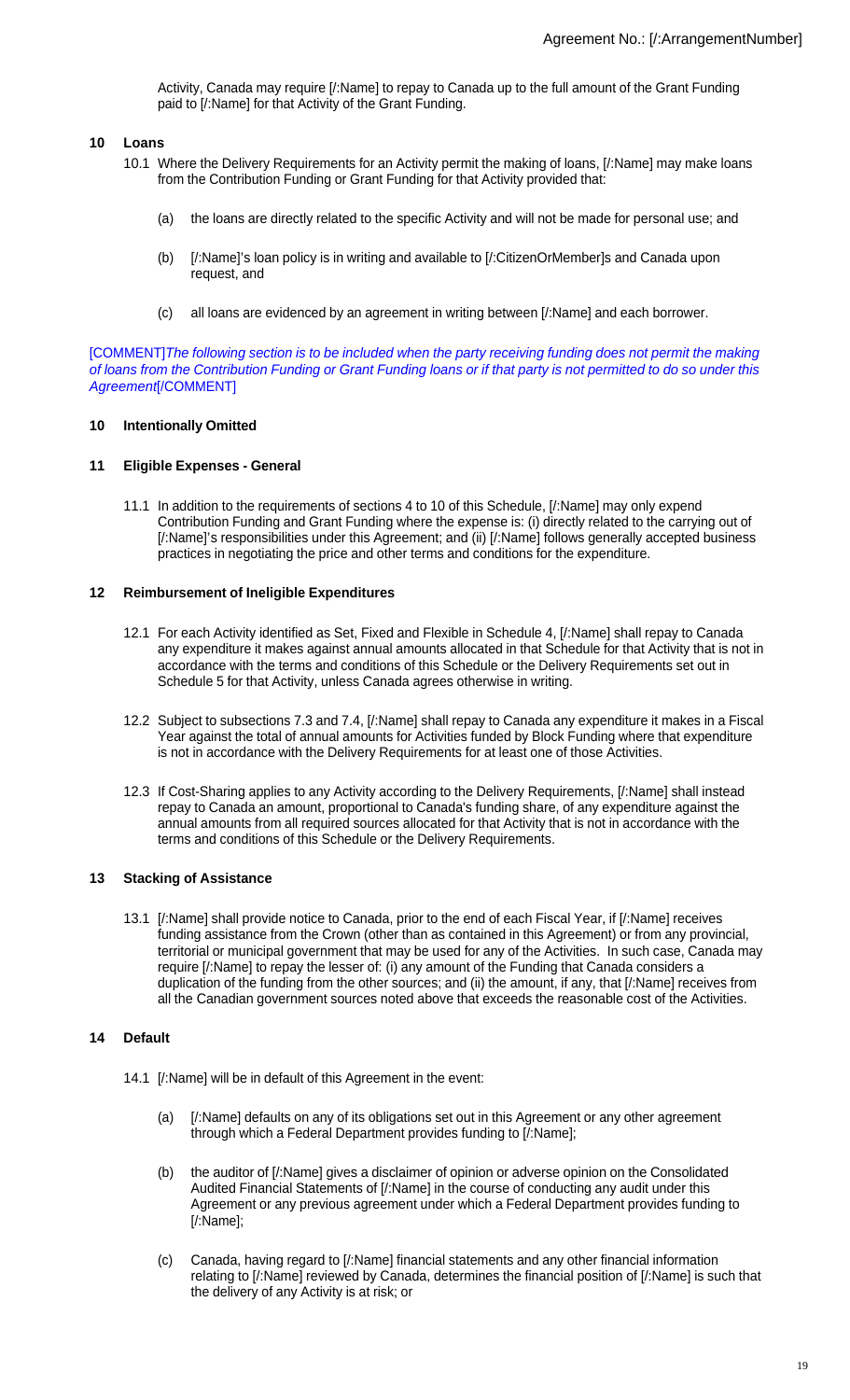(d) Canada determines the health, safety or welfare of [/:CitizenOrMember]s is at risk of being compromised; OR / .

[COMMENT]Insert "; or" at the end of (d) if the party receiving funding is a Tribal Council, corporation or society. For a First Nation insert a period at the end of (d)[/COMMENT]

[COMMENT]The following paragraph is to be included if the party receiving funding is an incorporated Tribal Council, corporation or society. Delete the following paragraph if the entity is a First Nation[/COMMENT]

> (e) [/:Name] becomes bankrupt or insolvent, goes into receivership, takes the benefit of any statute from time to time being in force relating to bankrupt or insolvent debtors, or ceases to be a corporation in good standing under the laws of Canada or of a Province or Territory of Canada, as applicable.

#### **15 Remedies on Default**

- 15.1 Without limiting any remedy or other action Canada may take under this Agreement, in the event [/:Name] is in default under this Agreement, the parties will communicate or meet to review the situation.
- 15.2 In the event [/:Name] is in default under this Agreement, Canada may take one or more of the following actions as may reasonably be necessary, having regard to the nature and extent of the default:
	- (a) require [/:Name] to develop and implement a Management Action Plan within 60 days, or at such other time as the parties may agree upon and set out in writing;
	- (b) require [/:Name] to seek advisory support acceptable to Canada;
	- (c) appoint, upon providing notice to [/:Name], a Third Party Funding Agreement Manager;
	- (d) withhold any Funding otherwise payable under this Agreement;
	- (e) require [/:Name] to take any other reasonable action necessary to remedy the default;
	- (f) take such other reasonable action as Canada deems necessary, including any remedies which may be set out in any Schedule; or
	- (g) terminate this Agreement.

#### **16 Repayment**

- 16.1 [/:Name] shall, at such times as this Agreement specifies and otherwise upon written demand, repay to Canada any amount of the Contribution Funding and Grant Funding which:
	- (a) has not been accounted for by [/:Name] in accordance with this Agreement;
	- (b) is spent by [/:Name] for purposes other than those authorized under this Agreement;
	- (c) Canada determines to be a recoverable stacking amount under section 13 of this Schedule; or
	- (d) is an overpayment or any other amount that is repayable by [/:Name] under this Agreement.

Such amounts are debts due to the Crown.

16.2 Interest will be charged on any debts in accordance with the Interest and Administrative Charges Regulations and also constitutes a debt due to the Crown.

## **17 Non-Monetary Contributions**

- 17.1 Canada may provide a contribution of goods or services to [/:Name] to support [/:Name]'s delivery of any Activities.
- 17.2 Any non-monetary contribution with a value of up to \$5,000 may be made by way of Canada:
	- (a) delivering the goods and/or services to [/:Name]; and
	- (b) issuing a notice of non-monetary contribution ("NONMC") to [/:Name] for the delivery of the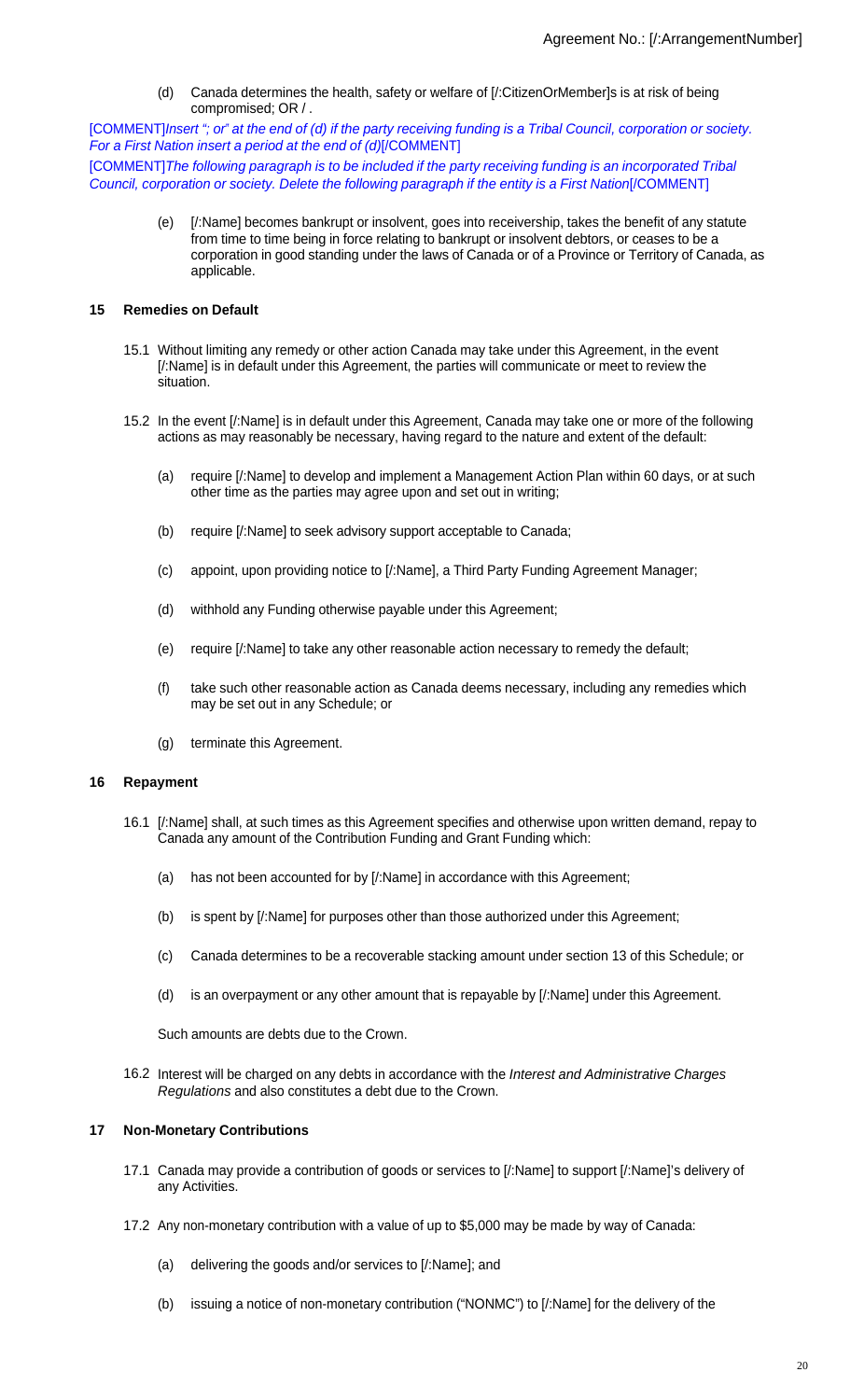contributed goods or services pursuant to this section.

- 17.3 A NONMC will be signed by Canada and will:
	- (a) list each of the goods and/or services to be contributed;
	- (b) set out the location where each of the goods and/or services will be delivered and the expected date or time period for such delivery;
	- (c) indicate the value of the non-monetary contribution based on Canada's actual costs for the purchase and delivery of the contributed goods and/or services, or the fair market value of the foregoing (whichever is less); and
	- (d) be issued prior to or upon delivery of the goods and/or services and include conditions for the contribution, including any reporting conditions.
- 17.4 Any non-monetary contribution with a value in excess of \$5,000 may be made by way of:
	- (a) Canada and [/:Name] entering into a non-monetary contribution agreement.
- 17.5 Where Canada contributes goods and/or services under this section, [/:Name] shall:
	- (a) use the goods or services solely for the purposes of delivering Activities as specified in the NONMC or as otherwise agreed between the parties in writing;
	- (b) comply with the conditions set out in the NONMC; and
	- (c) account for the non-monetary contribution in its Consolidated Audited Financial Statements.

#### **18 Audit**

- 18.1 This section only applies to Contribution Funding.
- 18.2 Canada may audit or cause to have audited the accounts and records of [/:Name] and any Agency at any time during the term of this Agreement or within 7 years of the termination or expiry of this Agreement, in order to:
	- (a) assess or review [/:Name]'s compliance with the terms and conditions of this Agreement;
	- (b) review [/:Name]'s program management and financial control practices in relation to this Agreement; or
	- (c) confirm the integrity of any data which has been reported by [/:Name] pursuant to this Agreement.
- 18.3 The scope, coverage and timing of any audit will be determined by Canada and may be carried out by one or more auditors employed or contracted by Canada.
- 18.4 Canada shall notify [/:Name] at least 2 weeks in advance of an audit under this section.
- 18.5 In the event of an audit under this section, [/:Name] shall, upon request:
	- (a) provide the auditors with all accounts and records of [/:Name] relating to this Agreement and to the Contribution Funding, including all original supporting documentation (whether in paper or electronic form);
	- (b) allow those auditors to inspect such accounts and records and, except where prohibited by law, to take copies and extracts of such accounts and records;
	- (c) provide to those auditors such additional information as they may require with reference to such accounts and records;
	- (d) provide all necessary assistance to those auditors, including providing them with access to [/:Name]'s premises;
	- (e) direct any entity that has provided accounting or record-keeping services to [/:Name] to provide copies of those accounts and records to the auditors; and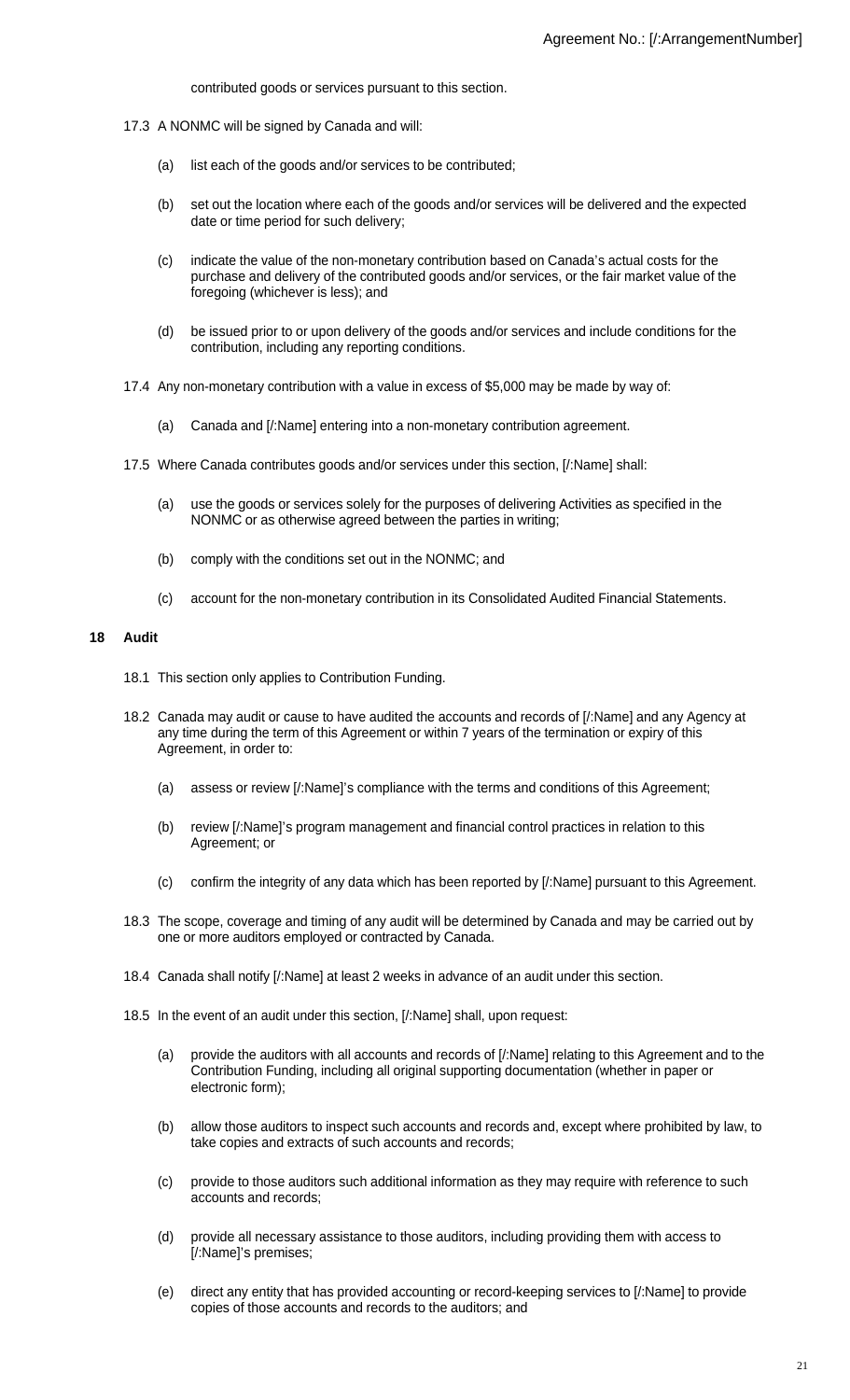- (f) give consent to [/:Name]'s auditors to allow access by Canada's auditors to working papers of [/:Name]'s auditors that support the opinion or disclaimer of opinion on Consolidated Audited Financial Statements.
- 18.6 If at any time during the term of this Agreement, Canada is of the opinion that there may have been a default, the 2 week notice period will not apply and [/:Name] shall, on request, provide Canada with immediate access to its accounts, records and supporting documentation (whether in paper or electronic form) relating to the Contribution Funding, or those of any Agency.
- 18.7 The accounts and records Canada may audit or cause to have audited under this section include records maintained under any previous funding agreement through which the Crown has provided funding to [/:Name] that, in the opinion of any auditor employed or contracted by Canada, may be relevant to the audit.
- 18.8 An audit under this section does not limit:
	- (a) Canada's right to conduct an evaluation of this Agreement under section 18 of the main body of this Agreement;
	- (b) [/:Name]'s obligation to provide Consolidated Audited Financial Statements to Canada; or
	- (c) Canada's right to appoint an independent auditor or to require [/:Name] to appoint an independent auditor under section 21 of this Schedule where Consolidated Audited Financial Statements have not been provided to Canada by [/:Name].

[COMMENT]The following section is to be included when the party receiving funding is a Tribal Council. [/COMMENT]

## **19 Tribal Council Membership**

- 19.1 Where [/:Name] receives notice of a Member First Nation's withdrawal or notice of a First Nation's addition to the Tribal Council, [/:Name] shall immediately notify Canada in writing and shall include with such notice a copy of the band council resolution confirming the Member First Nation's intention to withdraw from, or request for addition to [/:Name].
- 19.2 For the purposes of the status of [/:Name] under this Agreement, a change in Tribal Council membership will not take effect until the April 1st occurring after 1 calendar year has elapsed from the date [/:Name] has notified Canada of the change in membership, or at such other time as the parties may agree in writing, and during that notice period [/:Name] and Canada shall meet to discuss the impacts of the change in membership on the continuing obligations of the parties.
- 19.3 Nothing in this section obliges Canada to enter into any funding agreement with a former Member First Nation.

[COMMENT]The following section is to be included when the party receiving funding is a First Nation, corporation or society.[/COMMENT]

## **19 Intentionally Omitted**

#### **20 Accountability to [/:CitizenOrMember]s**

- 20.1 [/:Name] shall maintain a system of accountability toward its [/:CitizenOrMember]s which provides, at a minimum, for transparency and openness relating to this Agreement by keeping the following documents readily available to any [/:CitizenOrMember] upon request, at no charge beyond the reasonable cost of reproducing documents:
	- (a) this Agreement and any plans or budgets created by [/:Name] for this Agreement;
	- (b) any Management Action Plan, and any amendments to it;
	- (c) [/:Name]'s Consolidated Audited Financial Statements, including the auditor's report; and
	- (d) any other reports or evaluations required by this Agreement.
- 20.2 [/:Name] shall also include at least the following processes in its system of accountability, and [/:Name] shall provide a copy of policies relating to these matters to any [/:CitizenOrMember] or other person to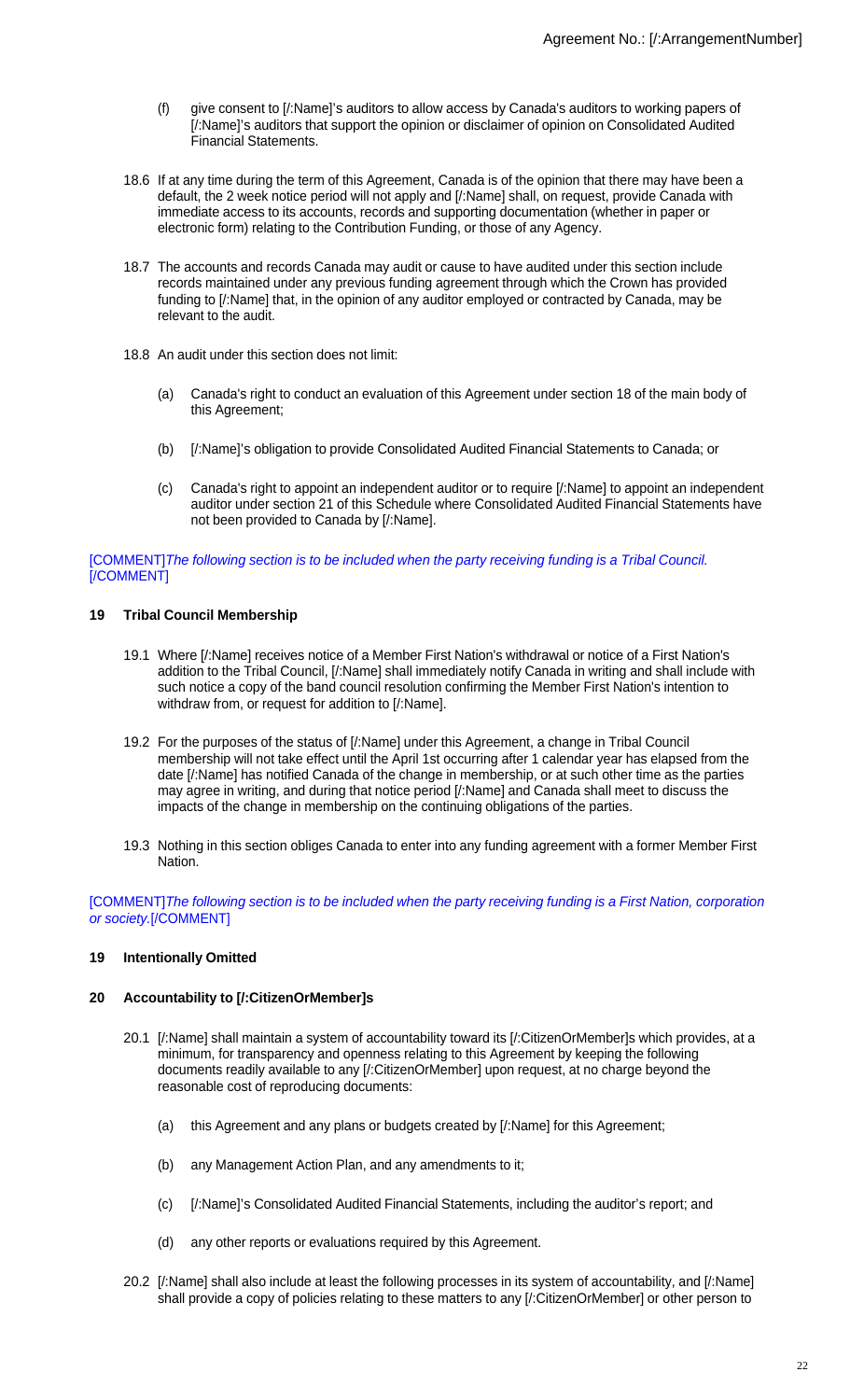whom Activities are provided, upon request, at no charge beyond the reasonable cost of reproducing documents:

- (a) written standards, policies or procedures of [/:Name] relating to the provision of the Activities;
- (b) a redress process for any disputes or complaints about the delivery of any Activities; and
- (c) a conflict of interest policy for [/:Name] officers, councillors, directors and volunteers who work for or manage [/:Name].
- 20.3 In the event of an inconsistency or conflict between the system of accountability established by [/:Name] pursuant to this section and the terms of this Agreement, this Agreement will prevail.

#### **21 Where Reporting or Disclosure Requirements not met**

- 21.1 Without limiting remedies available to Canada under this Agreement, if [/:Name] defaults in its obligation under this Agreement or any predecessor to provide Canada with Consolidated Audited Financial Statements, together with all schedules and reports required under the Reporting Guide, Canada may:
	- (a) require that an independent auditor who is a member in good standing of a corporation, institute or association of accountants incorporated under an Act of the legislature of the Province or Territory in which [/:Name] has its administrative offices be engaged immediately by [/:Name] at [/:Name]'s cost and that the Consolidated Audited Financial Statements, together with all schedules and reports required under the Reporting Guide, be delivered within a reasonable time as Canada may determine; or
	- (b) appoint an independent auditor who is a member in good standing of a corporation, institute or association of accountants incorporated under an Act of the legislature of the Province or Territory in which [/:Name] has its administrative offices and in which case:
		- (i) [/:Name] shall provide the auditor appointed by Canada with full access to its financial records and provide such other information as the auditor may require to perform the audit; and
		- (ii) [/:Name] shall reimburse Canada for all costs incurred in having the audit conducted.

#### [COMMENT]The following subsection is to be included when the party receiving funding is a First Nation. [/COMMENT]

(c) Without limiting remedies available to Canada set out in this Agreement, if [/:Name] defaults on its obligation to make any Management Action Plan, or Consolidated Audited Financial Statements, together with all schedules and reports required under the Reporting Guide, readily available to [/:CitizenORMember]s that request them, Canada may make those documents available to those [/:CitizenORMember]s.

#### [COMMENT]The following subsection is to be included when the party receiving funding is a Tribal Council. [/COMMENT]

(c) Without limiting remedies available to Canada set out in this Agreement, if [/:Name] defaults on its obligation to make any Management Action Plan, or Consolidated Audited Financial Statements, together with all schedules and reports required under the Reporting Guide, readily available to [/:CitizenOrMember]s and Member First Nations that request them, Canada may make those documents available to those [/:CitizenOrMember]s and Member First Nations.

#### [COMMENT]The following subsection is to be included when the party receiving funding is a corporation or society.[/COMMENT]

(c) Without limiting remedies available to Canada set out in this Agreement, if [/:Name] defaults on its obligation to make any Management Action Plan, or Consolidated Audited Financial Statements, together with all schedules and reports required under the Reporting Guide, readily available to the First Nation(s) to whom it provides Activities and [/:CitizenOrMember]s that request them, Canada may make those documents available to the host First Nation(s) and those [/:CitizenOrMember]s.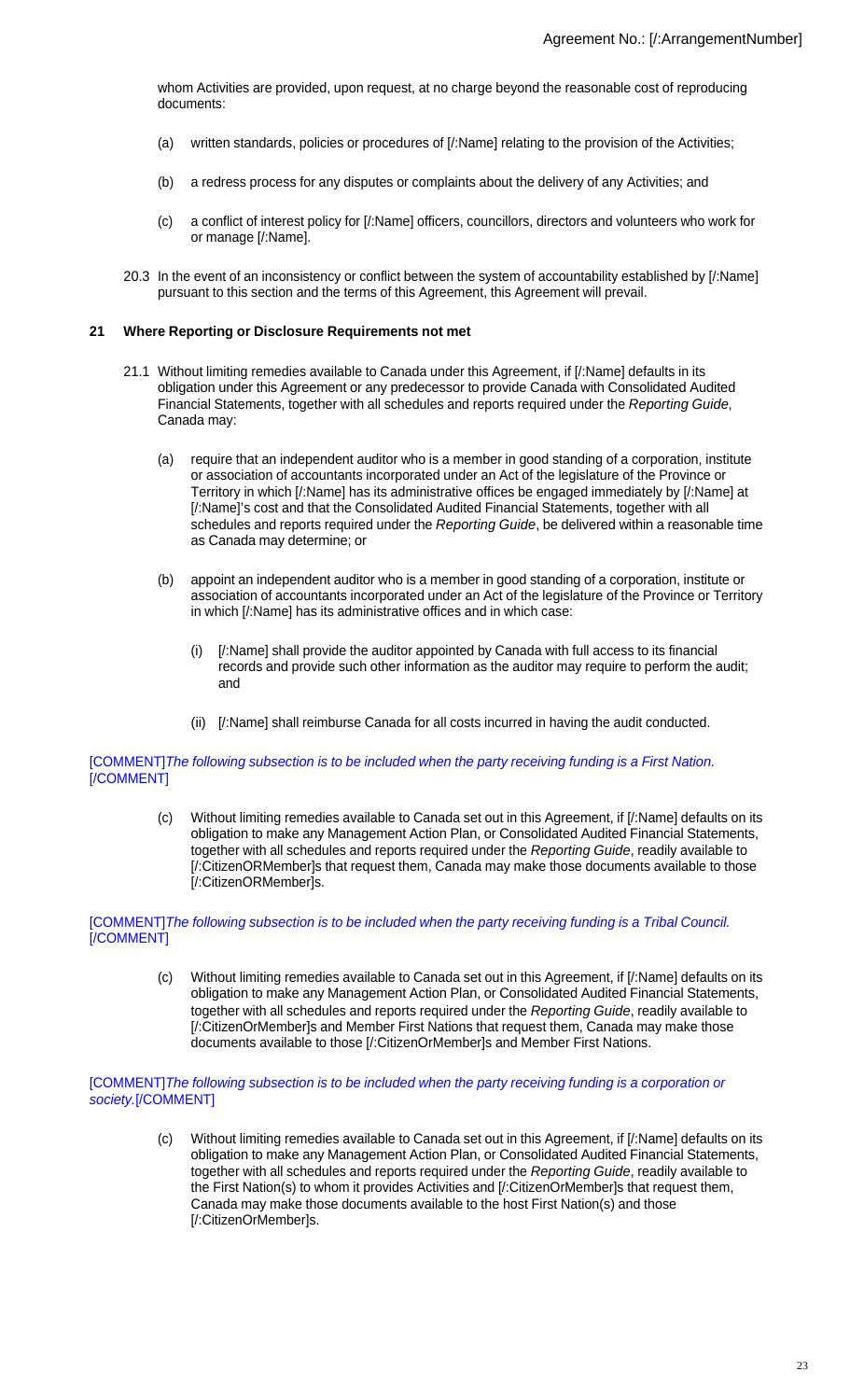# **SCHEDULE 3 NFR GRANT FUNDING**

## **1 Purpose and Application**

- 1.1 The purpose of the NFR Grant is to empower First Nations to improve outcomes for their communities and [/:CitizenOrMember]s by providing funding in a flexible and predictable manner, in a context of mutual accountability.
- 1.2 NFR Grant Funding will be provided subject to and in accordance with: (i) the main body of this Agreement; (ii) this Schedule; and (iii) the applicable provisions of the other Schedules.
- 1.3 For the purposes of information, transfer payment programs used by Canada to provide funding sources for the NFR Grant are listed in Section 2 of Schedule 6.

[COMMENT]If section 3 of Schedule 6 is included in this Agreement, include the following[/COMMENT]

## **2 Formula-based Funding Adjustments**

2.1 Where the amount of any NFR Grant Funding will change in accordance with a predetermined formula set out in section 3 of Schedule 6, Canada shall, by NOBA or other amendment process, amend Schedule 4 accordingly.

[COMMENT]If section 3 of Schedule 6 is NOT included in this Agreement, include the following[/COMMENT]

## **2 Intentionally Omitted**

#### **3 NFR Grant Funding –Use and Retention**

- 3.1 [/:Name] shall use the NFR Grant Funding in a manner consistent with its Strategic Plan in order to plan, design and undertake Activities that support [/:Name]'s desired outcomes. [/:Name] shall be accountable to its [/:CitizenOrMember]s for how these Activities support those outcomes in accordance with section 5 of this Schedule.
- 3.2 Subject to paragraph 19.2(c) of the main body of this Agreement and subsection 3.1 of this Schedule, [/:Name] may retain any unexpended NFR Grant Funding from a Fiscal Year for use in a subsequent Fiscal Year and after the expiry of this Agreement.

## **4 Eligibility**

- 4.1 In order to be and remain eligible for the NFR Grant under this Agreement, [/:Name] shall:
	- (a) implement and maintain a Financial Administration Law or a Financial Administration By-Law in accordance with Schedule 6; and
	- (b) meet or exceed all Financial Performance Ratios set out in Schedule 6 for each Fiscal Year.
- 4.2 Canada may monitor and verify the eligibility status of [/:Name] to confirm [/:Name]'s continued eligibility for the NFR Grant during the term of this Agreement. [/:Name] shall, for this purpose, make records and information relevant to its eligibility status for the NFR Grant available to Canada on reasonable notice.
- 4.3 [/:Name] shall promptly notify Canada if it becomes aware that it no longer meets the eligibility criteria for the NFR Grant.

# **5 Accountability to [/:CitizenOrMember]s**

- 5.1 [/:Name] shall develop a strategic plan within 12 months of the effective date of this Agreement that will guide [/:Name]'s planning, design and undertaking of Activities to support proposed outcomes (''Strategic Plan''). The Strategic Plan must include [/:Name]'s vision, priorities, targets and proposed outcomes, and financial planning developed pursuant to requirements under the First Nation's Financial Administration Law or Financial Administration By-Law.
- 5.2 [/:Name] shall update its Strategic Plan annually as necessary to accommodate changes to its priorities and financial planning.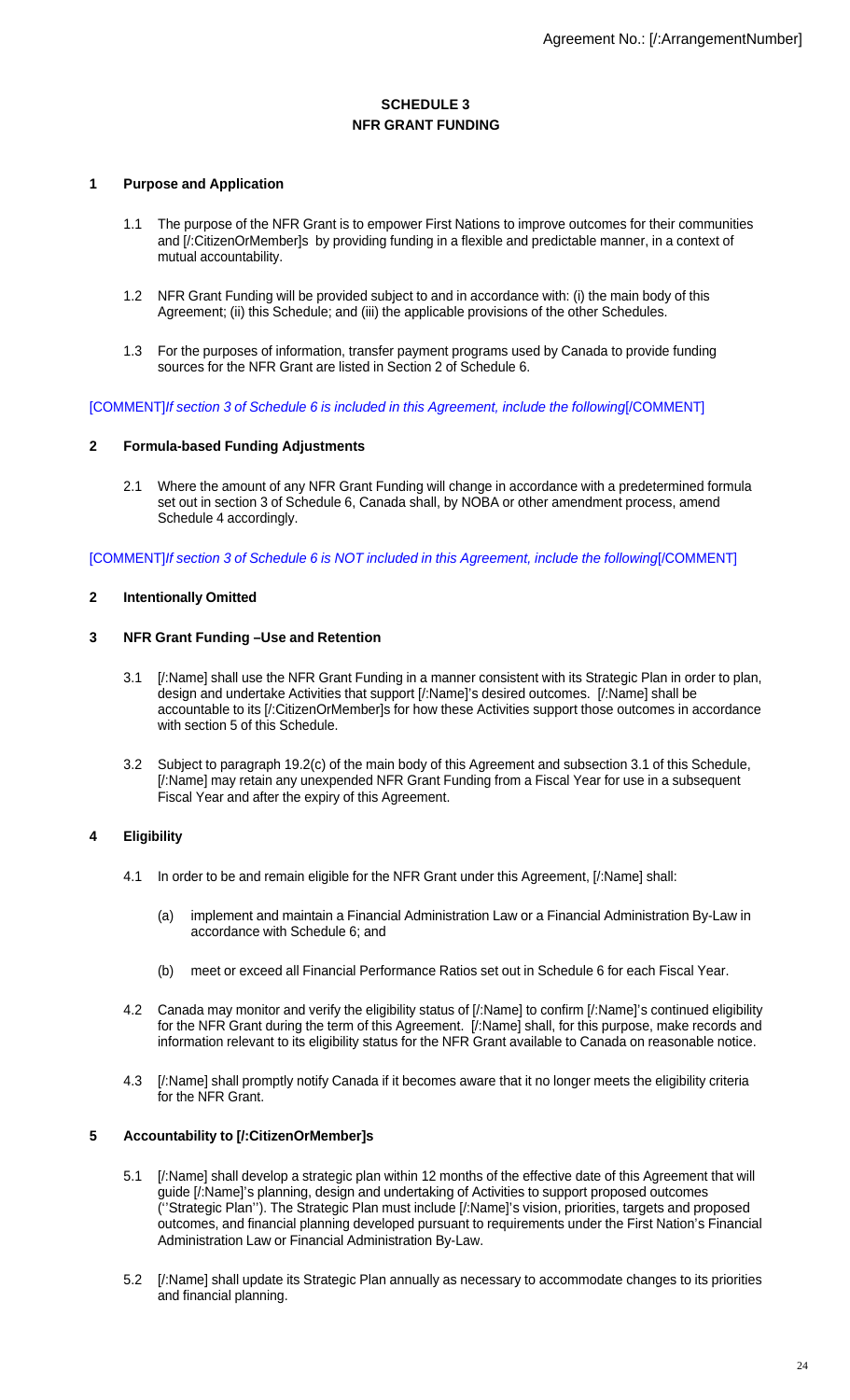- 5.3 [/:Name] shall ensure that Annual Reports developed pursuant to requirements under the First Nation's Financial Administration Law or Financial Administration By-Law incorporate reporting on outcomes from its Strategic Plan. Where deemed appropriate by [/:Name], the Annual Report may also incorporate data referred to in Schedule 7 that are reported to Canada pursuant to subsection 12.1 of the main body of this Agreement.
- 5.4 [/:Name] shall create and maintain a system of accountability and transparency to its [/:CitizenOrMember]s relating to the NFR Grant. This system must include:
	- (a) adherence with the accountability measures set out in its Financial Administration Law or Financial Administration By-Law; and
	- (b) making available to [/:CitizenOrMember]s, on a timely basis, copies of: (i) the Strategic Plan; (ii) the Multi-Year Financial Plan; (iii) the Annual Report; and (iv) the Consolidated Audited Financial Statements. The Strategic Plan and the Multi-Year Financial Plan may be prepared separately or contained in a single document.

## **6 Mutual Accountability – the Parties**

- 6.1 Without limiting other terms of this Agreement related to the provision of reports and records, including the reports referred to under section 12 of the main body of this Agreement, [/:Name] shall provide to Canada a copy of each of the documents referred to in paragraph 5.4(b)(i) to (iii) of this Schedule.
- 6.2 The parties shall, at minimum, convene an annual meeting between representatives of [/:Name] and regional officials from ISC to discuss the implementation of this Agreement and the overall functioning of the new fiscal relationship as it pertains to the NFR Grant. During these meetings the parties shall discuss:
	- (a) [/:Name]'s Activity outcomes over the past year, including:
		- (i) [/:Name] suggestions for improving community outcomes; and
		- (ii) what is needed to improve Activity outcomes.
	- (b) whether [/:Name] is continuing to meet all eligibility criteria for the NFR Grant as set out in subsection 4.1 of this Schedule and in Schedule 6;
	- (c) whether [/:Name] has provided all reporting on performance indicators required by this Agreement for the NFR Grant as set out in Schedule 7; and
	- (d) whether [/:Name] has established or is putting in place a Strategic Plan and whether Annual Reports outline progress as against the Strategic Plan.
- 6.3 The parties may also exchange information regarding the effectiveness of the NFR Grant and this Agreement in [/:Name]'s community as well as suggestions for ongoing co-development of the fiscal relationship between Canada and First Nations.
- 6.4 In the event that implementation challenges are identified which compromise the effectiveness or sustainability of this Agreement as it applies with the NFR Grant, the parties may, by mutual agreement, convene additional meetings with the goal of developing proactive responses, measures or strategies to meet the challenges identified, where possible.

## **7 Risk Mitigation**

- 7.1 Each party shall notify the other if it determines that, or is advised by any [/:CitizenOrMember] that, [/:Name] has failed to, or is at immediate risk of failing to:
	- (a) maintain eligibility for the NFR Grant in accordance with subsection 4.1 of this Schedule;
	- (b) prepare a Strategic Plan in accordance with this Schedule;
	- (c) provide information to its [/:CitizenorMember]s or to Canada under subsections 5.4, 6.1 and 6.2 of this Schedule or section 12 of the main body of this Agreement; or
	- (d) protect the health, safety and welfare of any of the [/:CitizenOrMember]s.
- 7.2 In the event of a notification under subsection 7.1, the parties shall make arrangements to promptly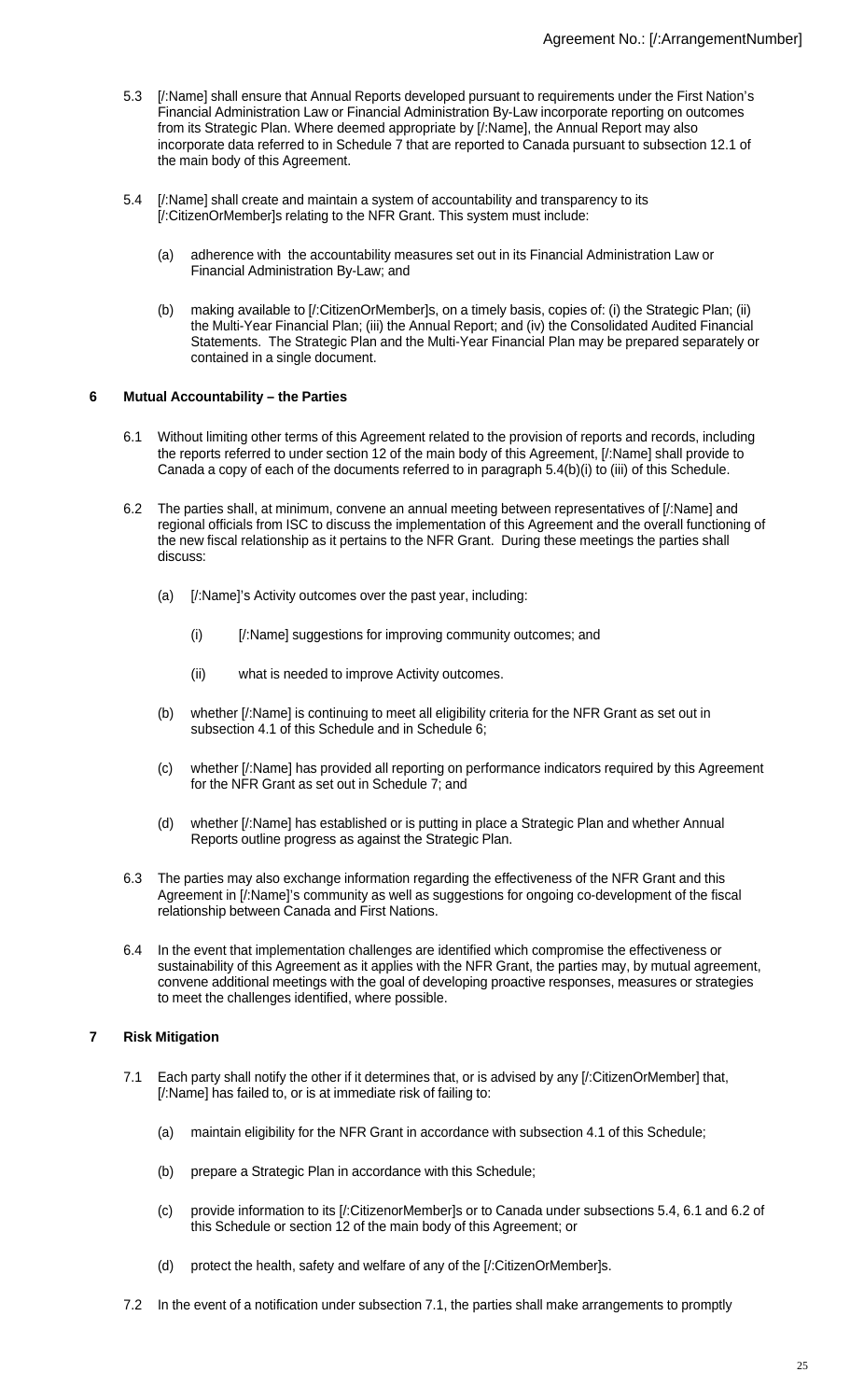discuss the matter. Following such discussion, and subject to subsection 7.5, [/:Name] shall determine what steps are required (if any) to address or redress the matters for which the notification was given, including any steps [/:Name] may wish to take under subsection 7.3. The parties shall have further discussions at 3 month intervals to track [/:Name]'s progress in addressing or redressing the matter for which notification was given.

- 7.3 [/:Name] may, in its discretion, implement capacity development measures on a proactive or remedial basis in order to address, redress or reduce the chances of recurrence of any issue for which notification was given under subsection 7.1. Such measures may be undertaken with the support of a capacity development organization or other qualified service provider, to be chosen and hired by [/:Name]. [/:Name] shall be solely responsible for setting the terms of reference and functions of any capacity development organization or other qualified service provider.
- 7.4 The costs of any capacity development measures under subsection 7.3, including the costs of a capacity development organization or other qualified service provider chosen by [/:Name] under that subsection, shall be paid by [/:Name]. However, Canada shall provide additional funding to [/:Name] for those costs where Canada agrees that the organization or provider is necessary and to the extent that Canada agrees that those costs are reasonable.
- 7.5 If, 12 months after a notification date under subsection 7.1, Canada is of the opinion that there has been a sustained or recurring failure by [/:Name] to effectively address or redress any matter for which notification was given under subsection 7.1, Canada shall offer to meet with [/:Name] and unless they agree otherwise, the parties shall act in accordance with the following process:
	- (a) the parties shall cooperate to immediately amend this Agreement in order to re-profile any NFR Grant Funding that is not yet paid, or which has been paid but not expended by [/:Name], as Contribution Funding or Grant Funding; and
	- (b) [/:Name] shall use the re-profiled funding to undertake Activities in accordance with the amended Agreement.

# **8 Evaluation**

8.1 An evaluation conducted under section 18 of the main body of this Agreement may, in respect of the NFR Grant, evaluate the relevance, effectiveness and efficiency of the NFR Grant in achieving expected results.

# **9 Stacking**

- 9.1 Total government assistance for the same purposes as those set out in this Schedule shall not exceed 100%.
- 9.2 Notwithstanding subsection 9.1:
	- (a) Canada shall not impose any restrictions against the receipt, by [/:Name], of other government assistance or other source funding for the same purposes as those set out in this Schedule; and
	- (b) Canada shall not adjust or reduce any NFR Grant Funding as a result of anything in this section.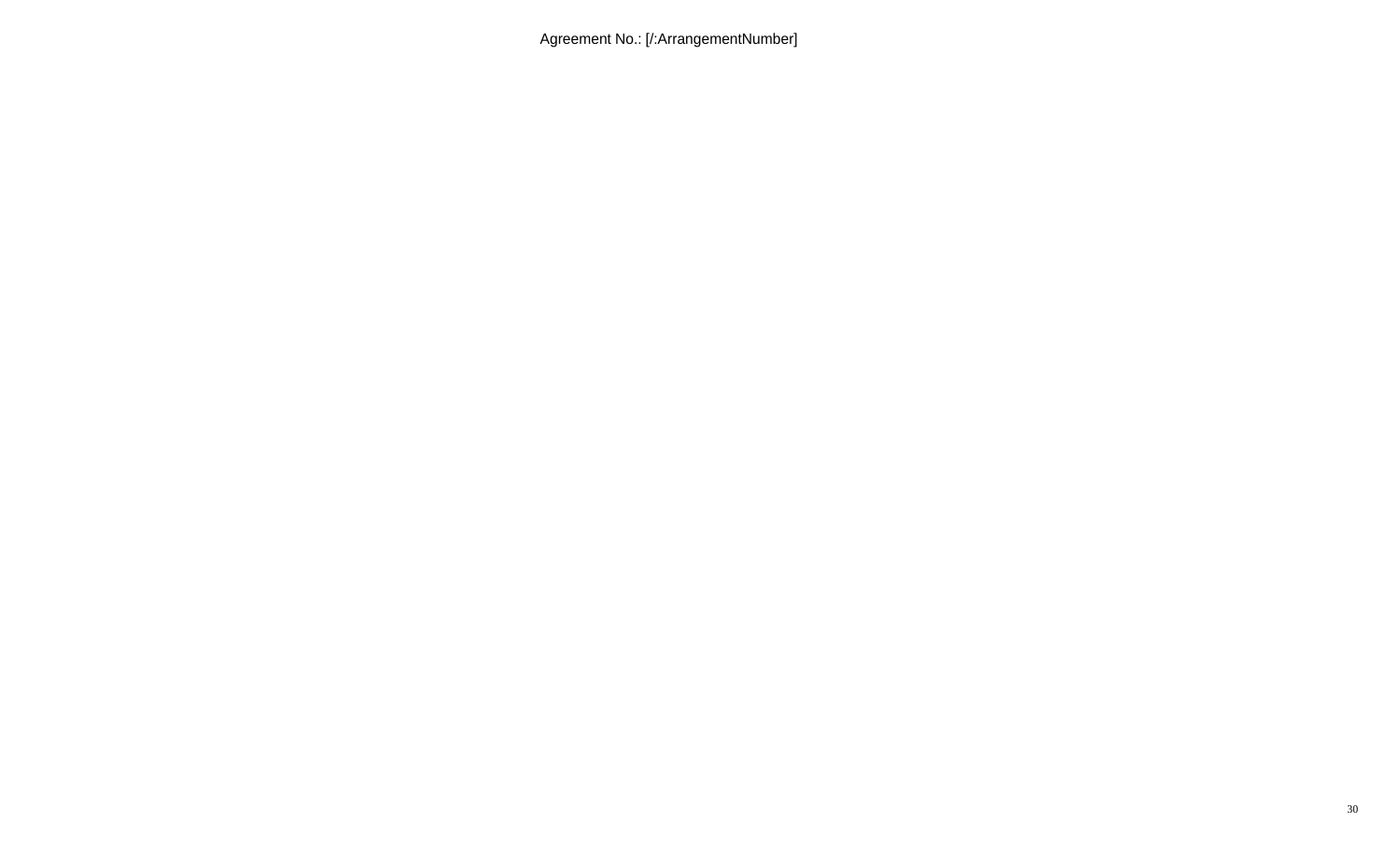# **SCHEDULE 5**

#### **CONTRIBUTION FUNDING: DELIVERY REQUIREMENTS AND FUNDING ADJUSTMENT FACTORS**

#### **HEALTH ACTIVITIES**

#### **1 Delivery Requirements for Health Activities**

- 1.1 Health Activities shall be delivered by [/:Name] in accordance with the terms of this Agreement and the following plans or protocol:
	- (a) Health Activities funded by Set Funding or Fixed Funding shall be delivered by [/:Name] in accordance with the Program Plan;
	- (b) Health Activities funded by Flexible Funding or Block Funding shall be delivered by [/:Name] in accordance with its Health Plan; and
	- (c) Health Facility and Health Asset projects funded under the Capital Investments Functional Area according to Schedule 4 must be delivered by [/:Name] in accordance with the Health Infrastructure and Capital Protocol.
- 1.2 In the event of a conflict between the plans referred to in subsection 1.1 and the other provisions of this Agreement, the other provisions of this Agreement will govern.

#### **2 Health Plan**

- 2.1 [/:Name] shall, if it has not done so prior to the commencement of this Agreement, submit a Health Plan to Canada to establish terms and conditions for Health Activities funded by Flexible Funding or Block Funding. [/:Name] shall amend the Health Plan as necessary to reflect any changes made to its Activity priorities and objectives and submit such amendments to Canada. [/:Name] shall provide all amendments to Canada for review prior to implementing them.
- 2.2 Canada shall review the Health Plan and any amendments or replacements thereof to determine whether the plan is eligible to be supported with Flexible Funfing or Block Funding. Canada may require adjustments to the Health Plan prior to the commencement or continuation of the provision of the Funding.

#### **3 Health Facilities and Health Assets**

- 3.1 [/:Name] shall use each Health Facility and Health Asset solely for the purposes of providing Health Activities, unless otherwise agreed to in writing by Canada.
- 3.2 [/:Name] may not, without the consent of Canada:
	- (a) change the use of any Health Facility or Health Assets or permit them to be used for additional uses which are not directly related to fulfilling the terms and conditions of this Agreement or any agreement under which funding for the Health Facility or Health Asset was provided;
	- (b) pledge, mortgage, charge or permit the creation of any security interest, claim or lien against the Health Facilities and Health Assets;
	- (c) undertake significant alteration of the Health Facilities and Health Assets; or
	- (d) sell, exchange, transfer or dispose of such facilities and assets.
- 3.3 [/:Name] acknowledges that:
	- (a) it holds the beneficial interest in any Health Facilities or Health Assets and acknowledges that Canada does not exercise any control over any Health Facilities and Health Assets; and
	- (b) acknowledges that it shall enjoy sole possession and control over any Health Facilities or Health Assets acquired with Funding and shall have the sole legal responsibility for any matters arising from the construction, possession, control, operation or maintenance of the Health Facilities or Health Assets.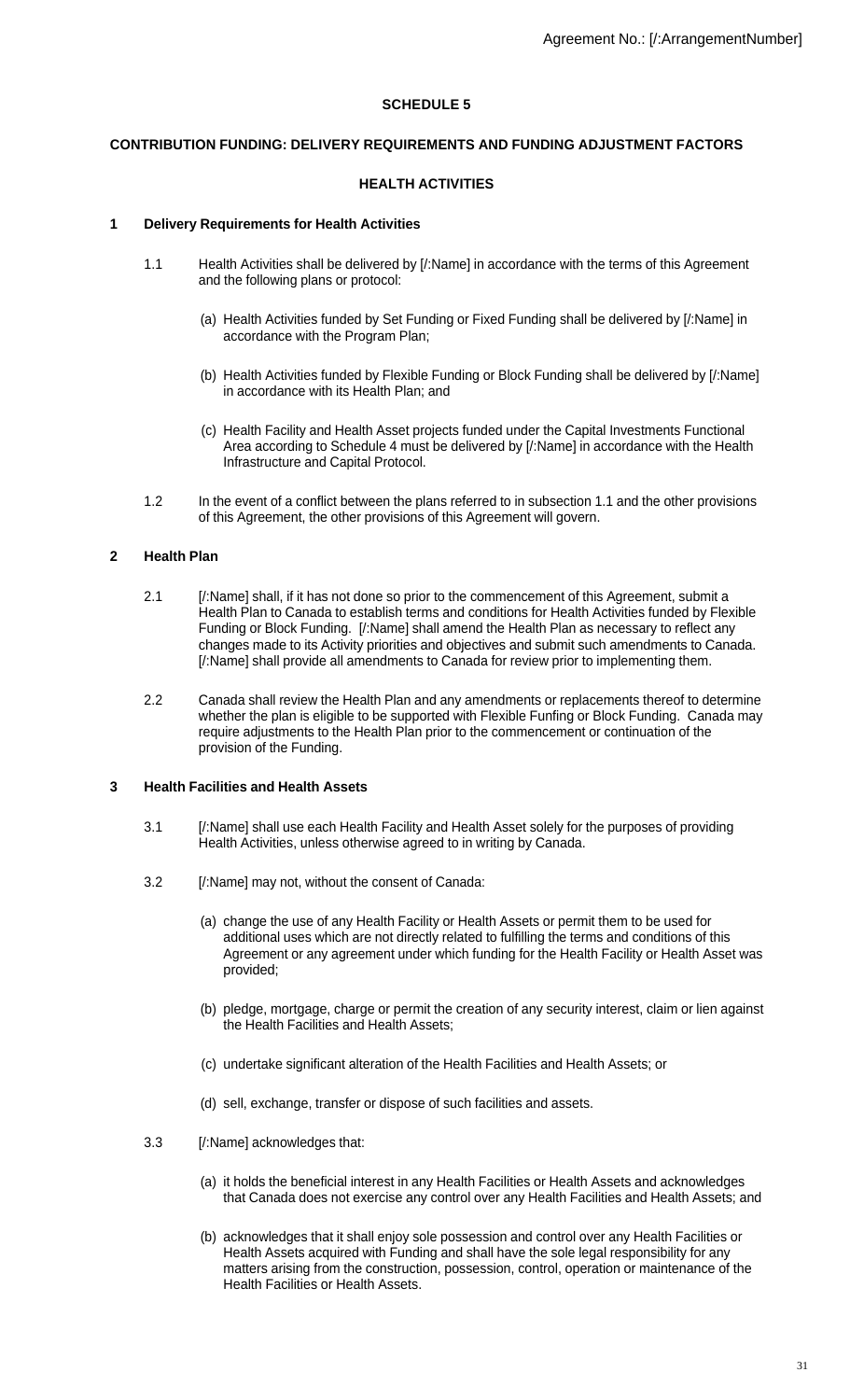- 3.4 Where Canada, its employees, contractors or agents require the use of any Health Facilities or Health Assets in whole or in part to deliver federal health programs in [/:Name]'s community, [/:Name] shall permit such use or take all steps necessary to facilitate or consent to such use. Any such use by Canada shall be permitted free of rent or charge by [/:Name] in view of the capital or maintenance contributions for such Health Facilities and Health Assets by Canada.
- 3.5 Where this Agreement contains Funding under the Capital Investments Functional Area according to Schedule 4, [/:Name] shall also comply with the Health Infrastructure and Capital Protocol issued by Canada with respect to such Funding.

#### **4 Health Research Projects**

4.1 [/:Name] shall, in respect of any health research study, assessment or report containing opinions of [/:Name] that is prepared with the Funding, include with the Funding recognition statement a disclaimer that the views and opinions expressed therein are solely those of [/:Name] and may not reflect the views and opinions of Canada.

## **5 Definitions**

In this Schedule, the following terms have the following meanings. These definitions apply equally to the singular and plural forms of the terms defined:

**"Health Asset"** means an asset of any kind used for Health Activities other than a Health Facility, and which: (i) is in the possession, control or ownership of [/:Name]; (ii) has been acquired in whole or in part by[/:Name] with any Funding or funding from a previous health contribution agreement between the parties, and (iii) is not consumed or expended in the natural course of its use.

**"Health Facility"** means a building or facility of any kind used for Health Activities or to support Health Activities, including any fixtures thereto, which has been constructed, purchased or maintained by in whole or in part with any Funding or funding from a previous health contribution agreement between the parties.

**"Health Infrastructure and Capital Protocol"** means a document issued by, and available from, Canada that consists of functional activities associated with the planning, design, construction or repair of Health Facilities and Health Assets.

**"Health Plan"** means a comprehensive health plan or the multi-year workplan prepared by [/:Name] and approved by Canada which sets out how [/:Name] will deliver Health Activities funded by Flexible or Block Funding, and further described in section 2 of this Schedule.

**"Program Plan"** means a plan prepared by Canada and provided to [/:Name] for the delivery of Health Activities funded by Set Funding or Fixed Funding. The Program Plan may be incorporated into [/:Name]'s Health Plan if it also receives Flexible Funding or Block Funding for Health Activities.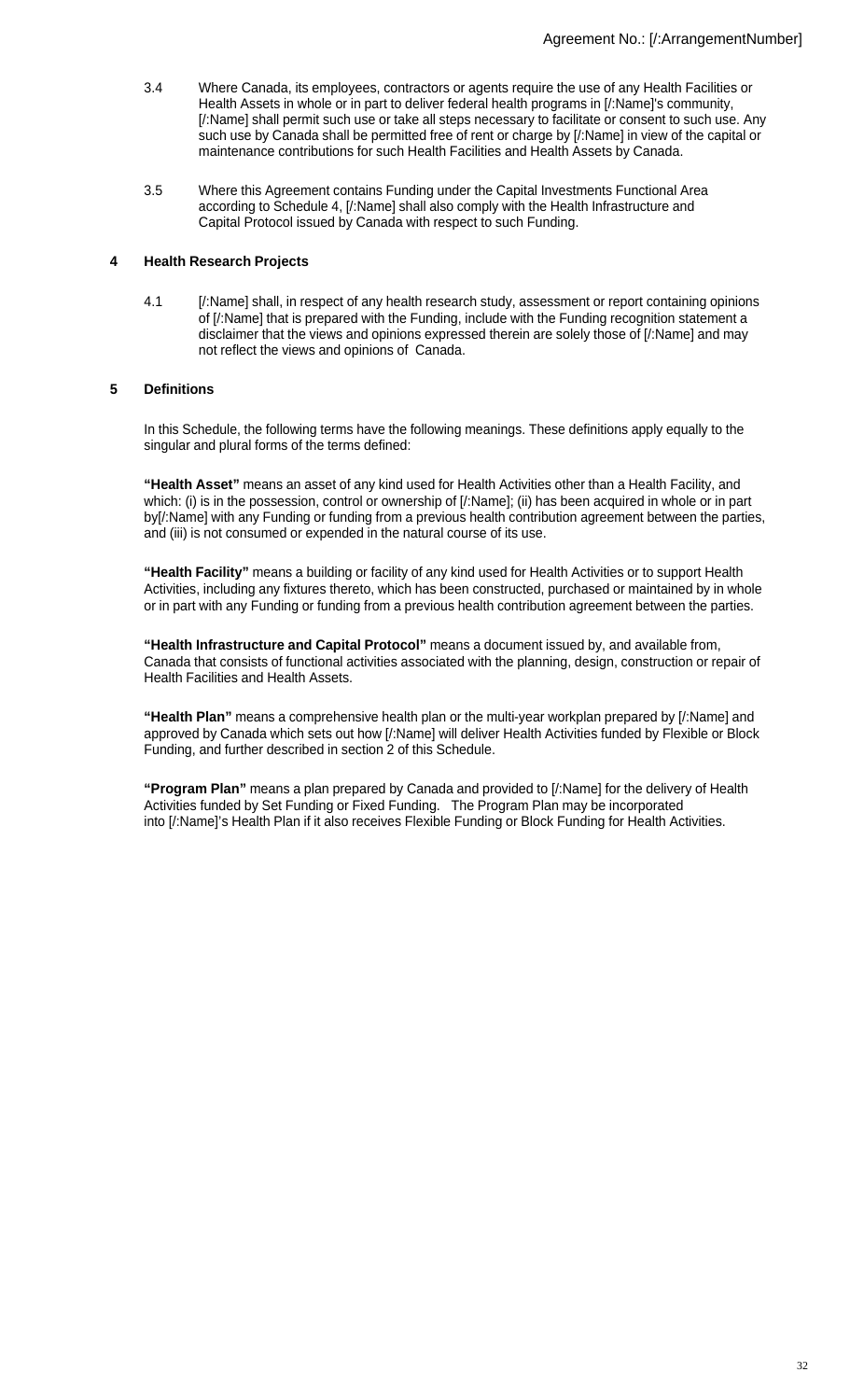# **NON-HEALTH ACTIVITIES**

[COMMENT]Note: The following national program delivery requirements for the purpose of the funding provided pursuant to this Agreement are to be numbered.[/COMMENT]

# **6 Activities Funded by Block Funding for ISC**

| <b>BLOCK ACTIVITY DELIVERY REQUIREMENTS</b>                                                                       |                                                                                                                                                                                                                                                                                                                                                                             |  |  |
|-------------------------------------------------------------------------------------------------------------------|-----------------------------------------------------------------------------------------------------------------------------------------------------------------------------------------------------------------------------------------------------------------------------------------------------------------------------------------------------------------------------|--|--|
| <b>ACTIVITY</b>                                                                                                   | <b>DELIVERY REQUIREMENTS</b>                                                                                                                                                                                                                                                                                                                                                |  |  |
| <b>Indian Government</b><br>Support                                                                               | [COMMENT]For Tribal Councils[/COMMENT]<br>[/:Name] accepts responsibility for the delivery of services and capacity<br>development in accordance with the requirements of Member First Nations and the<br>Tribal Council Funding Program Policy issued by ISC as amended from time to<br>time.                                                                              |  |  |
|                                                                                                                   | Pension plans established by [/:Name] for the benefit of elected officials and<br>employees of [/:Name] and employees of their Member First Nations, for which<br>funding was applied for and provided under Indian Government Support, must be<br>administered in accordance with the Band Employee Benefits Program Policy<br>issued by ISC as amended from time to time. |  |  |
|                                                                                                                   | [COMMENT]For First Nations[/COMMENT]                                                                                                                                                                                                                                                                                                                                        |  |  |
|                                                                                                                   | [/:Name] will comply with the provisions of the Canada Labour Code.                                                                                                                                                                                                                                                                                                         |  |  |
|                                                                                                                   | Pension plans established by [/:Name] for the benefit of elected officials and<br>employees of [/:Name], for which funding was applied for and provided under Indian<br>Government Support, must be administered in accordance with the Band<br>Employee Benefits Program Policy issued by ISC as amended from time to time.                                                |  |  |
| Post-Secondary Student<br>Support Program and<br>University and College<br><b>Entrance Preparation</b><br>Program | [/:Name] shall administer the Post-Secondary Student Support Program and the<br>University and College Entrance Preparation Program in accordance with the Post-<br>Secondary Student Support Program and University and College Entrance<br>Preparation Program National Program Guidelines issued by ISC as amended<br>from time to time.                                 |  |  |
| Elementary and<br>Secondary Education -<br><b>First Nations Schools</b>                                           | [/:Name] shall administer the Elementary and Secondary Education in accordance<br>with the National Guidelines for the Elementary and Secondary Educations<br>issued by ISC as amended from time to time.                                                                                                                                                                   |  |  |
| Elementary and<br>Secondary Education -<br>Provincial and<br>Private\Independent<br>Schools                       | [/:Name] shall administer the Elementary and Secondary Education in accordance<br>with the National Guidelines for the Elementary and Secondary Educations<br>issued by ISC as amended from time to time.                                                                                                                                                                   |  |  |
| Income Assistance                                                                                                 | [/:Name] shall:                                                                                                                                                                                                                                                                                                                                                             |  |  |
|                                                                                                                   | (a) administer the Income Assistance Program in accordance with ISC's Income<br>Assistance National Program Guidelines and any other approved program<br>documentation issued by ISC as amended from time to time.                                                                                                                                                          |  |  |
|                                                                                                                   | [COMMENT]Use the following text when funding the Recipient to administer pre-<br>employment supports based on an approved proposal:[/COMMENT]                                                                                                                                                                                                                               |  |  |
|                                                                                                                   | (b) administer pre-employment supports in accordance with the proposal approved<br>on [Month, Day, Year].                                                                                                                                                                                                                                                                   |  |  |
| <b>Assisted Living</b>                                                                                            | [/:Name] shall administer the Assisted Living Program in accordance with ISC's<br>Assisted Living National Program Guidelines and any other current approved<br>program documentation issued by ISC as amended from time to time.                                                                                                                                           |  |  |
| Community Infrastructure<br>Program                                                                               | [/:Name] shall at all times provide for the preservation of public health and safety<br>and the protection of the environment.                                                                                                                                                                                                                                              |  |  |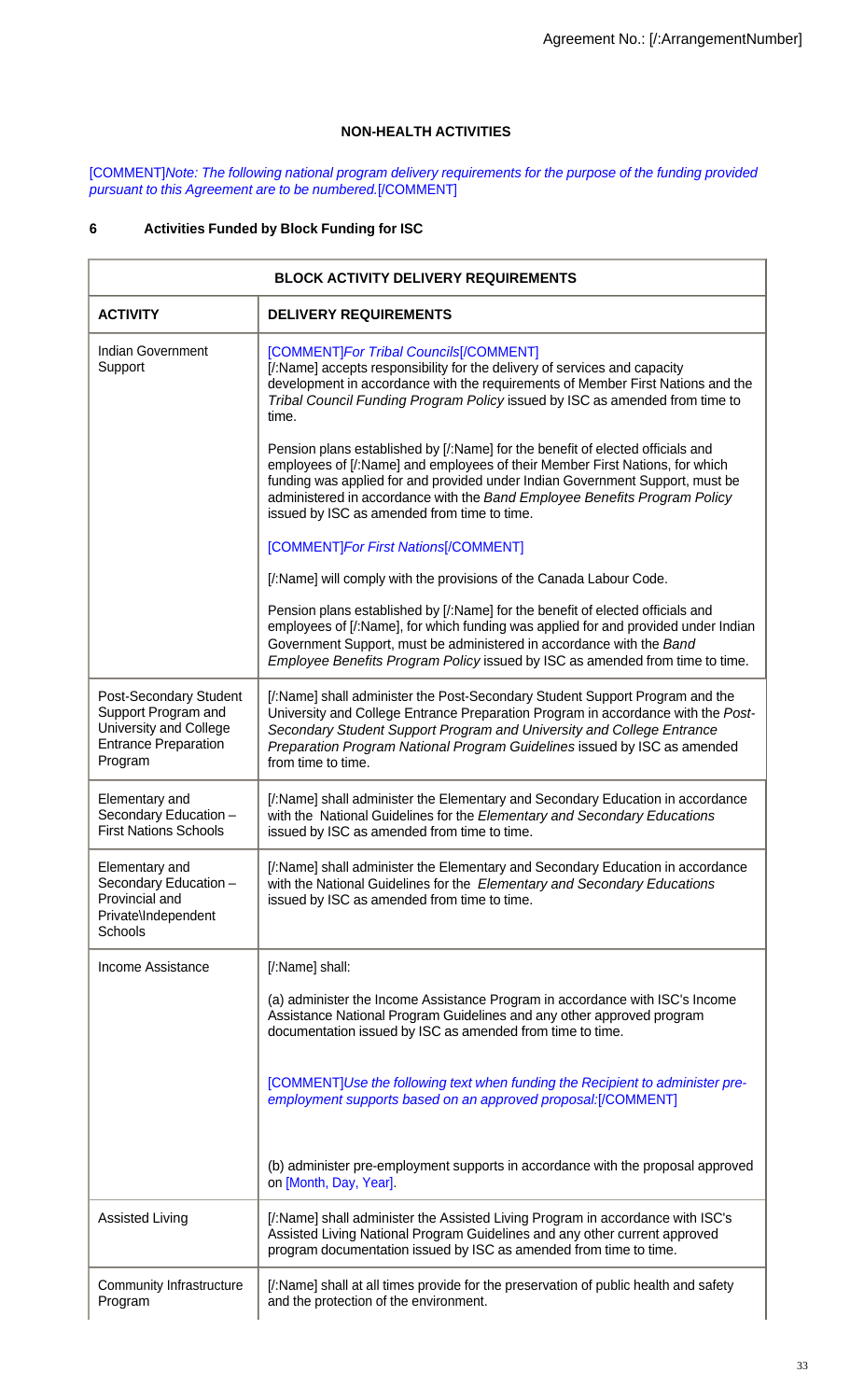| Ownership and Use of Capital Facilities and Assets:                                                                                                                                                                                                                                                                        |
|----------------------------------------------------------------------------------------------------------------------------------------------------------------------------------------------------------------------------------------------------------------------------------------------------------------------------|
| [/:Name] acknowledges that it has the beneficial legal interest in any capital facility<br>or asset acquired with funding provided by ISC and acknowledges that ISC does<br>not exercise any control over such facilities or assets.                                                                                       |
| [:Name] acknowledges that it shall enjoy sole possession and control over any<br>capital facility or asset acquired with funding provided by ISC and shall have the<br>sole legal responsibility for any matters arising from the construction, possession,<br>control, operation or maintenance of the facility or asset. |
| [/:Name] shall use each facility or asset for the purpose described in this<br>Agreement, unless otherwise agreed to in writing by ISC.                                                                                                                                                                                    |
| [/:Name] shall comply with the Protocol for INAC-Funded Infrastructure<br>issued by ISC as amended from time to time.                                                                                                                                                                                                      |

# **7 Block Formula Adjustment for ISC**

# **Note: Regional formula to be included**

# **8 Block Formula Adjustment for CIRNAC**

| <b>BLOCK ACTIVITY DELIVERY REQUIREMENTS</b>                                                                        |                                                                                                                                                                                                                                                                                                                                                                                                                                                                                       |  |  |
|--------------------------------------------------------------------------------------------------------------------|---------------------------------------------------------------------------------------------------------------------------------------------------------------------------------------------------------------------------------------------------------------------------------------------------------------------------------------------------------------------------------------------------------------------------------------------------------------------------------------|--|--|
| <b>ACTIVITY</b>                                                                                                    | <b>DELIVERY REQUIREMENTS</b>                                                                                                                                                                                                                                                                                                                                                                                                                                                          |  |  |
| Registration and<br>Membership                                                                                     | The Indian Registry Administrator appointed by [/:Name] will provide information<br>required by CIRNAC for the purpose of maintaining the Indian Register and, where<br>the band does not control its own membership rules under section 10 of the Indian<br>Act, for the maintenance of the "band list" within the meaning of section 8 of the<br>Indian Act, in accordance with the Indian Registry Reporting Manual and policies<br>issued by CIRNAC as amended from time to time. |  |  |
| Lands and Economic<br><b>Development Services</b><br>Program - Core<br>Allocations:<br><b>Economic Development</b> | [/:Name] shall administer the Lands and Economic Development Services Program<br>in accordance with the Lands and Economic Development Services Program<br>Guidelines issued by CIRNAC as amended from time to time, and its final<br>CIRNAC-approved Economic Development Plan.                                                                                                                                                                                                      |  |  |
| Lands and Economic<br><b>Development Services</b><br>Program - Core<br>Allocations:<br>Reserve Land and            | [COMMENT]Note: the Regional Office to select the appropriate level of<br>responsibility:[/COMMENT]                                                                                                                                                                                                                                                                                                                                                                                    |  |  |
| Environmental<br>Management                                                                                        | Training and Developmental Operational Delegated Authority<br>(a) [/:Name] shall carry out the activities in accordance with the Reserve Land and<br>Environmental Management Manual and the Land Management Manual issued<br>by CIRNAC as amended from time to time and in with the roles and responsibilities                                                                                                                                                                       |  |  |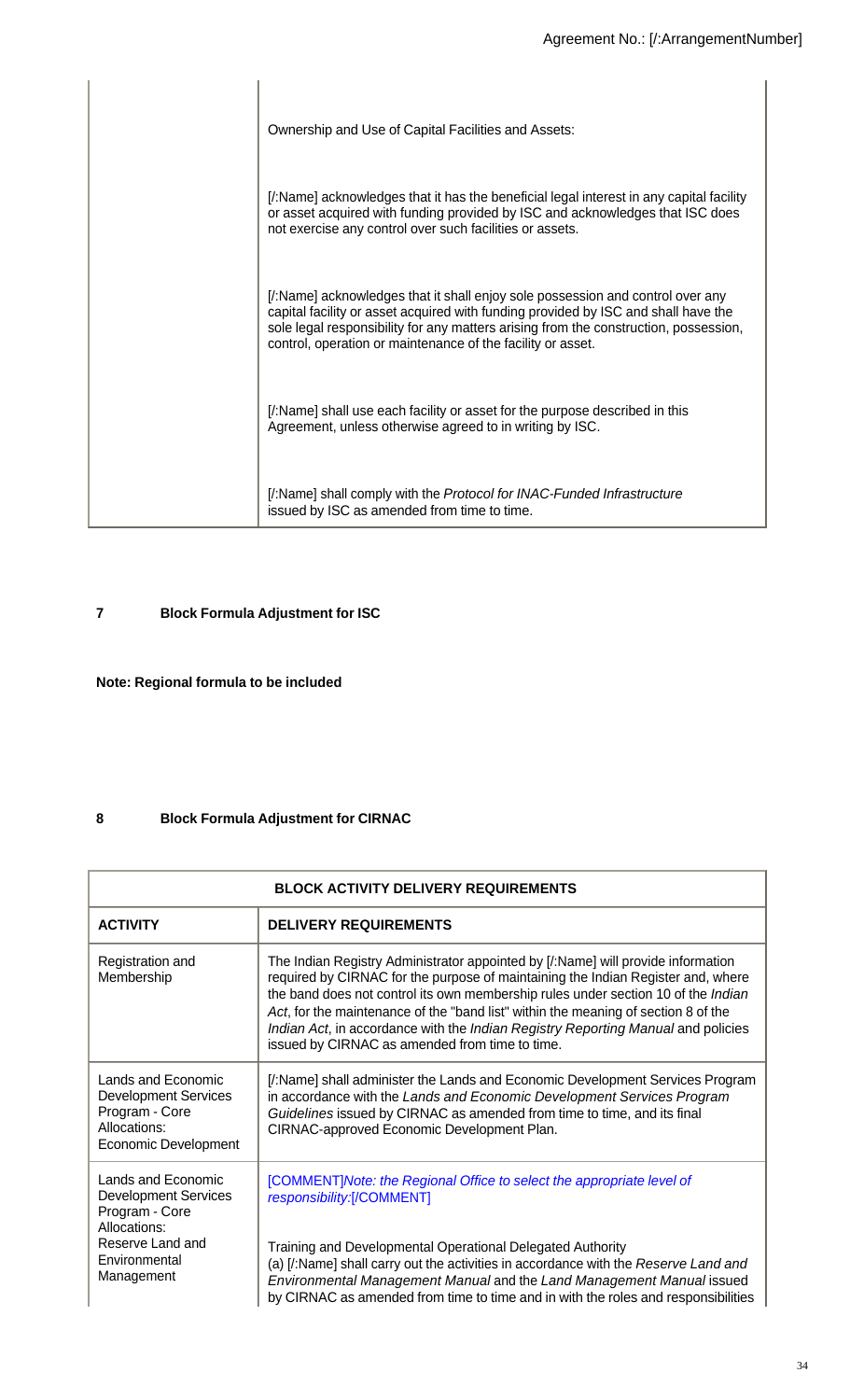| found in the statement of work dated [Month, Day, Year].                                                                                                                                                   |
|------------------------------------------------------------------------------------------------------------------------------------------------------------------------------------------------------------|
| [COMMENT] Note: the Regional Office is to include the following clause in the<br>funding agreement for recipients who have delegated authority under sections 53<br>and/or 60 of the Indian Act:[/COMMENT] |
| (b) [/:Name] shall also carry out their delegated authority in accordance with the<br>terms and conditions outlined in the Order in Council/Ministerial letter dated [Month,<br>Day, Year]                 |

# **9 Block Formula Adjustment for CIRNAC**

**Note: Regional formula to be included**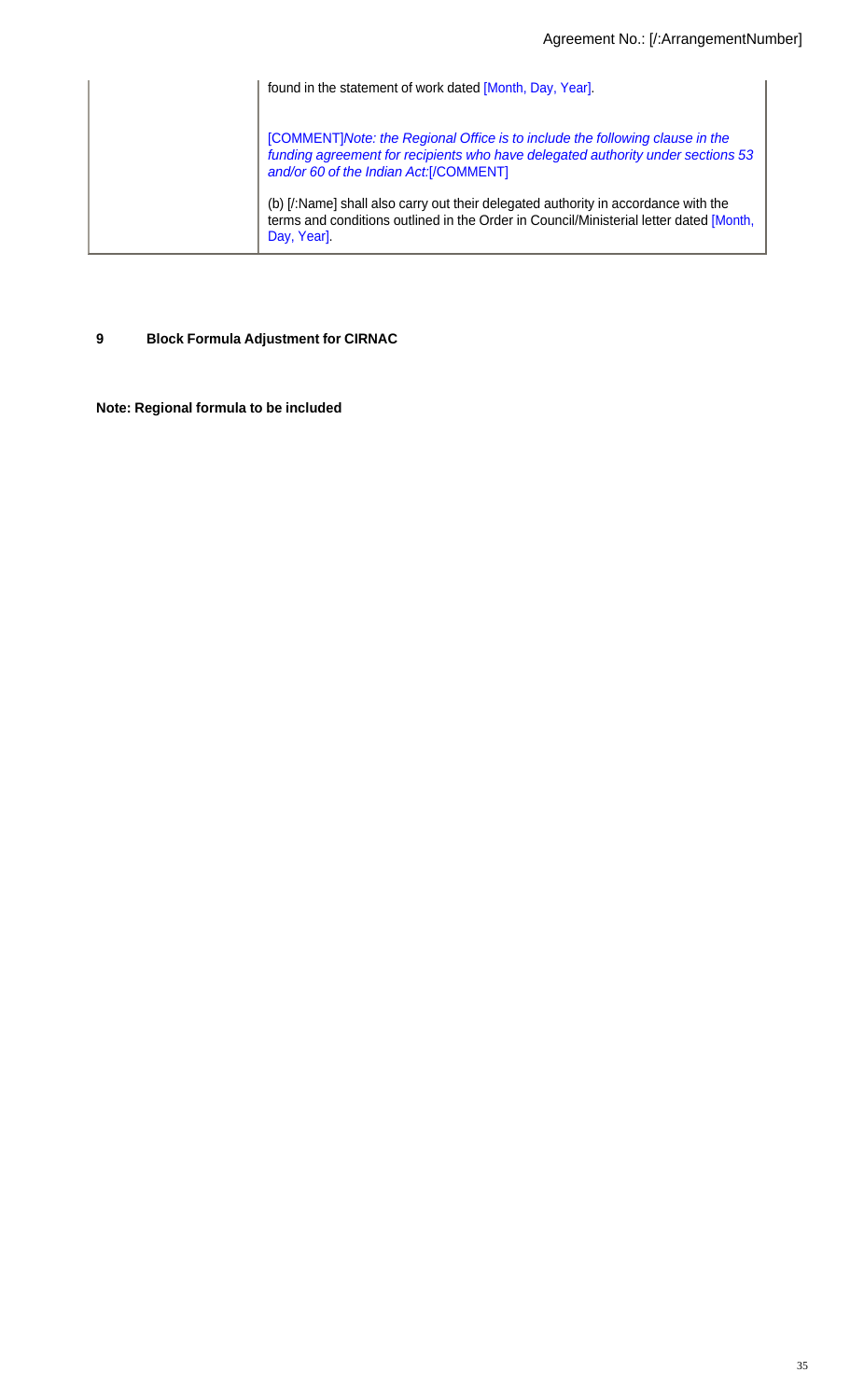# **10 Activities Funded by Set, Fixed, Flexible and Grant Funding for ISC**

| ACTIVITY DELIVERY REQUIREMENTS, COST- SHARING AND ADJUSTMENT FACTORS |                                                                                                                                                                                                                                                                                                                                                                                                                                                                  |                                                                                                                                                                                                                                                                                                                                                                                                                                                                                                                                                                                                                                                                                 |                                                                                                                                                                                                                                                                                                                     |
|----------------------------------------------------------------------|------------------------------------------------------------------------------------------------------------------------------------------------------------------------------------------------------------------------------------------------------------------------------------------------------------------------------------------------------------------------------------------------------------------------------------------------------------------|---------------------------------------------------------------------------------------------------------------------------------------------------------------------------------------------------------------------------------------------------------------------------------------------------------------------------------------------------------------------------------------------------------------------------------------------------------------------------------------------------------------------------------------------------------------------------------------------------------------------------------------------------------------------------------|---------------------------------------------------------------------------------------------------------------------------------------------------------------------------------------------------------------------------------------------------------------------------------------------------------------------|
| <b>ACTIVITY</b>                                                      | <b>DELIVERY</b><br><b>REQUIREMENTS</b>                                                                                                                                                                                                                                                                                                                                                                                                                           | <b>COST-SHARING</b><br>[COMMENT]NOTE: WHERE<br><b>THE TERMS AND</b><br><b>CONDITIONS OF ISC'S</b><br><b>FUNDING PROGRAM</b><br><b>REQUIRES THE COUNCIL</b><br><b>TO SUPPLEMENT ISC</b><br><b>FUNDING WITH FUNDING</b><br><b>FROM OTHER SOURCES,</b><br><b>EACH FUNDING SOURCE</b><br><b>AND THE REQUIRED</b><br><b>PERCENTAGE SHARE</b><br><b>FROM EACH SOURCE</b><br><b>MUST BE SET OUT</b><br><b>HERE.HERE IS THE</b><br><b>RECOMMENDED</b><br>FORMAT: The [/;Name]<br>shall supplement ISC<br>funding with funding from<br>other sources as follows: ISC<br>funding: xx% (name other<br>source)<br>Funding: xx% (name other<br>source, if any)<br>Funding: xx%<br>[/COMMENT] | <b>ADJUSTMENT</b><br><b>FACTOR</b><br>[COMMENT] NOTE:<br><b>THE REGIONS</b><br><b>SPECIFIC</b><br><b>PRACTICES, AS AT</b><br><b>AGREEMENT</b><br><b>ENTRY, ARE TO BE</b><br><b>DESCRIBED HERE</b><br><b>IN ACCORDANCE</b><br><b>WITH HQ</b><br><b>PROGRAM</b><br><b>INSTRUCTIONS</b><br>(PROGRAM T&C)<br>[/COMMENT] |
| <b>Band Employee</b><br><b>Benefits</b>                              | Pension plans established<br>by [/:Name] for the benefit of<br>elected officials and<br>employees of [/:Name] must<br>be administered in<br>accordance with the Band<br><b>Employee Benefits</b><br>Program Policy issued by<br>ISC as amended from time<br>to time.                                                                                                                                                                                             |                                                                                                                                                                                                                                                                                                                                                                                                                                                                                                                                                                                                                                                                                 | insert an Adjustment<br><b>Factor when</b><br>applicable                                                                                                                                                                                                                                                            |
| <b>Band Support</b><br>Funding                                       | [/:Name] shall maintain a<br>soundly administered and<br>managed organization and<br>provide efficient delivery of<br>the programs and services<br>as set out in this<br>Agreement. Funds provided<br>under this Agreement shall<br>be used to assist band<br>councils to meet the costs<br>of local government and<br>administration of<br>departmentally funded<br>services in accordance with<br>the Band Support Funding<br>Program Policy issued by<br>ISC. |                                                                                                                                                                                                                                                                                                                                                                                                                                                                                                                                                                                                                                                                                 | insert an Adjustment<br><b>Factor when</b><br>applicable                                                                                                                                                                                                                                                            |
| Professional &<br>Institutional<br>Development<br>Program            | [/:Name] shall administer<br>approved Professional and<br>Institutional Development<br>Program projects in<br>accordance with the<br>Professional and<br><b>Institutional Development</b><br>Program Guidelines issued<br>by ISC as amended from<br>time to time.                                                                                                                                                                                                |                                                                                                                                                                                                                                                                                                                                                                                                                                                                                                                                                                                                                                                                                 | insert an Adjustment<br><b>Factor when</b><br>applicable                                                                                                                                                                                                                                                            |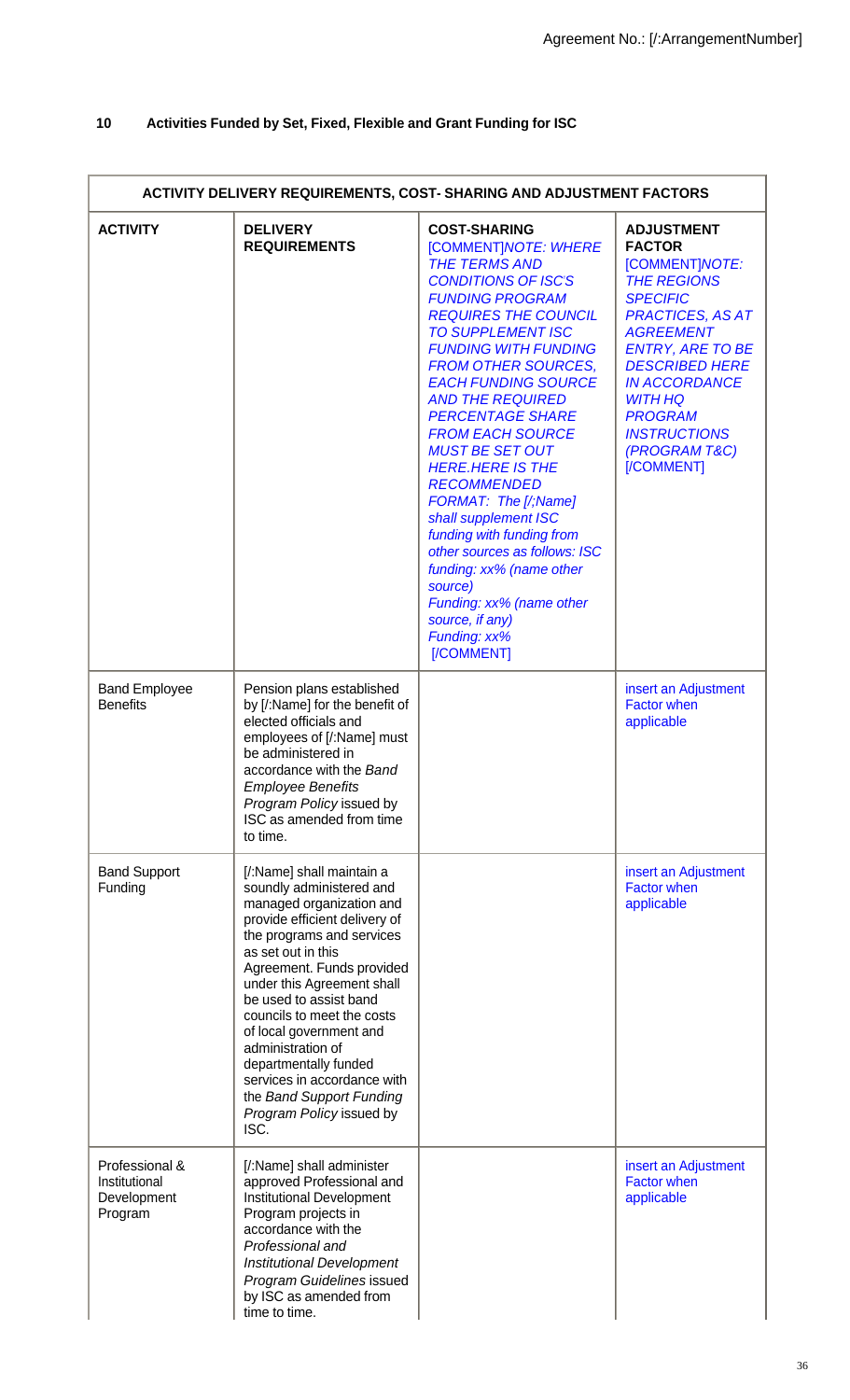| <b>Tribal Council</b><br>Funding                                                            | [/:Name] accepts<br>responsibility for the<br>delivery of services and<br>capacity development in<br>accordance with the<br>requirements of Member<br>First Nations and the Tribal<br><b>Council Funding Program</b><br>Policy issued by ISC as<br>amended from time to time.                      | insert an Adjustment<br><b>Factor when</b><br>applicable |
|---------------------------------------------------------------------------------------------|----------------------------------------------------------------------------------------------------------------------------------------------------------------------------------------------------------------------------------------------------------------------------------------------------|----------------------------------------------------------|
| Elementary and<br>Secondary Education<br>- First Nation<br>Schools                          | [/:Name] shall administer<br>the Elementary and<br>Secondary Education in<br>accordance with the<br>National Elementary and<br><b>Secondary Education</b><br>issued by ISC as amended<br>from time to time.                                                                                        | insert an Adjustment<br><b>Factor when</b><br>applicable |
| Elementary and<br>Secondary Education<br>- Federal Schools                                  | [/:Name] shall administer<br>the Elementary and<br>Secondary Education in<br>accordance with the<br>National Guidelines for the<br><b>Elementary and Secondary</b><br>Education issued by ISC as<br>amended from time to time.                                                                     | insert an Adjustment<br><b>Factor when</b><br>applicable |
| Elementary and<br>Secondary Education<br>- Provincial and<br>Private\Independent<br>Schools | [/:Name] shall administer<br>the Elementary and<br>Secondary Education in<br>accordance with the<br>National Guidelines for the<br><b>Elementary and Secondary</b><br>Education issued by ISC as<br>amended from time to time.                                                                     | insert an Adjustment<br><b>Factor when</b><br>applicable |
| Innovation Program                                                                          | [/:Name] shall deliver the<br>Innovation project in<br>accordance with the<br>workplan that has been<br>approved through a<br>regionally-based process<br>with First Nations and<br>relevant program<br>guidelines.                                                                                | insert an Adjustment<br><b>Factor when</b><br>applicable |
| Research Program                                                                            | [/:Name] shall deliver the<br>Research project in<br>accordance with the<br>workplan that has been<br>approved through a<br>regionally-based process<br>with First Nations and<br>relevant program<br>guidelines.                                                                                  | insert an Adjustment<br><b>Factor when</b><br>applicable |
| <b>High-Cost Special</b><br><b>Education Program</b>                                        | [/:Name] shall administer<br>the Targeted High-Cost<br><b>Special Education Program</b><br>in accordance with the<br>workplan approved by ISC,<br>and the High-Cost Special<br><b>Education Program</b><br><b>National Program</b><br>Guidelines issued by ISC<br>as amended from time to<br>time. | insert an Adjustment<br><b>Factor when</b><br>applicable |
| Education<br>Partnerships<br>Program                                                        | [/:Name] shall administer<br>the Education Partnerships<br>Program in accordance with                                                                                                                                                                                                              | insert an Adjustment<br><b>Factor when</b><br>applicable |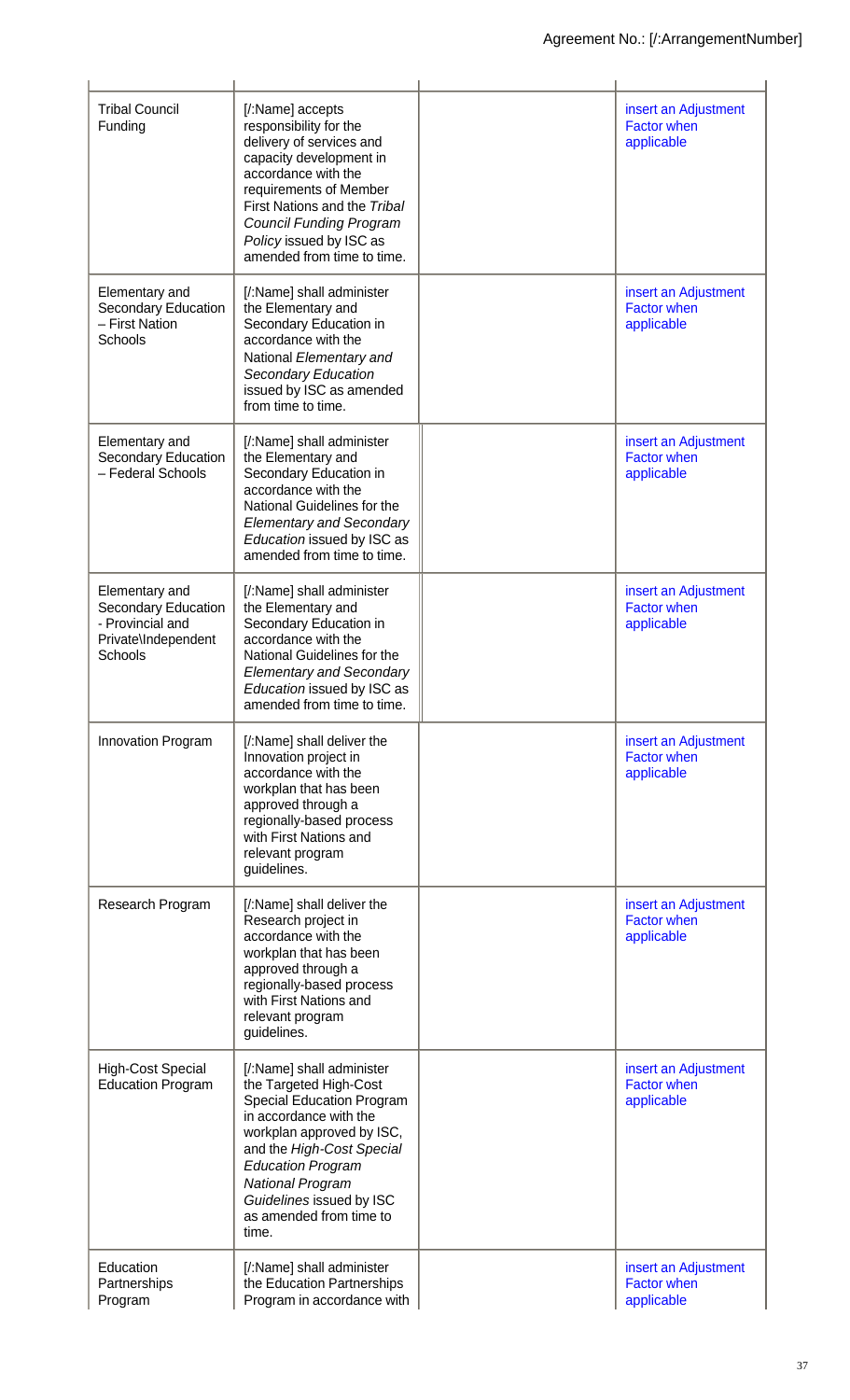|                                                                                                                                    | the workplan(s) or proposal<br>(s) approved by ISC, the<br><b>Education Partnerships</b><br>Program - Partnership<br>Establishment and<br>Partnership Advancement<br><b>Components National</b><br>Program Guidelines, and,<br>the Education Partnerships<br>Program:, Structural<br><b>Readiness Component</b><br><b>National Program</b><br>Guidelines issued by ISC<br>as amended from time to<br>time |                                                          |
|------------------------------------------------------------------------------------------------------------------------------------|-----------------------------------------------------------------------------------------------------------------------------------------------------------------------------------------------------------------------------------------------------------------------------------------------------------------------------------------------------------------------------------------------------------|----------------------------------------------------------|
| <b>First Nations and Inuit</b><br>Youth Employment<br>Strategy                                                                     | [/:Name] shall administer<br>the First Nations and Inuit<br><b>Youth Employment Strategy</b><br>in accordance with the<br>proposal(s) approved by<br>ISC, and the Summer Work<br><b>Experience Program and</b><br>the Skills Link Program<br><b>National Program</b><br>Guidelines issued by ISC<br>as amended from time to<br>time.                                                                      | insert an Adjustment<br><b>Factor when</b><br>applicable |
| Post-Secondary<br><b>Student Support</b><br>Program the<br>University and<br><b>College Entrance</b><br><b>Preparation Program</b> | [/:Name] shall administer<br>the Post-Secondary Student<br>Support Program and<br>University and College<br><b>Entrance Preparation</b><br>Program in accordance<br>with the Post-Secondary<br><b>Student Support Program</b><br>and University and College<br><b>Entrance Preparation</b><br><b>Program National Program</b><br>Guidelines issued by ISC<br>as amended from time to<br>time.             | insert an Adjustment<br><b>Factor when</b><br>applicable |
| Post-Secondary<br>Partnerships<br>Program                                                                                          | [/:Name] shall administer<br>the Post-Secondary<br>Partnerships Program in<br>accordance with the<br>proposal and workplan(s)<br>approved by ISC, and the<br>Post-Secondary<br>Partnerships Program<br><b>National Program</b><br>Guidelines issued by ISC<br>as amended from time to<br>time                                                                                                             | insert an Adjustment<br><b>Factor when</b><br>applicable |
| <b>First Nations and Inuit</b><br><b>Cultural Education</b><br><b>Centres Program</b>                                              | [/:Name] shall administer<br>the First Nations and Inuit<br><b>Cultural Education Centres</b><br>Program in accordance with<br>the proposal approved by<br><b>ISC and the First Nations</b><br>and Inuit Cultural<br><b>Education Centres</b><br><b>Program National Program</b><br>Guidelines issued by ISC<br>as amended from time to<br>time                                                           | insert an Adjustment<br><b>Factor when</b><br>applicable |
| Income Assistance                                                                                                                  | [/:Name] shall:<br>(a) administer the Income<br>Assistance Program in                                                                                                                                                                                                                                                                                                                                     | insert an Adjustment<br><b>Factor when</b><br>applicable |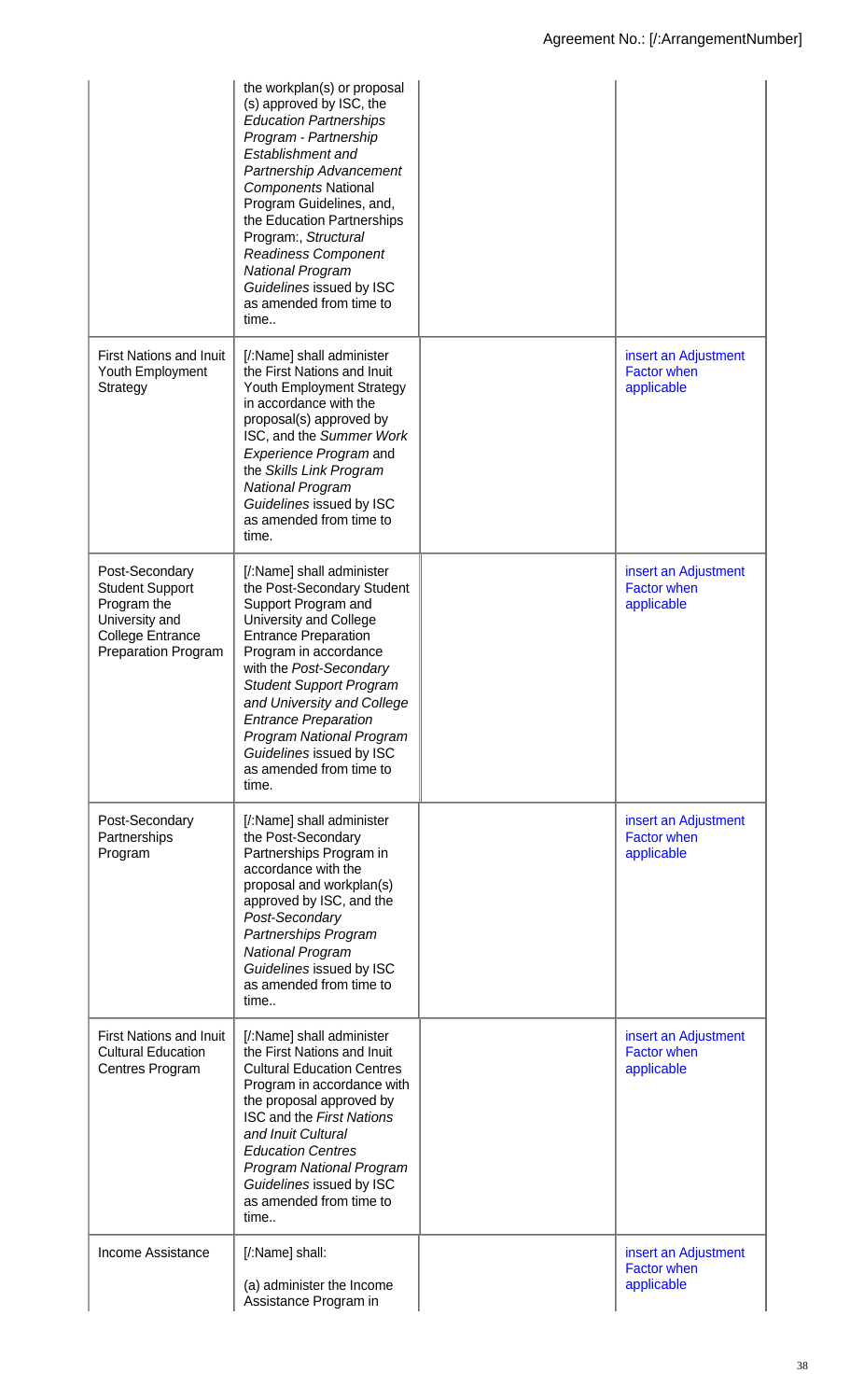|                                                  | accordance with ISC's<br>Income Assistance National<br>Program Guidelines and<br>any other approved<br>program documentation<br>issued by ISC as amended<br>from time to time.<br>[COMMENT]Use the<br>following text when funding<br>the Recipient to administer<br>pre-employment supports<br>based on an approved<br>proposal[/COMMENT]<br>(b) administer pre-<br>employment supports in<br>accordance with the<br>proposal [Name of Project]<br>approved on [Day, Month,<br>Year]. |                                                                               |
|--------------------------------------------------|---------------------------------------------------------------------------------------------------------------------------------------------------------------------------------------------------------------------------------------------------------------------------------------------------------------------------------------------------------------------------------------------------------------------------------------------------------------------------------------|-------------------------------------------------------------------------------|
| <b>First Nation Child</b><br>and Family Services | [/:Name] shall administer<br>the First Nation Child and<br>Family Services Program in<br>accordance with<br>Provincial/Territorial<br>legislation, as well as ISC's<br><b>First Nations Child and</b><br><b>Family Services Program</b><br>Guidelines and any other<br>current approved program<br>documentation issued by<br>ISC as amended from time<br>to time.                                                                                                                    | insert an Adjustment<br><b>Factor when</b><br>applicable                      |
| <b>Assisted Living</b>                           | [/:Name] shall administer<br>the Assisted Living<br>Program in accordance with<br><b>ISC's Assisted Living</b><br>National Program<br>Guidelines and any other<br>current approved program<br>documentation issued by<br>ISC as amended from time<br>to time.                                                                                                                                                                                                                         | insert an Adjustment<br><b>Factor when</b><br>applicable                      |
| <b>Family Violence</b><br>Prevention             | [/:Name] shall administer<br>the Family Violence<br>Prevention Program in<br>accordance with ISC's<br><b>Family Violence Prevention</b><br>Program National<br>Guidelines and any other<br>current approved program<br>documentation issued by<br>ISC as amended from time<br>to time.                                                                                                                                                                                                | <insert adjustment<br="" an=""><b>Factor when</b><br/>applicable&gt;</insert> |
| Community<br>Infrastructure<br>Program           | [/:Name] shall at all times<br>provide for the preservation<br>of public health and safety<br>and the protection of the<br>environment.<br>Ownership and Use of<br>Capital Facilities and                                                                                                                                                                                                                                                                                             | <insert adjustment<br="" an=""><b>Factor when</b><br/>applicable&gt;</insert> |
|                                                  | Assets:                                                                                                                                                                                                                                                                                                                                                                                                                                                                               |                                                                               |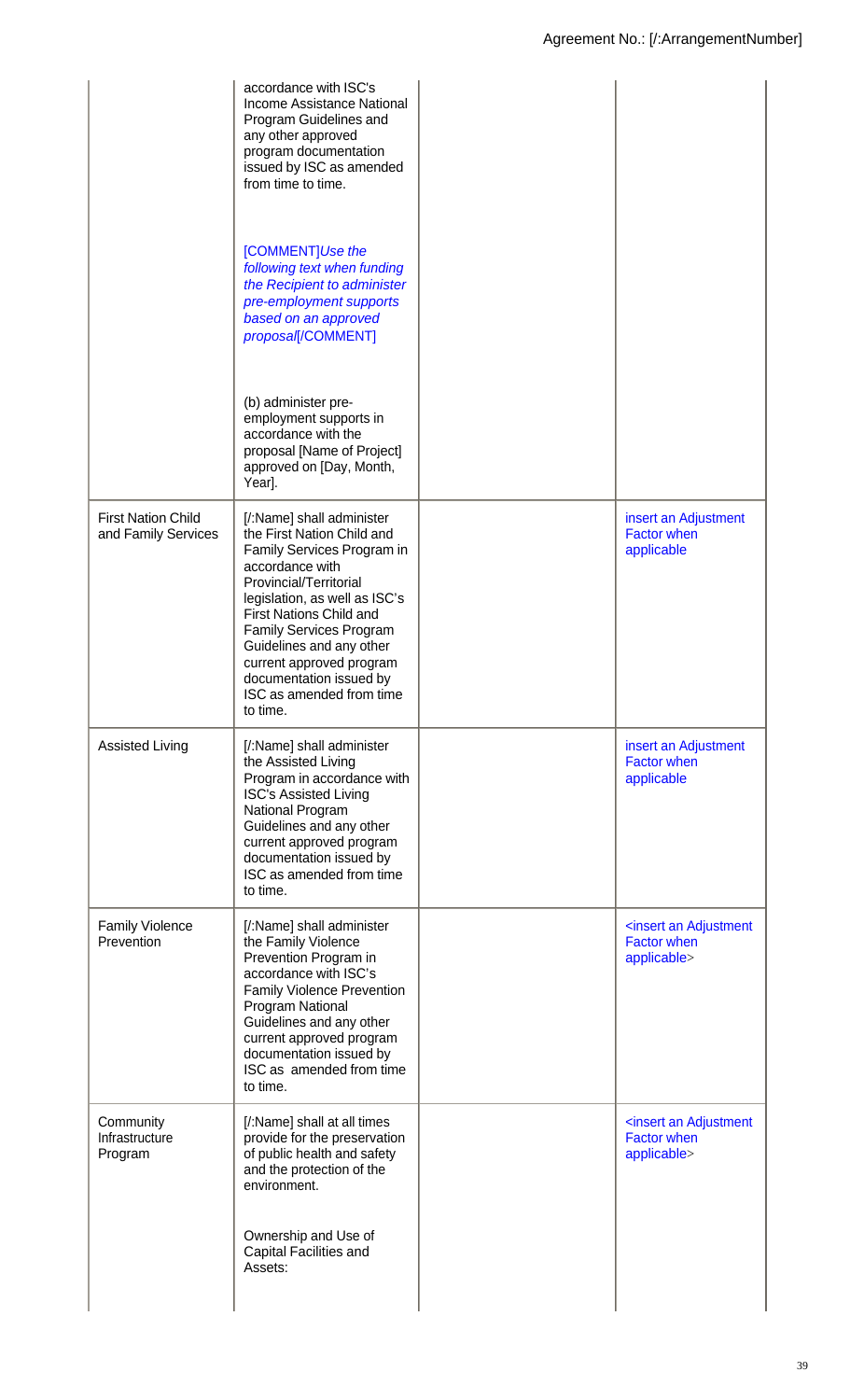|                                                                                    | [/:Name] acknowledges that<br>it has the beneficial legal<br>interest in any capital facility<br>or asset acquired with<br>funding provided by ISC<br>and acknowledges that ISC<br>does not exercise any<br>ownership rights over such<br>facilities or assets.<br>[/:Name] acknowledges that<br>it shall enjoy sole<br>possession and control over<br>any capital facility or asset<br>acquired with funding<br>provided by ISC and shall<br>have the sole legal<br>responsibility for any<br>matters arising from the<br>construction, possession,<br>control, operation or<br>maintenance of the facility<br>or asset.<br>[/:Name] is required, as a<br>condition of funding, to<br>agree to use each facility or<br>asset for the purpose<br>described in this<br>Agreement, unless<br>otherwise agreed by ISC.<br>Conditions of Funding:<br>[/:Name] shall comply with<br>the Protocol for AANDC-<br><b>Funded Infrastructure</b><br>issued by<br>ISC as amended from time<br>to time. |                                                                               |
|------------------------------------------------------------------------------------|---------------------------------------------------------------------------------------------------------------------------------------------------------------------------------------------------------------------------------------------------------------------------------------------------------------------------------------------------------------------------------------------------------------------------------------------------------------------------------------------------------------------------------------------------------------------------------------------------------------------------------------------------------------------------------------------------------------------------------------------------------------------------------------------------------------------------------------------------------------------------------------------------------------------------------------------------------------------------------------------|-------------------------------------------------------------------------------|
| Community<br>Infrastructure<br>Program<br>Major Capital<br>Infrastructure Projects | [/:Name] shall:<br>(a) carry out and complete<br>the Project in accordance<br>with the Approved Project<br>Approval Request entitled                                                                                                                                                                                                                                                                                                                                                                                                                                                                                                                                                                                                                                                                                                                                                                                                                                                        | <insert adjustment<br="" an=""><b>Factor when</b><br/>applicable&gt;</insert> |
|                                                                                    | (b) provide evidence to the<br>Minister, prior to the<br>commencement of the<br>Project, that the Project<br>Manager has the required<br>experience and<br>qualifications given the<br>nature and scope of the<br>Project and has adequate<br>liability insurance;                                                                                                                                                                                                                                                                                                                                                                                                                                                                                                                                                                                                                                                                                                                          |                                                                               |
|                                                                                    | (c) not alter the nature or<br>scope of the Project as set<br>out in the Approved Project<br>Request, without the prior<br>consent of the Minister;                                                                                                                                                                                                                                                                                                                                                                                                                                                                                                                                                                                                                                                                                                                                                                                                                                         |                                                                               |
|                                                                                    | (d) provide evidence to the<br>Minister that all inspections,<br>and design certifications<br>are carried out by<br>professionals who are<br>licensed in the Province or<br>Territory in which the Project<br>is taking place;                                                                                                                                                                                                                                                                                                                                                                                                                                                                                                                                                                                                                                                                                                                                                              |                                                                               |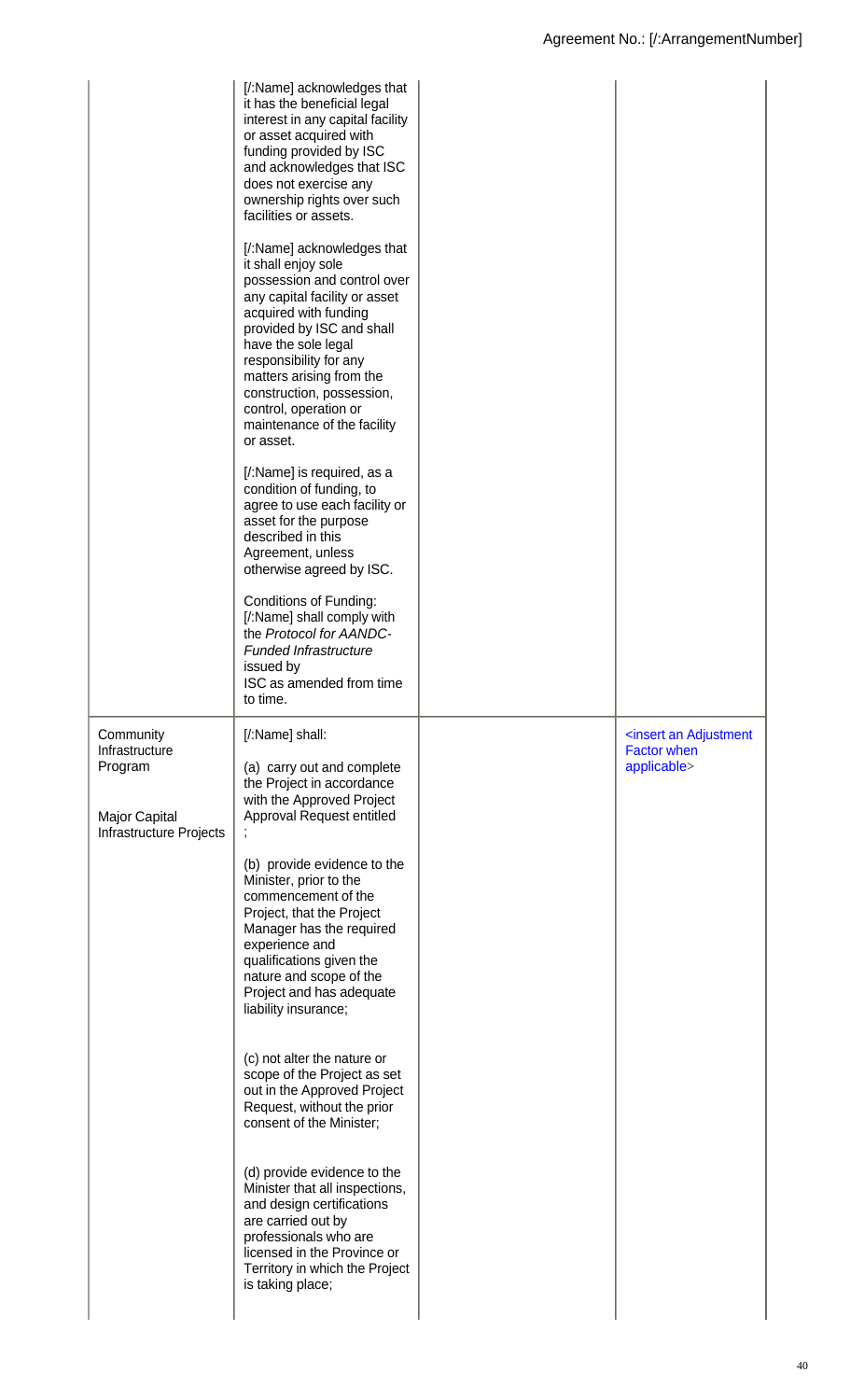|                                                                                               | (e) obtain the approval of a<br>qualified person, such as an<br>engineer, during the<br>design/construction process<br>for conformance to<br>applicable fire codes prior<br>to the occupancy and usage<br>of public buildings such as<br>schools, community<br>buildings, etc.; and<br>(f) submit and obtain, 30<br>days prior to the completion<br>of the Project the<br>maintenance and financial<br>management plans that<br>shall be adhered to once<br>the Project is completed. |                                                                               |
|-----------------------------------------------------------------------------------------------|---------------------------------------------------------------------------------------------------------------------------------------------------------------------------------------------------------------------------------------------------------------------------------------------------------------------------------------------------------------------------------------------------------------------------------------------------------------------------------------|-------------------------------------------------------------------------------|
| Emergency<br>Management<br>Assistance -<br>Preparedness;<br>Mitigation;<br>Response; Recovery | [/:Name] shall provide<br><b>Emergency Management</b><br>Assistance activities in<br>accordance with the terms<br>and conditions found in the<br>ISC approved statement of<br>work for[insert name of<br>activity being funded], and<br>dated [Month, Day,<br>Year] (insert the date<br>[/:Name]'s statement of<br>work was approved by<br>ISC).                                                                                                                                      | <insert adjustment<br="" an=""><b>Factor when</b><br/>applicable&gt;</insert> |
| Emergency<br>Management<br>Assistance - Search<br>and Recovery                                | [/:Name] shall provide<br><b>Emergency Management</b><br>Assistance - Search and<br>Recovery activities in<br>accordance with<br>the ISC Search and<br>Recovery Guidelines as<br>amended from time to time<br>and the ISC approved<br>proposal dated [Month,<br>Day, Year] (insert the date<br>[/:Name]'s proposal was<br>approved by ISC).                                                                                                                                           | <insert adjustment<br="" an=""><b>Factor when</b><br/>applicable&gt;</insert> |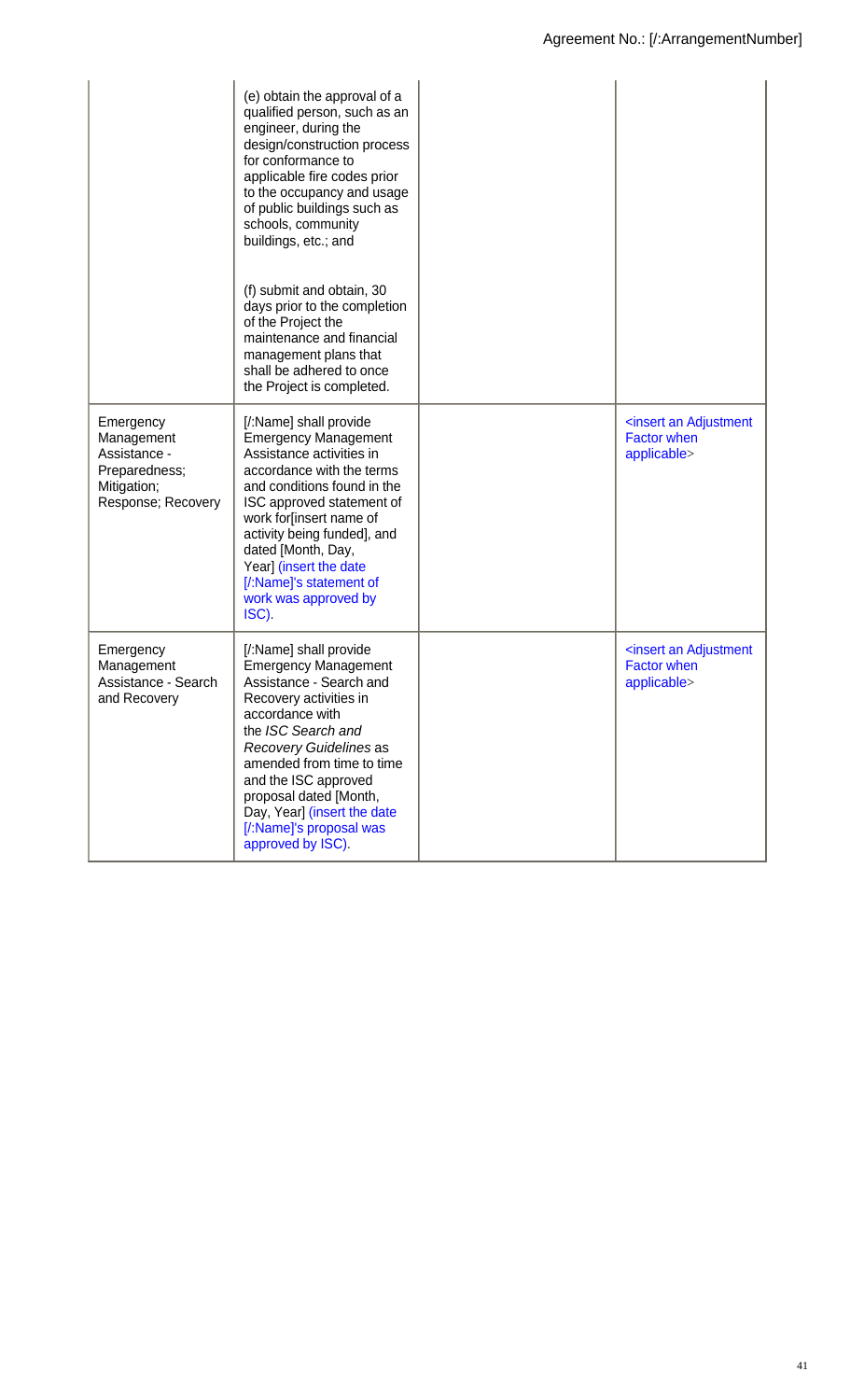# **11 Activities Funded by Set, Fixed, Flexible and Grant Funding for CIRNAC**

| ACTIVITY DELIVERY REQUIREMENTS, COST- SHARING AND ADJUSTMENT FACTORS |                                                                                                                                                                                                                                                                                                                                                                                                                                                                                                                                      |                                                                                                                                                                                                                                                                                                                                                                                                                                                                                                                                                                                                                                                                                          |                                                                                                                                                                                                                                                                                                                      |
|----------------------------------------------------------------------|--------------------------------------------------------------------------------------------------------------------------------------------------------------------------------------------------------------------------------------------------------------------------------------------------------------------------------------------------------------------------------------------------------------------------------------------------------------------------------------------------------------------------------------|------------------------------------------------------------------------------------------------------------------------------------------------------------------------------------------------------------------------------------------------------------------------------------------------------------------------------------------------------------------------------------------------------------------------------------------------------------------------------------------------------------------------------------------------------------------------------------------------------------------------------------------------------------------------------------------|----------------------------------------------------------------------------------------------------------------------------------------------------------------------------------------------------------------------------------------------------------------------------------------------------------------------|
| <b>ACTIVITY</b>                                                      | <b>DELIVERY</b><br><b>REQUIREMENTS</b>                                                                                                                                                                                                                                                                                                                                                                                                                                                                                               | <b>COST-SHARING [COMMENT]</b><br><b>NOTE: WHERE THE TERMS</b><br><b>AND CONDITIONS OF</b><br><b>CIRNAC'S FUNDING</b><br><b>PROGRAM REQUIRES THE</b><br><b>COUNCIL TO SUPPLEMENT</b><br><b>CIRNAC FUNDING WITH</b><br><b>FUNDING FROM OTHER</b><br><b>SOURCES, EACH FUNDING</b><br><b>SOURCE AND THE</b><br><b>REQUIRED PERCENTAGE</b><br><b>SHARED FROM EACH</b><br><b>SOURCE MUST BE SET</b><br><b>OUT HERE. HERE IS THE</b><br><b>RECOMMENDED FORMAT:</b><br><b>The Council shall supplement</b><br><b>CIRNAC funding with funding</b><br>from other sources as follows:<br><b>CIRNAC funding: xx% [name</b><br>other source] funding: xx%<br>[name other source, if any<br>[/COMMENT] | <b>ADJUSTMENT</b><br><b>FACTOR</b><br>[COMMENT] NOTE:<br><b>THE REGIONS'</b><br><b>SPECIFIC</b><br><b>PRACTICES, AS AT</b><br><b>AGREEMENT</b><br><b>ENTRY, ARE TO BE</b><br><b>DESCRIBED HERE</b><br><b>IN ACCORDANCE</b><br><b>WITH HQ</b><br><b>PROGRAM</b><br><b>INSTRUCTIONS</b><br>(PROGRAM T&C)<br>[/COMMENT] |
| Registration and<br>Membership                                       | The Indian Registry<br>Administrator appointed by<br>[/:Name] shall provide<br>information required by<br>CIRNAC for the purpose of<br>maintaining the Indian<br>Register and, where the band<br>does not control its own<br>membership rules under<br>section 10 of the Indian Act<br>for the maintenance of the<br>band list within the meaning of<br>section 8 of the <i>Indian Act</i> in<br>accordance with the Indian<br><b>Registry Reporting Manual</b><br>and policies issued by<br>CIRNAC as amended from<br>time to time. |                                                                                                                                                                                                                                                                                                                                                                                                                                                                                                                                                                                                                                                                                          | <insert adjustment<br="" an=""><b>Factor when</b><br/>applicable&gt;</insert>                                                                                                                                                                                                                                        |
| Claims<br>Implementation -<br>Contributions                          | [/:Name] shall carry out<br>activities in accordance with<br>the Land Claim Agreement<br>and CIRNAC approved work<br>plans.                                                                                                                                                                                                                                                                                                                                                                                                          |                                                                                                                                                                                                                                                                                                                                                                                                                                                                                                                                                                                                                                                                                          | <insert adjustment<br="" an=""><b>Factor when</b><br/>applicable&gt;</insert>                                                                                                                                                                                                                                        |
| <b>Federal Initiative</b><br>on Consultation                         | [/:Name] shall carry out activities<br>in accordance with the agreed<br>upon terms and conditions in the<br>approved proposal, related work<br>description and work plan dated<br>[Month, Day, Year].                                                                                                                                                                                                                                                                                                                                |                                                                                                                                                                                                                                                                                                                                                                                                                                                                                                                                                                                                                                                                                          | <insert adjustment<br="" an=""><b>Factor when</b><br/>applicable&gt;</insert>                                                                                                                                                                                                                                        |
| Independent<br>Assessment<br>Process - Group                         | [/:Name] shall carry out<br>activities in accordance with<br>the attached Project<br>Description for the Group<br>Independent Assessment<br>Process.                                                                                                                                                                                                                                                                                                                                                                                 |                                                                                                                                                                                                                                                                                                                                                                                                                                                                                                                                                                                                                                                                                          | <insert adjustment<br="" an=""><b>Factor when</b><br/>applicable&gt;</insert>                                                                                                                                                                                                                                        |
| <b>Estates</b><br>Management                                         | [/:Name] shall carry out<br>activities in accordance with<br>the approved proposal dated                                                                                                                                                                                                                                                                                                                                                                                                                                             |                                                                                                                                                                                                                                                                                                                                                                                                                                                                                                                                                                                                                                                                                          | <insert adjustment<br="" an=""><b>Factor when</b><br/>applicable&gt;</insert>                                                                                                                                                                                                                                        |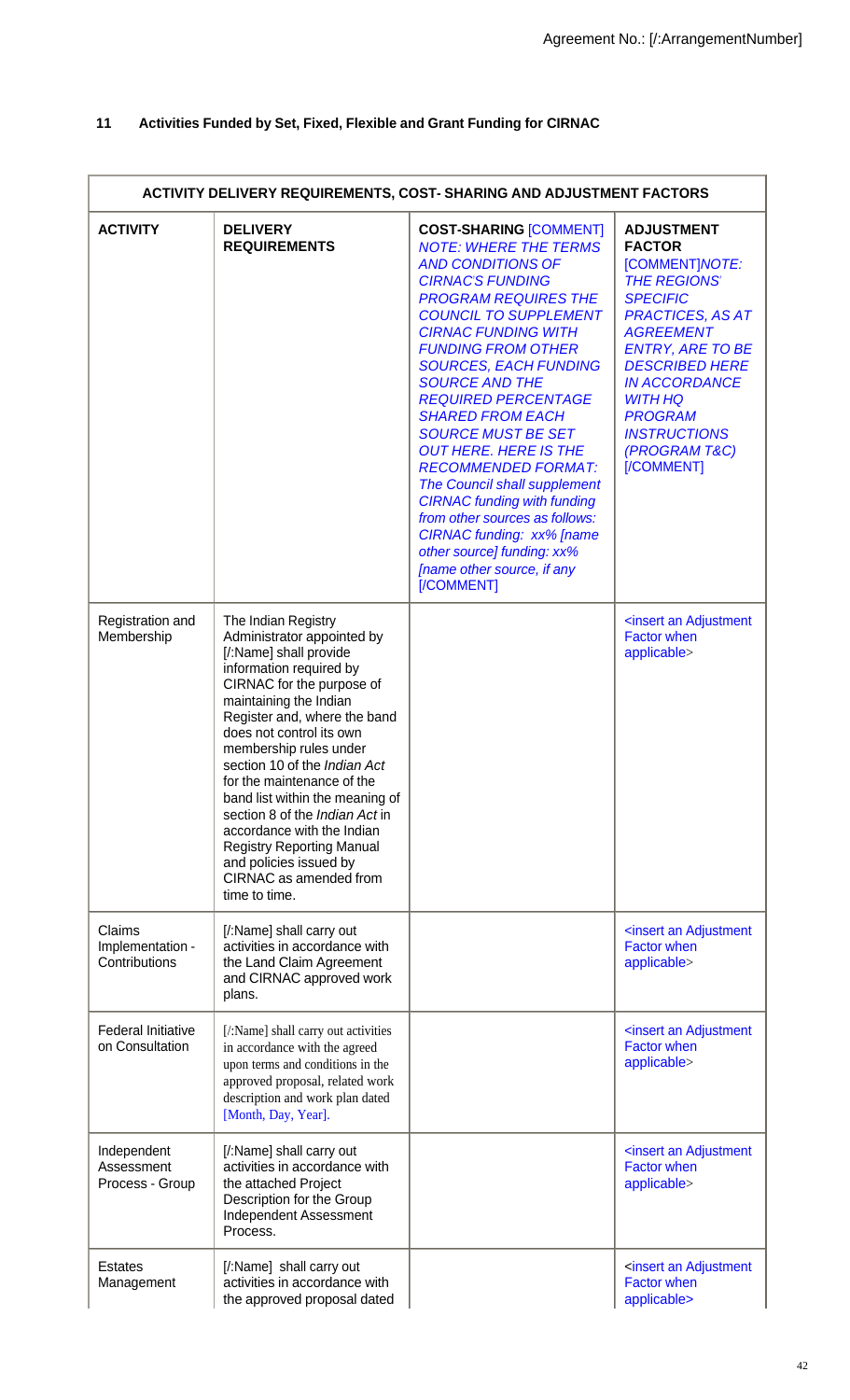| Lands and<br>Economic<br>Development<br><b>Services</b><br>Program - Core<br>Allocations:<br>Economic<br>Development                     | [Month, Day, Year] and the<br>terms and conditions of the<br>Contributions to Indian bands<br>for land and estates<br>management authority.<br>[/:Name] shall administer the<br>Lands and Economic<br><b>Development Services</b><br>Program in accordance with<br>the Lands and Economic<br><b>Development Services</b><br>Program Guidelines issued<br>by DIAND as amended from<br>time to time, and its final<br><b>DIAND-</b> approved Economic<br>Development plan.                                                                                                                                                                                                                                                                                                                                                                                                                                                                                                                                                                                                                                        | <insert adjustment<br="" an=""><b>Factor when</b><br/>applicable&gt;</insert> |
|------------------------------------------------------------------------------------------------------------------------------------------|-----------------------------------------------------------------------------------------------------------------------------------------------------------------------------------------------------------------------------------------------------------------------------------------------------------------------------------------------------------------------------------------------------------------------------------------------------------------------------------------------------------------------------------------------------------------------------------------------------------------------------------------------------------------------------------------------------------------------------------------------------------------------------------------------------------------------------------------------------------------------------------------------------------------------------------------------------------------------------------------------------------------------------------------------------------------------------------------------------------------|-------------------------------------------------------------------------------|
| Lands and<br>Economic<br>Development<br>Services<br>Program - Core<br>Allocations:<br>Reserve Land<br>and<br>Environmental<br>Management | [COMMENT] Note: the<br><b>Regional Office to select the</b><br>appropriate level of<br>responsibility:[/COMMENT]<br><b>Training and Developmental</b><br><b>Operational Delegated</b><br>Authority to insert an<br>Adjustment Factor when<br>applicable. [/:Name] shall<br>carry out the activities in<br>accordance with the Reserve<br><b>Land and Environmental</b><br>Management Manual and the<br>Land Management Manual<br>issued by DIAND as<br>amended from time to time<br>and in accordance with the<br>roles and responsibilities<br>found in the statement of work<br>dated [Month, Day, Year].<br>[COMMENT] Note: the<br><b>Regional Office is to include</b><br>the following clause in the<br>funding agreement for<br>recipients who have<br>delegated authority under<br>sections 53 and/or 60 of the<br><b>Indian Act:[/COMMENT]</b><br>insert an Adjustment Factor<br>when applicable. [/:Name]<br>shall also carry out their<br>delegated authority in<br>accordance with the terms<br>and conditions outlined in the<br>Order in Council/Ministerial<br>letter dated [Month, Day,<br>Year] | <insert adjustment<br="" an=""><b>Factor when</b><br/>applicable&gt;</insert> |
| Lands and<br>Economic<br>Development<br><b>Services</b><br>Program:<br><b>Targeted Funding</b>                                           | [/:Name] shall carry out<br>activities in accordance with<br>the Lands and Economic<br><b>Development Services</b><br>Program Guidelines issued<br>by DIAND as amended from<br>time to time, and in<br>accordance with the terms<br>and conditions found in the<br>statement of work dated<br>[Month, Day, Year].                                                                                                                                                                                                                                                                                                                                                                                                                                                                                                                                                                                                                                                                                                                                                                                               | <insert adjustment<br="" an=""><b>Factor when</b><br/>applicable&gt;</insert> |
| Lands and<br>Economic<br>Development<br><b>Services</b><br>Program: First<br>Nations Land<br>Management                                  | (a) Developmental<br>[/:Name] shall implement the<br>Framework Agreement on<br><b>First Nation Land</b><br>Management through the<br><b>Community Approval Process</b>                                                                                                                                                                                                                                                                                                                                                                                                                                                                                                                                                                                                                                                                                                                                                                                                                                                                                                                                          | <insert adjustment<br="" an=""><b>Factor when</b><br/>applicable&gt;</insert> |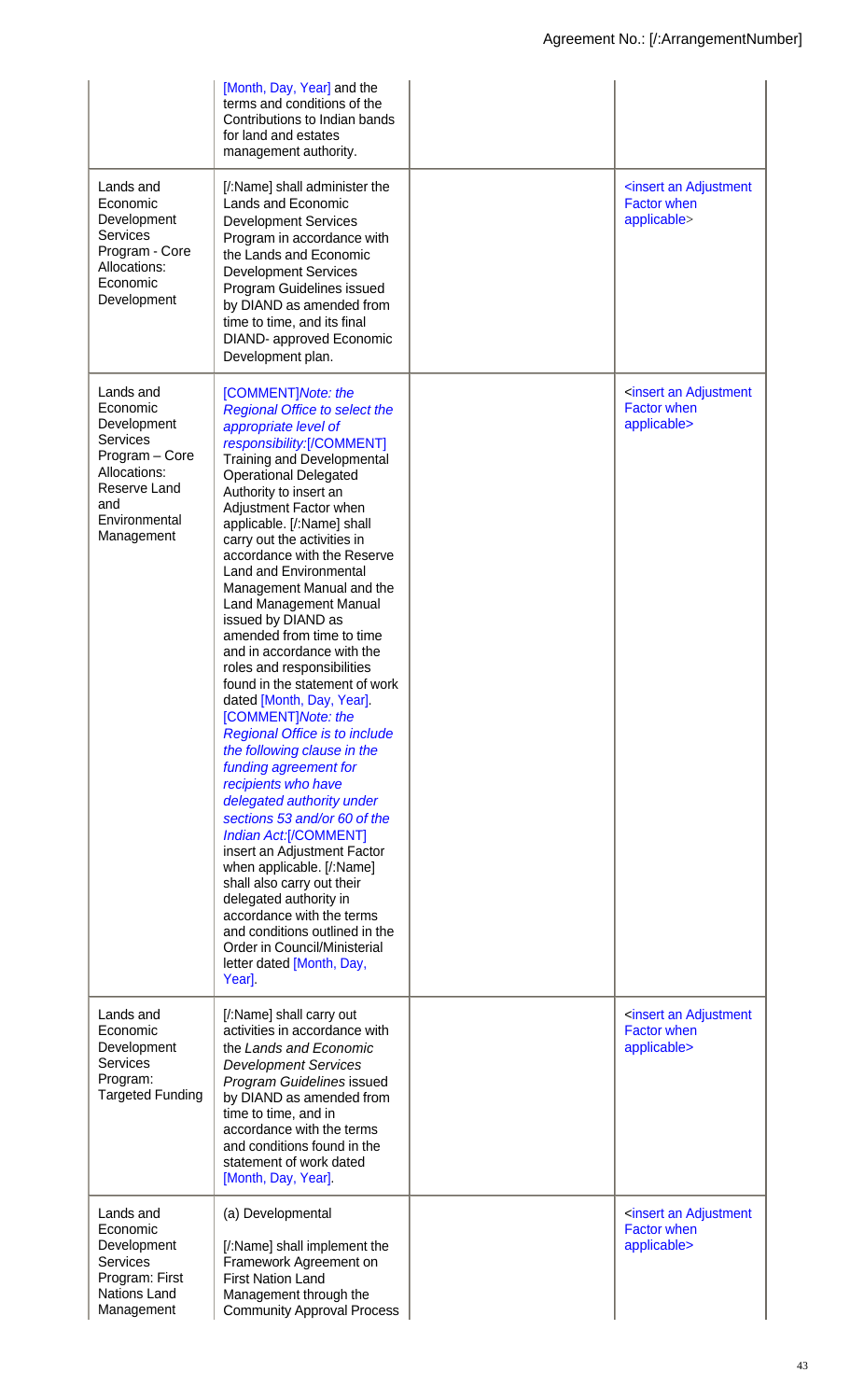| the First Nations Land<br>Registry in accordance with<br>the First Nations Land<br><b>Management Registry</b><br>Regulations.<br>(c) Environmental Site<br>Assessment<br>[/:Name] shall carry out the<br>approved Activities as<br>described in the project<br>description.                                                                                                                                                                                                                                                                             |  |
|---------------------------------------------------------------------------------------------------------------------------------------------------------------------------------------------------------------------------------------------------------------------------------------------------------------------------------------------------------------------------------------------------------------------------------------------------------------------------------------------------------------------------------------------------------|--|
| <b>First Nation Oil</b><br>[/:Name] shall carry out<br><insert adjustment<br="" an="">and Gas Money<br/>activities in accordance with<br/><b>Factor when</b><br/>the approved First Nation Oil<br/>Management Act<br/>applicable&gt;<br/>(FNOGMMA)<br/>and Gas Money Management<br/>Act (FNOGMMA)<br/>Implementation Plan dated:<br/>[Month, Day, Year] including<br/>the terms and conditions<br/>outlined in the plan.</insert>                                                                                                                       |  |
| <b>Investment in Economic</b><br>Investment in<br><insert adjustment<br="" an=""><b>Factor when</b><br/>Economic<br/>Opportunity [/:Name] shall<br/>applicable&gt;<br/>Opportunities:<br/>carry out activities in<br/>Community<br/>accordance with Community<br/>Opportunity<br/><b>Opportunity Readiness</b><br/>Readiness<br/>Program Guidelines issued<br/>by DIAND as amended from<br/>Program<br/>time to time and in<br/>accordance with the terms<br/>and conditions found in the<br/>Statement of Work dated:<br/>[Month, Day, Year].</insert> |  |
| [/:Name] shall carry out project<br>Renewable<br><insert adjustment<br="" an="">activities in accordance with<br/><b>Factor when</b><br/>Resources -<br/>General<br/>[associated program terms<br/>applicable&gt;<br/>and conditions] [and] or<br/>[approved work plan] or<br/>Resource Policy -<br/>[proposed work plan] [and] or<br/>General<br/>Northern Boards<br/>[the proposal] [and] [related<br/>budget] for [Name of Project].</insert>                                                                                                        |  |
| <b>CIMS-CEAM</b><br>[/:Name] shall carry out<br><insert adjustment<br="" an="">activities in accordance with<br/><b>Factor when</b><br/>the Interim Resources<br/>applicable&gt;<br/><b>Management Assistance</b><br/>(IRMA) Program Guidelines<br/>and DIAND approved plans<br/>including project terms and<br/>conditions.</insert>                                                                                                                                                                                                                   |  |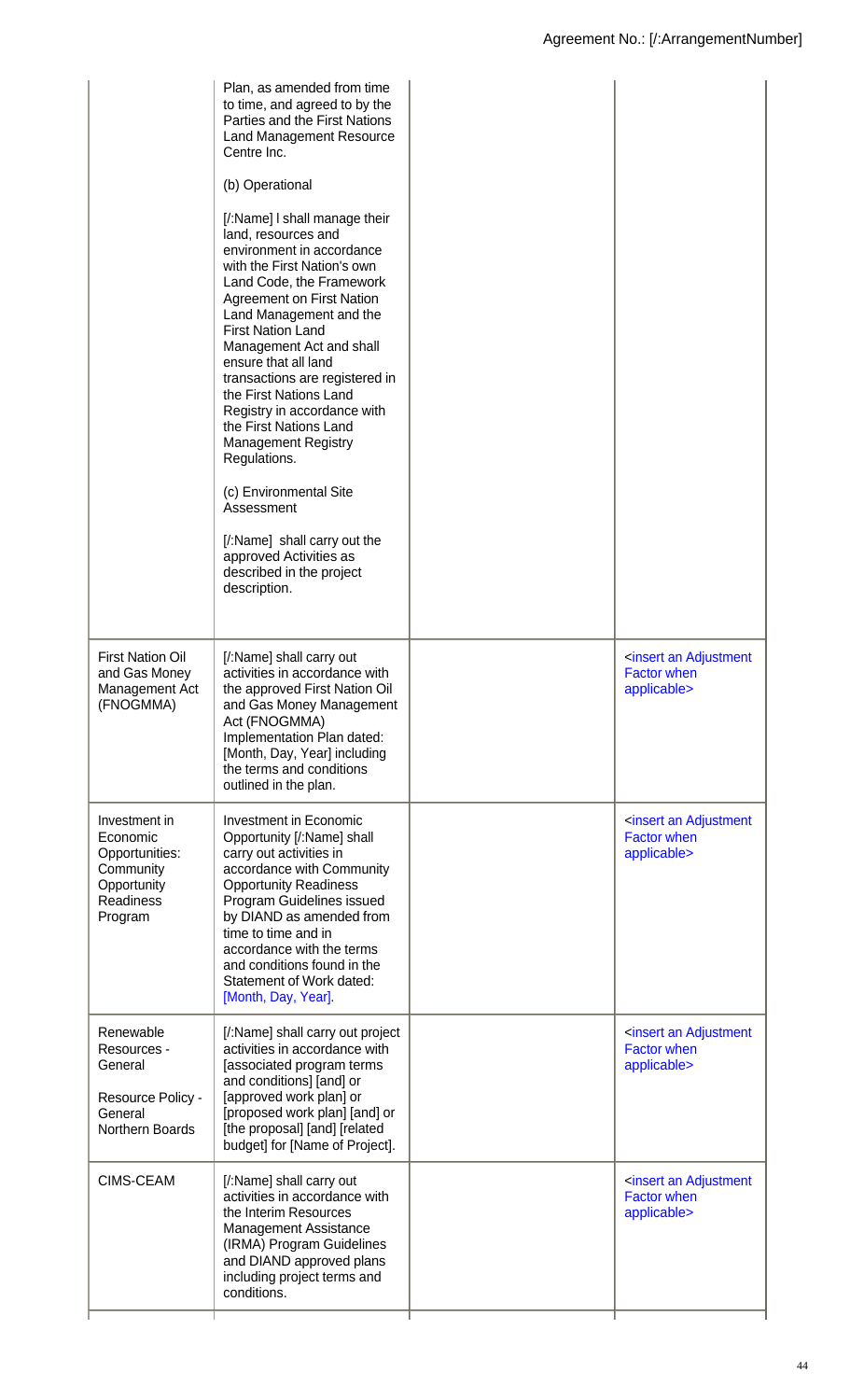| Interim Resources<br>Management<br>Assistance<br>Program                  | [/:Name] shall carry out<br>activities in accordance with<br>the Interim Resources<br><b>Management Assistance</b><br>(IRMA) Program Guidelines<br>and DIAND approved plans<br>including project terms and<br>conditions.                   | <insert adjustment<br="" an=""><b>Factor when</b><br/>applicable&gt;</insert> |
|---------------------------------------------------------------------------|---------------------------------------------------------------------------------------------------------------------------------------------------------------------------------------------------------------------------------------------|-------------------------------------------------------------------------------|
| Northern<br>Contaminants<br>Program                                       | [/:Name] shall carry out<br><b>Northern Contaminants</b><br>Program activities in<br>accordance with the Northern<br><b>Contaminants Program</b><br><b>Guidelines and DIAND</b><br>approved plan including<br>project terms and conditions. | <insert adjustment<br="" an=""><b>Factor when</b><br/>applicable&gt;</insert> |
| Northern<br><b>REACHE</b>                                                 | [/:Name] will carry out<br>Northern REACHE activities<br>in accordance with the<br>approved project plan and<br>agreed-upon terms and<br>conditions dated proposal<br>submission date                                                       | <insert adjustment<br="" an=""><b>Factor when</b><br/>applicable&gt;</insert> |
| <b>Climate Policy</b><br>Engagement                                       | [/:Name] will carry out Climate<br><b>Policy Engagement activities</b><br>in accordance with the<br>approved project plan and<br>agreed-upon terms and<br>conditions dated proposal<br>submission date                                      | <insert adjustment<br="" an=""><b>Factor when</b><br/>applicable&gt;</insert> |
| <b>First Nation</b><br>Adapt                                              | [/:Name] will carry out First<br>Nation Adapt activities in<br>accordance with the<br>approved project plan and<br>agreed-upon terms and<br>conditions dated proposal<br>submission date                                                    | <insert adjustment<br="" an=""><b>Factor when</b><br/>applicable&gt;</insert> |
| Indigenous<br>Community-<br><b>Based Climate</b><br>Monitoring<br>Program | [/:Name] will carry out<br>Indigenous Community-<br><b>Based Climate Monitoring</b><br>Program activities in<br>accordance with the<br>approved project plan and<br>agreed-upon terms and<br>conditions dated proposal<br>submission date   | <insert adjustment<br="" an=""><b>Factor when</b><br/>applicable&gt;</insert> |
| Climate Change<br>Preparedness in<br>the North                            | [/:Name] will carry out Climate<br>Change Preparedness in the<br>North activities in accordance<br>with the approved project plan<br>and agreed-upon terms and<br>conditions dated proposal<br>submission date                              | <insert adjustment<br="" an=""><b>Factor when</b><br/>applicable&gt;</insert> |
| Northern<br>Sustainable<br>Development -<br>Conservation &<br>Protection  | [/:Name] shall carry out<br>activities in accordance with<br>associated program terms<br>and conditions and or<br>approved work plan or<br>proposed work plan and or<br>the proposal and related<br>budget for Name of Project.             | <insert adjustment<br="" an=""><b>Factor when</b><br/>applicable&gt;</insert> |
| Contaminated<br>Sites on Reserve                                          | 1.0 [/:Name] shall undertake<br>the activities set out in the<br>Detailed Work Plan dated<br>[Month, Day, Year].                                                                                                                            | <insert adjustment<br="" an=""><b>Factor when</b><br/>applicable&gt;</insert> |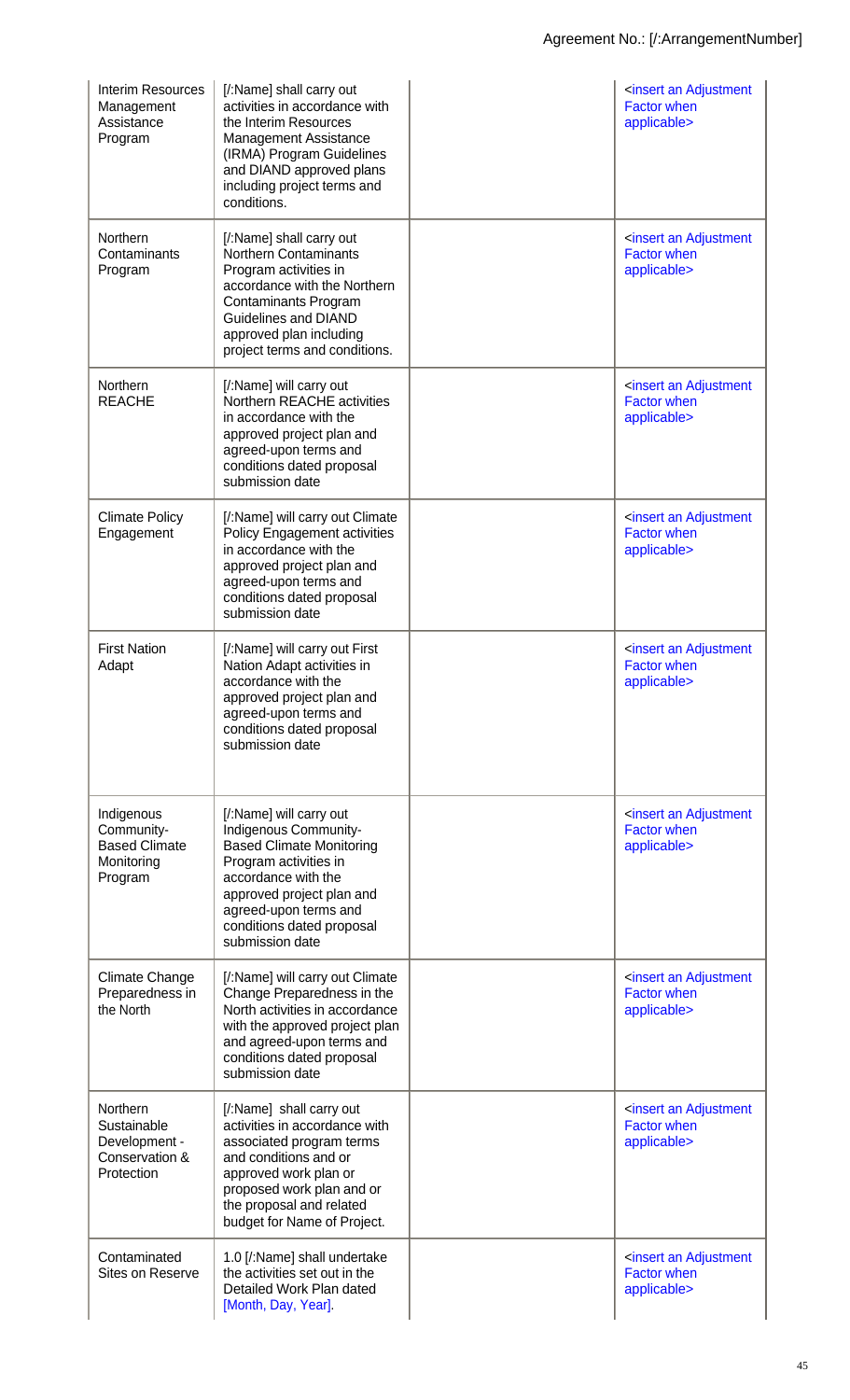|                                                                                                                                                                                                    | 2.0 The implementation of the<br>activities shall be subject to<br>the project management and<br>governance framework as set<br>out in the Detailed Work Plan<br>dated: [Month, Day, Year].                                                     |                                                                                                                        |
|----------------------------------------------------------------------------------------------------------------------------------------------------------------------------------------------------|-------------------------------------------------------------------------------------------------------------------------------------------------------------------------------------------------------------------------------------------------|------------------------------------------------------------------------------------------------------------------------|
| Contaminated<br>Sites FCSAP,<br>Non-FCSAP<br>Consultation<br>and/or<br>Engagement                                                                                                                  | [/:Name] shall conduct<br>activities in accordance with<br>[associated program terms<br>and conditions] [and] or<br>[approved work plan] or<br>[proposed work plan] [and] or<br>[the proposal] [and] [related<br>budget] for [Name of Project]. | <insert adjustment<br="" an=""><b>Factor when</b><br/>applicable&gt;</insert>                                          |
| <b>Arctic Science</b><br>Canadian High<br><b>Arctic Research</b><br>Station (CHARS)<br>- Science and<br>Technology<br>Canadian High<br><b>Arctic Research</b><br>Station (CHARS)<br>- Construction | [/:Name] shall carry out<br>activities in accordance with<br>the program guidelines and<br>the DIAND approved plans,<br>including the Treasury Board<br>approved project terms and<br>conditions.                                               | <insert adjustment<br="" an=""><b>Factor when</b><br/>applicable&gt;</insert>                                          |
| Inherent Right-<br>NG70 (Self-<br>Government<br>Negotiation)                                                                                                                                       | [/:Name] shall carry out<br>activities in accordance with<br>the agreed upon work plan,<br>and/or work<br>description/proposal, and<br>related budget.                                                                                          | The budget is set at<br>the start of the<br>Arrangement and may<br>be adjusted over the<br>life of the<br>Arrangement. |
| Governance<br>Capacity<br>Development-<br><b>NG71</b>                                                                                                                                              | [/:Name] shall carry out<br>activities in accordance with<br>the agreed upon work plan,<br>and/or work<br>description/proposal, and<br>related budget.                                                                                          | The budget is set at<br>the start of the<br>Arrangement and may<br>be adjusted over the<br>life of the<br>Arrangement. |
| <b>Discussion</b><br><b>Tables NG8R</b>                                                                                                                                                            | [/:Name] shall carry out<br>activities in accordance with<br>the agreed upon work plan,<br>and/or work<br>description/proposal, and<br>related budget.                                                                                          | The budget is set at<br>the start of the<br>Arrangement and may<br>be adjusted over the<br>life of the<br>Arrangement. |
| Comprehensive<br>Claims and<br>Treaties - NG8U                                                                                                                                                     | [/:Name] shall carry out<br>activities in accordance with<br>the agreed upon work plan,<br>and/or work<br>description/proposal, and<br>related budget.                                                                                          | The budget is set at<br>the start of the<br>Arrangement and may<br>be adjusted over the<br>life of the<br>Arrangement. |
| Negotiation<br>Preparedness-<br><b>NG85</b>                                                                                                                                                        | [/:Name] shall carry out<br>activities in accordance with<br>the agreed upon work plan,<br>and/or work<br>description/proposal, and<br>related budget.                                                                                          | <insert adjustment<br="" an=""><b>Factor when</b><br/>applicable&gt;</insert>                                          |
| Non-Treaty<br>Agreements -<br>Incremental<br>Agreements -<br><b>NG87</b>                                                                                                                           | [/:Name] shall carry out<br>activities in accordance with<br>the agreed upon work plan,<br>and/or work<br>description/proposal, and<br>related budget.                                                                                          | The budget is set at<br>the start of the<br>Arrangement and may<br>be adjusted over the<br>life of the<br>Arrangement. |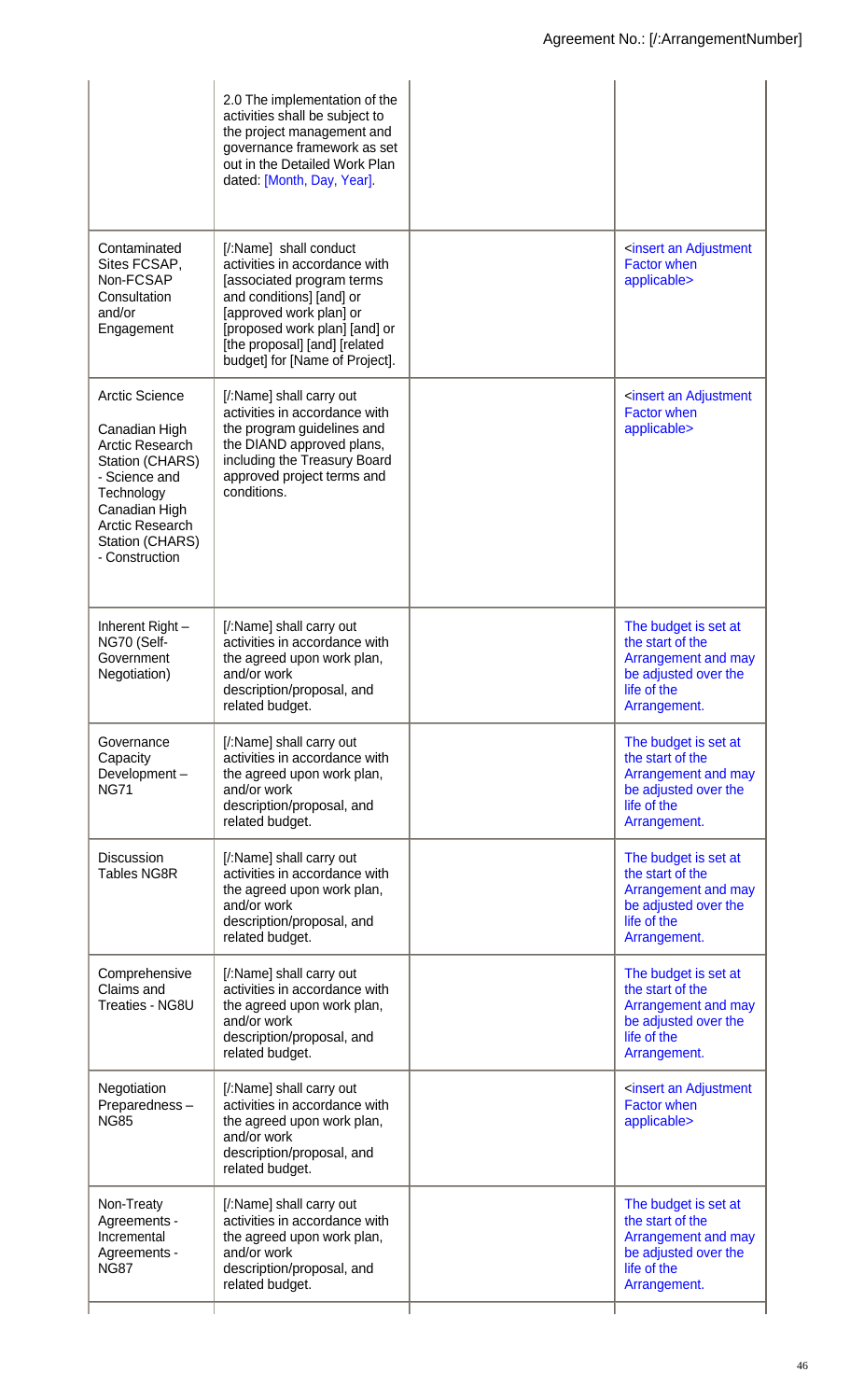| Enrollment and<br>Ratification<br><b>Activities - NG8A</b>           | [/:Name] shall carry out<br>activities in accordance with<br>the agreed upon work plan,<br>and/or work<br>description/proposal, and<br>related budget. | The budget is set at<br>the start of the<br>Arrangement and may<br>be adjusted over the<br>life of the<br>Arrangement. |
|----------------------------------------------------------------------|--------------------------------------------------------------------------------------------------------------------------------------------------------|------------------------------------------------------------------------------------------------------------------------|
| Inherent Right<br>Consultation                                       | [/:Name] shall carry out<br>activities in accordance with<br>the agreed upon work plan,<br>and/or work<br>description/proposal, and<br>related budget. | The budget is set at<br>the start of the<br>Arrangement and may<br>be adjusted over the<br>life of the<br>Arrangement. |
| Comprehensive<br>Claims<br>Submission -<br>NG7W                      | [/:Name] shall carry out<br>activities in accordance with<br>the agreed upon work plan,<br>and/or work<br>description/proposal, and<br>related budget. | The budget is set at<br>the start of the<br>Arrangement and may<br>be adjusted over the<br>life of the<br>Arrangement. |
| Specific and<br><b>Special Claims</b><br>Submission -<br><b>NGBL</b> | [/:Name] shall carry out<br>activities in accordance with<br>the agreed upon work plan,<br>and/or work<br>description/proposal, and<br>related budget. | The budget is set at<br>the start of the<br>Arrangement and may<br>be adjusted over the<br>life of the<br>Arrangement. |
| <b>Specific Claims</b><br><b>Tribunal Activities</b><br>- NGBM       | [/:Name] shall carry out<br>activities in accordance with<br>the agreed upon work plan,<br>and/or work<br>description/proposal, and<br>related budget. | The budget is set at<br>the start of the<br>Arrangement and may<br>be adjusted over the<br>life of the<br>Arrangement. |
| <b>Specific Claims</b><br>Negotiations -<br><b>NGBA</b>              | [/:Name] shall carry out<br>activities in accordance with<br>the agreed upon work plan,<br>and/or work<br>description/proposal, and<br>related budget. | The budget is set at<br>the start of the<br>Arrangement and may<br>be adjusted over the<br>life of the<br>Arrangement. |
| Office of the<br>Treaty<br>Commissioner -<br>NGL <sub>0</sub>        | [/:Name] shall carry out<br>activities in accordance with<br>the agreed upon work plan,<br>and/or work<br>description/proposal, and<br>related budget. | The budget is set at<br>the start of the<br>Arrangement and may<br>be adjusted over the<br>life of the<br>Arrangement. |
| Treaty<br>Commissions &<br>Discussions -<br>NGL <sub>1</sub>         | [/:Name] shall carry out<br>activities in accordance with<br>the agreed upon work plan,<br>and/or work<br>description/proposal, and<br>related budget. | The budget is set at<br>the start of the<br>Arrangement and may<br>be adjusted over the<br>life of the<br>Arrangement. |
| Indigenous<br><b>Nations</b><br>Rebuilding -<br>NG9V                 | [/:Name] shall carry out<br>activities in accordance with<br>the agreed upon work plan,<br>and/or work<br>description/proposal, and<br>related budget. | The budget is set at<br>the start of the<br>Arrangement and may<br>be adjusted over the<br>life of the<br>Arrangement. |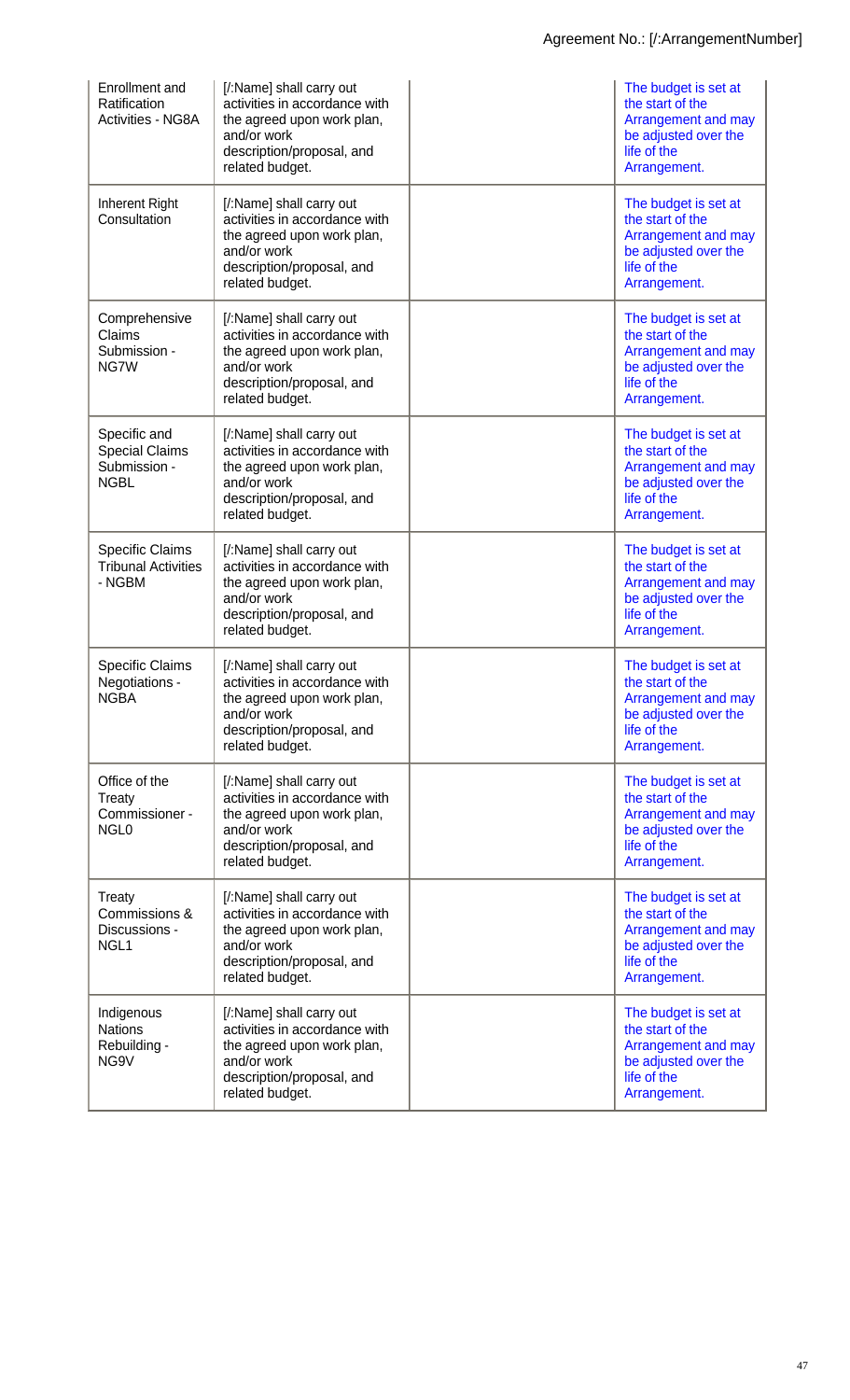# **SCHEDULE 6**

#### **NFR GRANT: ELIGIBILITY CRITERIA, SOURCES OF FUNDING AND FUNDING FORMULA ADJUSTMENTS**

## **1. Eligibility Definitions applicable to Schedule 3**

(1) **"Financial Performance Ratios"** referred to in section 4 of Schedule 3 mean the following financial ratios based on its Consolidated Audited Financial Statements for the preceding 5-year period, as more particularly set out in the First Nations Financial Management Board Financial Performance Standards dated February 22, 2018, as amended or replaced from time to time:

- An average "fiscal growth ratio" of no lower than minus 5%;
- An average "operating margin ratio" of no lower than minus 5%;
- An average "asset maintenance ratio" of no lower than 100%;
- A weighted average "net debt ratio" of no more than 60% OR a current year "net debt ratio" of no more than 60%; and,
- An average "interest expense ratio" of no more than 5%.

(2) **"Minimum FAL Provisions"** means the following provisions, the full text of which can be found in the documents set out in the column titles of a FAL, which documents shall be provided or made available by Canada:

| <b>Section Title</b>                                             | <b>Sample FAL</b><br><b>Section W/ Local</b><br><b>Revenue FAL or</b><br><b>FAB Sample</b> | <b>Sample FAL Section</b><br><b>W/O Local Revenue</b><br><b>FAL or FAB Sample</b> | <b>Coming into force No Later Than</b>               |
|------------------------------------------------------------------|--------------------------------------------------------------------------------------------|-----------------------------------------------------------------------------------|------------------------------------------------------|
| <b>Citation</b>                                                  | 1                                                                                          | 1                                                                                 | The effective date of the grant                      |
| <b>Definitions</b>                                               | $2(1-4)$                                                                                   | $2(1-4)$                                                                          | The effective date of the grant                      |
| Interpretation                                                   | $3(1-3)$                                                                                   | $3(1-3)$                                                                          | The effective date of the grant                      |
| <b>Posting of Public</b><br><b>Notice</b>                        | $4(1-2)$                                                                                   | $4(1-2)$                                                                          | The effective date of the grant                      |
| <b>Calculation of Time</b>                                       | 5                                                                                          | 5                                                                                 | The effective date of the grant                      |
| <b>Conflict of Laws</b>                                          | $6(1-3)$                                                                                   | $6(1-3)$                                                                          | The effective date of the grant                      |
| <b>Scope and</b><br>application                                  | 7                                                                                          | 7                                                                                 | The effective date of the grant                      |
| <b>Responsibilities of</b><br><b>Council</b>                     | $8(1-2)$                                                                                   | $8(1-2)$                                                                          | Nine months after the effective date of the<br>grant |
| <b>Finance and Audit</b><br><b>Committee -</b><br>Interpretation | 11                                                                                         | 111                                                                               | Nine months after the effective date of the<br>grant |
| <b>Committee</b><br><b>Established</b>                           | 12(1)                                                                                      | 12(1)                                                                             | Nine months after the effective date of the<br>grant |
| <b>Senior Manager</b>                                            | 18(1)                                                                                      | 18(1)                                                                             | Nine months after the effective date of the<br>grant |
| <b>Senior Financial</b><br><b>Officer</b>                        | 19(1)                                                                                      | 19(1)                                                                             | Nine months after the effective date of the<br>grant |
| Organizational<br><b>Structure</b>                               | 21(1)                                                                                      | 20(1)                                                                             | Nine months after the effective date of the<br>grant |
| <b>Conduct of</b><br><b>Councillors</b>                          | 22(1)                                                                                      | 21(1)                                                                             | Nine months after the effective date of the<br>grant |
| Conduct of Officers, 23(2,4)<br>Employees,<br>Contractors, etc.  |                                                                                            | 22(2,4)                                                                           | Nine months after the effective date of the<br>grant |
| <b>Fiscal Year</b>                                               | 24                                                                                         | 23                                                                                | The effective date of the grant                      |
| Multi-year Financial<br>Plan                                     | 25                                                                                         | 24                                                                                | Nine months after the effective date of the<br>grant |
| <b>Content of Annual</b><br><b>Budget</b>                        | 26                                                                                         | 25                                                                                | The effective date of the grant                      |
| <b>Budget and</b><br><b>Planning Process</b><br><b>Schedule</b>  | 27                                                                                         | 26                                                                                | The effective date of the grant                      |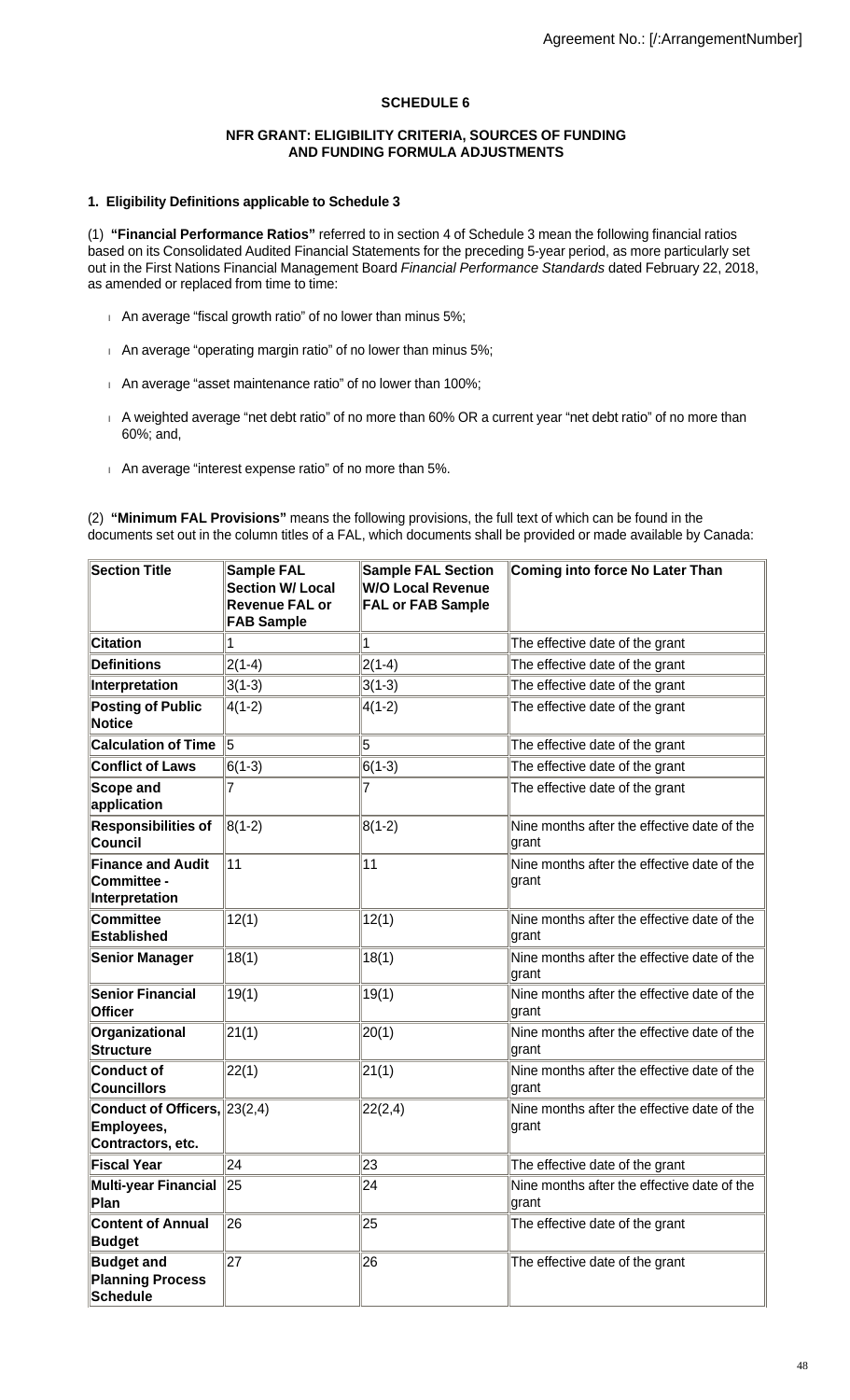| <b>Amendments to</b><br><b>Annual Budgets</b>                                                              | 29           | 28           | The effective date of the grant                      |
|------------------------------------------------------------------------------------------------------------|--------------|--------------|------------------------------------------------------|
| <b>Local Revenues</b><br><b>Budget</b><br><b>Requirements</b>                                              | 30           | <b>NA</b>    | The effective date of the grant                      |
| <b>Policy for First</b><br><b>Nation Information</b><br>or Involvement                                     | 31(1)        | 29(1)        | Nine months after the effective date of the<br>grant |
| <b>GAAP</b>                                                                                                | 69           | 67           | The effective date of the grant                      |
| <b>Separate</b><br><b>Accounting</b>                                                                       | $70(1-2)$    | 68           | The effective date of the grant                      |
| <b>Monthly Financial</b><br>Information                                                                    | $71(1-2)$    | 69 (1-2)     | The effective date of the grant                      |
| <b>Quarterly Financial</b><br><b>Statements</b>                                                            | $72(1-3)$    | $70(1-3)$    | The effective date of the grant                      |
| <b>Annual Financial</b><br><b>Statements</b>                                                               | $73(1-6)$    | 71 (1-5)     | The effective date of the grant                      |
| <b>Local Revenues</b><br><b>Annual Financial</b><br><b>Statements</b>                                      | $74(1-4)$    | <b>NA</b>    | The effective date of the grant                      |
| <b>Appointment of</b><br><b>Auditor</b>                                                                    | $76(1-4)$    | 73 (1-4)     | The effective date of the grant                      |
| <b>Auditor's Authority</b>                                                                                 | $77(1-6)$    | 74 (1-6)     | The effective date of the grant                      |
| <b>Audit</b><br><b>Requirements</b>                                                                        | $78(1-4)$    | 75 (1-3)     | The effective date of the grant                      |
| <b>Review of Audited</b><br><b>Annual Financial</b><br><b>Statements</b>                                   | $79(1-3)$    | 76 (1-2)     | The effective date of the grant                      |
| <b>Access to Annual</b><br>Financial<br><b>Statements</b>                                                  | $80(1-3)$    | 77 (1-2)     | The effective date of the grant                      |
| <b>Annual Report</b>                                                                                       | $81(1-4)$    | 78 (1-4)     | Nine months after the effective date of the<br>grant |
| <b>Account Records</b>                                                                                     | $86(1-2)$    | 83           | The effective date of the grant                      |
| <b>Board Standards</b>                                                                                     | $97(1-2)$    | 94 (1-2)     | The effective date of the grant                      |
| Delegated Authority<br>on Intervention                                                                     | $98(1-2)$    | 95           | The effective date of the grant                      |
| <b>Reports of</b><br><b>Breaches and</b><br>Financial<br>Irregularities, etc.                              | $101(1-3)$   | 98 (1-3)     | Nine months after the effective date of the<br>grant |
| <b>Inquiry into Report</b>                                                                                 | $102(1-3)$   | 99 (1-3)     | Nine months after the effective date of the<br>grant |
| <b>Protection of</b><br><b>Parties</b>                                                                     | $103(1-4)$   | $100(1-4)$   | Nine months after the effective date of the<br>grant |
| <b>Liability for</b><br>Improper Use of<br><b>Money</b>                                                    | $104(1-4)$   | $101(1-4)$   | Nine months after the effective date of the<br>grant |
| <b>Coming into Force</b>                                                                                   | $108(1-2)$   | $105(1-2)$   | The effective date of the grant                      |
| <b>SCHEDULE -</b><br><b>Avoiding And</b><br><b>Mitigating Conflicts</b><br>Of Interest (entire<br>section) | All sections | All sections | Nine months after the effective date of the<br>grant |

(3) **"Minimum FAB Provisions"** means the following provisions, the full text of which can be found in the documents set out in the column titles of a FAB, which documents shall be provided or made available by Canada:

| Section Title         | Sample FAB - With<br>Local Revenue | $\parallel$ Sample FAB -<br>Without Local<br>∥Revenue | Coming into force No Later Than |
|-----------------------|------------------------------------|-------------------------------------------------------|---------------------------------|
| <b>Citation</b>       |                                    |                                                       | The effective date of the grant |
| Definitions           | $ 2(1-4) $                         | $ 2(1-4) $                                            | The effective date of the grant |
| <b>Interpretation</b> | $3(1-3)$                           | 3 (1-3)                                               | The effective date of the grant |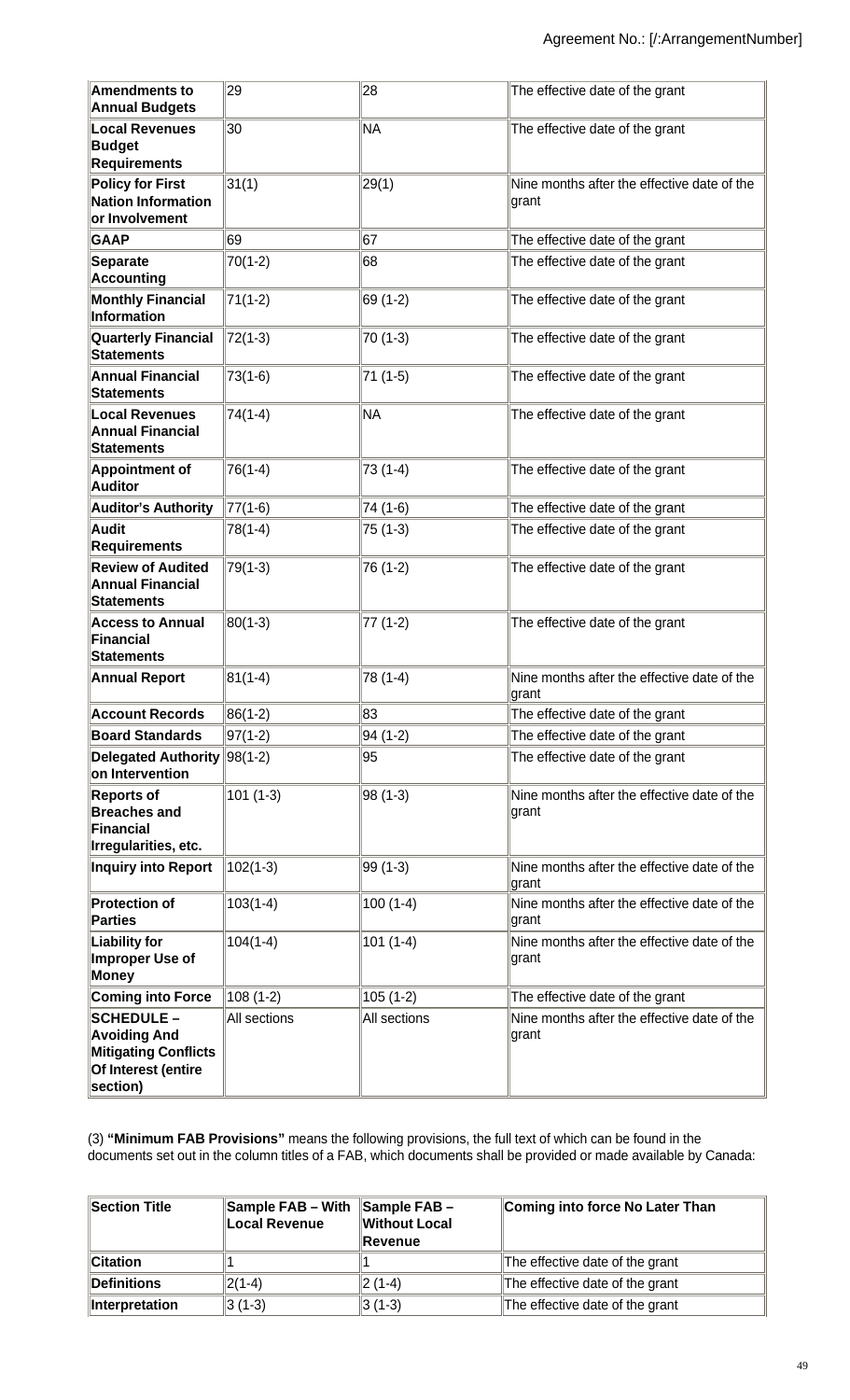| <b>Posting of Public</b><br><b>Notice</b>                                | $ 4(1-2) $ | $4(1-2)$  | The effective date of the grant                      |
|--------------------------------------------------------------------------|------------|-----------|------------------------------------------------------|
| <b>Calculation of Time</b>                                               | Ι5         | 5         | The effective date of the grant                      |
| <b>Conflict of Laws</b>                                                  | $6(1-2)$   | 6         | The effective date of the grant                      |
| <b>Scope and</b><br>application                                          | 7          | 7         | The effective date of the grant                      |
| <b>Responsibilities of</b><br>Council                                    | $ 8(1-2) $ | $8(1-2)$  | Nine months after the effective date of the<br>grant |
| <b>Finance and Audit</b><br>Committee -<br>Interpretation                | 11         | 11        | Nine months after the effective date of the<br>grant |
| <b>Committee</b><br><b>Established</b>                                   | 12(1)      | 12(1)     | Nine months after the effective date of the<br>grant |
| <b>Senior Manager</b>                                                    | 18(1)      | 18(1)     | Nine months after the effective date of the<br>grant |
| <b>Senior Financial</b><br><b>Officer</b>                                | 19(1)      | 19(1)     | Nine months after the effective date of the<br>grant |
| Organizational<br><b>Structure</b>                                       | 21(1)      | 20(1)     | Nine months after the effective date of the<br>grant |
| <b>Conduct of</b><br><b>Councillors</b>                                  | 22(1)      | 21(1)     | Nine months after the effective date of the<br>grant |
| Conduct of Officers, 23 (2,4)<br>Employees,<br>Contractors, etc.         |            | 22(2,4)   | Nine months after the effective date of the<br>grant |
| <b>Fiscal Year</b>                                                       | 24         | 23        | The effective date of the grant                      |
| <b>Multi-year Financial</b><br>Plan                                      | $\ 25$     | 24        | Nine months after the effective date of the<br>grant |
| <b>Content of Annual</b><br><b>Budget</b>                                | 26         | 25        | The effective date of the grant                      |
| <b>Budget and</b><br><b>Planning Process</b><br><b>Schedule</b>          | 27         | 26        | The effective date of the grant                      |
| Amendments to<br><b>Annual Budgets</b>                                   | 29         | 28        | The effective date of the grant                      |
| <b>Local Revenues</b><br><b>Budget</b><br><b>Requirements</b>            | 30         | <b>NA</b> | The effective date of the grant                      |
| <b>Policy for First</b><br><b>Nation Information</b><br>or Involvement   | 31(1)      | 29(1)     | Nine months after the effective date of the<br>grant |
| <b>GAAP</b>                                                              | 68         | 66        | The effective date of the grant                      |
| <b>Separate</b><br><b>Accounting</b>                                     | 69         | N/A       | The effective date of the grant                      |
| <b>Monthly Financial</b><br><b>Information</b>                           | 70 (1-2)   | $67(1-2)$ | The effective date of the grant                      |
| <b>Quarterly Financial</b><br><b>Statements</b>                          | 71 (1-3)   | 68 (1-3)  | The effective date of the grant                      |
| <b>Annual Financial</b><br><b>Statements</b>                             | 72 (1-6)   | 69 (1-5)  | The effective date of the grant                      |
| <b>Local Revenues</b><br><b>Annual Financial</b><br><b>Statements</b>    | 73         | <b>NA</b> | The effective date of the grant                      |
| <b>Appointment of</b><br><b>Auditor</b>                                  | 75 (1-4)   | 71 (1-4)  | The effective date of the grant                      |
| <b>Auditor's Authority</b>                                               | 76 (1-6)   | 72 (1-6)  | The effective date of the grant                      |
| <b>Audit</b><br><b>Requirements</b>                                      | 77 (1-4)   | $73(1-3)$ | The effective date of the grant                      |
| <b>Review of Audited</b><br><b>Annual Financial</b><br><b>Statements</b> | 78 (1-2)   | 74 (1-2)  | The effective date of the grant                      |
| <b>Access to Annual</b><br>Financial<br><b>Statements</b>                | 79 (1-2)   | 75 (1-2)  | The effective date of the grant                      |
| <b>Annual Report</b>                                                     | 80 (1-4)   | 76 (1-4)  | Nine months after the effective date of the<br>grant |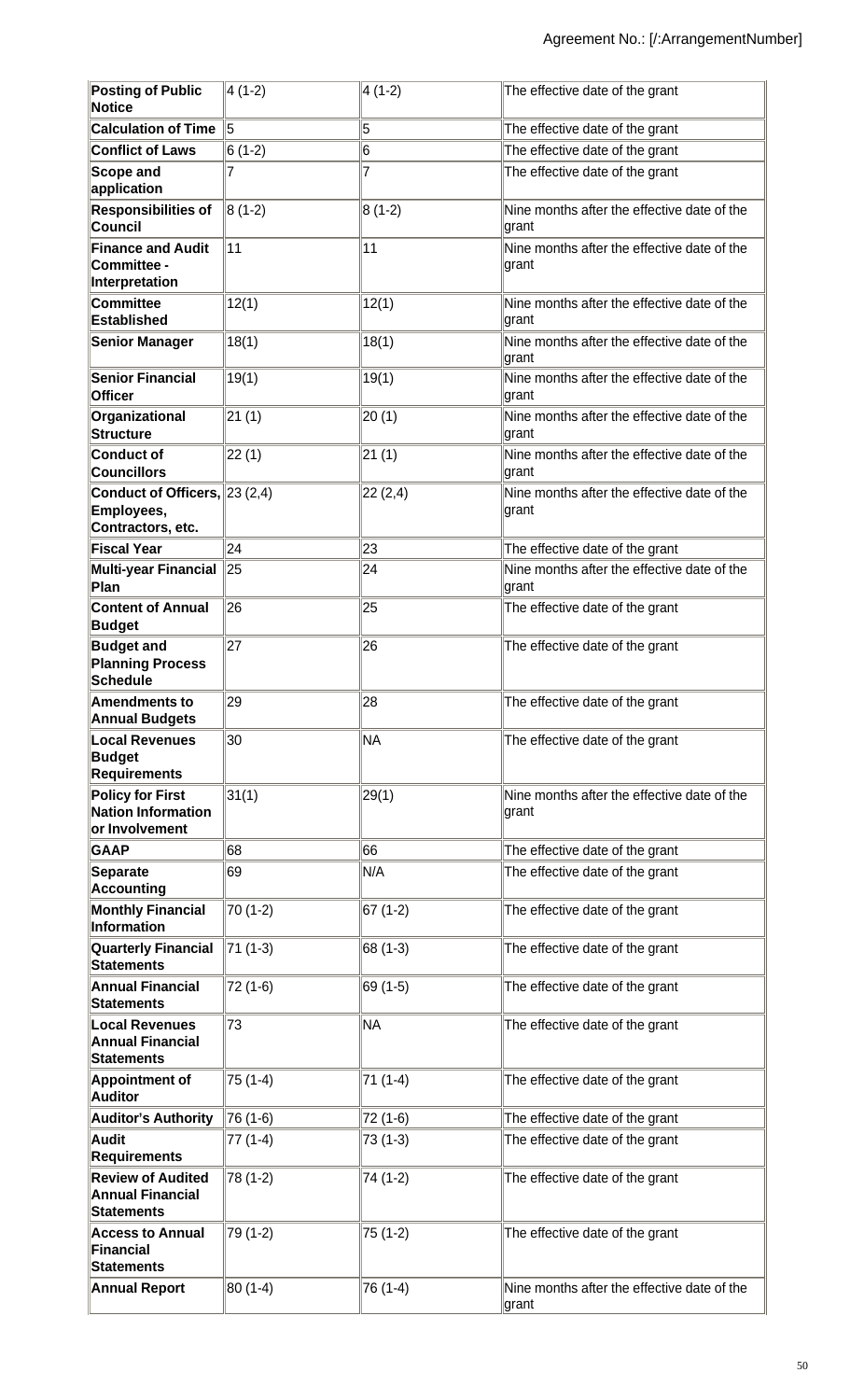| <b>Reports of</b><br><b>Breaches and</b><br>Financial<br>Irregularities, etc.         | 97 (1-3)     | 93 (1-3)     | Nine months after the effective date of the<br>grant |
|---------------------------------------------------------------------------------------|--------------|--------------|------------------------------------------------------|
| <b>Inquiry into Report</b>                                                            | 98 (1-3)     | 94 (1-3)     | Nine months after the effective date of the<br>grant |
| <b>Protection of</b><br><b>Parties</b>                                                | 99 (1-4)     | 95 (1-4)     | Nine months after the effective date of the<br>grant |
| <b>Liability for</b><br>Improper Use of<br>Money                                      | $100(1-4)$   | 96 (1-4)     | Nine months after the effective date of the<br>grant |
| <b>Coming into Force</b>                                                              | $ 103(1-3) $ | 99 (1-3)     | The effective date of the grant                      |
| <b>SCHEDULE-</b><br><b>Avoiding And</b><br><b>Mitigating Conflicts</b><br>Of Interest | All sections | All sections | Nine months after the effective date of the<br>grant |

## **2. ISC and CIRNA Programs that Provide Sources of Funding for the NFR Grant**

(1) The following is a list of programs from which funding for the NFR Grant has been sourced, along with objective/outcome area statements for those programs derived from the Departmental Results Framework and other departmental sources:

# **Band Support Funding**

Band support funding is provided to assist band councils to meet the costs of local government and administration of departmentally funded services. This support is intended to provide a stable funding base to facilitate effective community governance and the efficient delivery of services, which includes the formulation, implementation and enforcement of policies and regulations, selection of representatives, and efficient delivery of services to [/:CitizenOrMember]s in a way that enhances social and economic well-being.

# **Employee Benefits**

Employee Benefits supports eligible First Nation employers in attracting and keeping the qualified staff needed to manage and deliver services taken over from the federal government and enables eligible employers to establish competitive employee benefit packages comparable to other employers.

## **Non-Health Capital Facilities and Maintenance**

- Operations and Maintenance
- **Minor Capital**

Capital facilities and maintenance funding is provided to First Nations in order to plan, construct and/or acquire and operate and maintain community capital facilities and services (infrastructure, including schools, health and housing (residential). Eligible streams of funding include: operations and maintenance funding provided for the maintenance and operation of existing assets; and minor capital funding for housing and for construction, acquisition, renovation, or significant repair projects with value below \$1.5 million.

## **Income Assistance**

Income assistance provides funding as a last resort to assist eligible individuals and families who are ordinarily resident on reserve with basic needs (such as food, clothing, and rent and utilities allowance), special needs (such as essential household items, personal incidentals and doctor-recommended diets), and pre-employment and employment supports to move individuals toward self-sufficiency (such as life skills and job training) supporting improved quality of life through the reduction of poverty and hardship on reserve and improved participation in and attachment to the workforce.

# **Assisted Living**

Assisted Living provides funding to assist eligible individuals with in-home care, adult foster care and institutional care. The purpose of the funding is to help provide non-medical social support services to seniors, adults with chronic illness, and children and adults with disabilities (mental and physical) so that they can maintain functional independence and achieve greater self-reliance.

## **Elementary/Secondary Education**

The Elementary and Secondary Education Program objective is to provide predictable and flexible funding, based on the respective provincial funding model with adaptations, for funded First Nation students to receive a quality, linguistically and culturally relevant education that support their needs. It also aims to support models for First Nations to have control of First Nations education through regional education models with an ultimate goal to improve educational outcomes for First Nations students.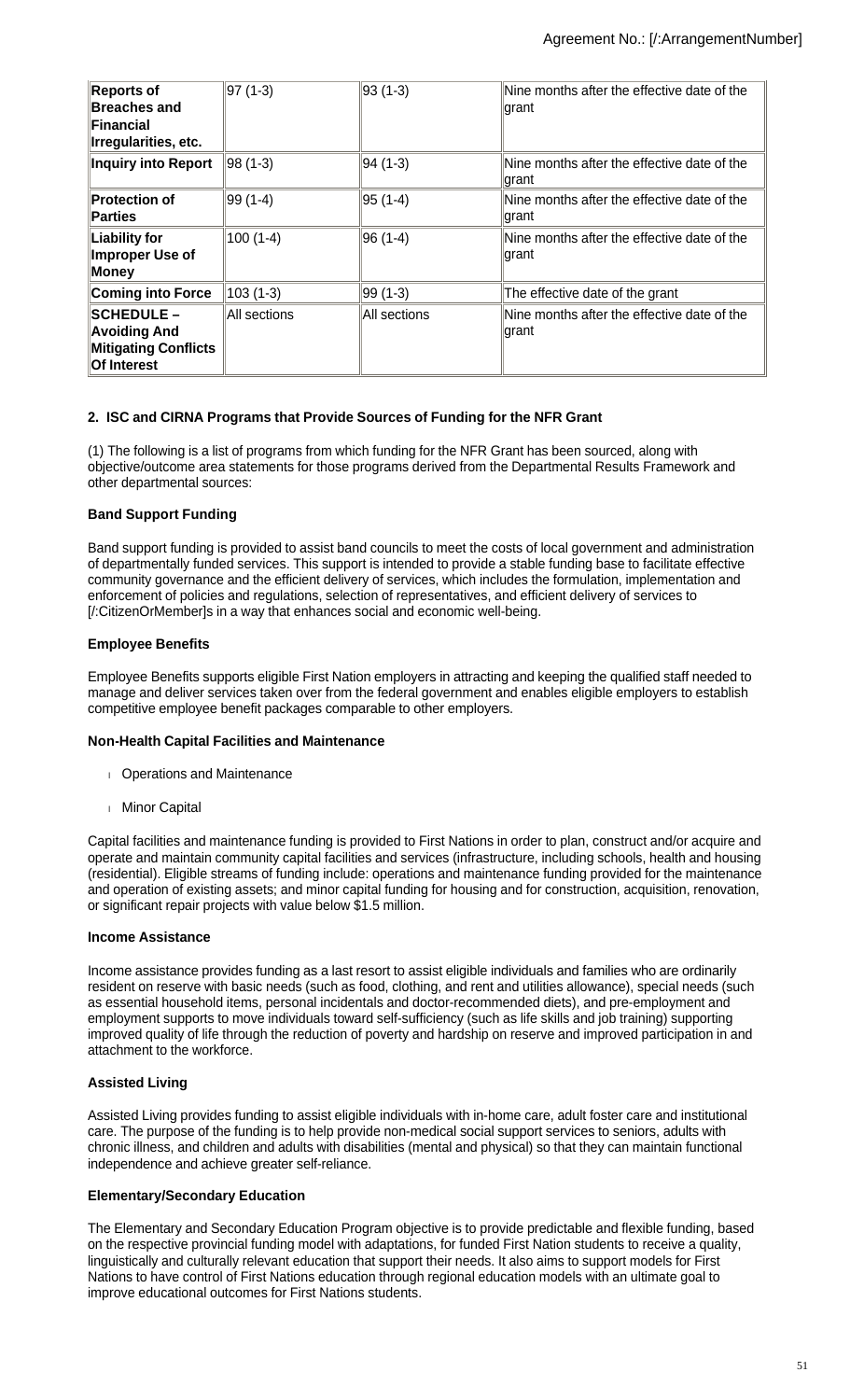#### **Post-Secondary Education**

The Post-Secondary Education Program objective is to improve the employability of First Nations people by providing funding for students to access education and skills development opportunities at the post-secondary level. Streams of funding include: Post-Secondary Student Support providing non-repayable financial support to First Nations students attending certified colleges and universities in Canada and abroad; and University and College Entrance Preparation provides financial support to First Nations students who are enrolled in university and college entrance preparation programs offered in Canadian post-secondary institutions to enable them to attain the academic level required for entrance into degree and diploma credit programs.

#### **Primary Health Care**

- **Health Promotion and Disease Prevention**
- Public Health Protection
- Primary Care

Primary Health Care includes funding for a suite of services provided primarily to First Nations individuals, families and communities living on-reserve. It encompasses health promotion and disease prevention to improve health outcomes and reduce health risks, public health protection, including surveillance, to prevent and/or mitigate human health risks associated with communicable diseases and exposure to environmental hazards, and primary care where individuals are provided diagnostic, curative, rehabilitative, supportive, palliative/end-of life care and referral services.

#### **Health Infrastructure Support**

- Health System Capacity
- **Health System Transformation**

Heath Infrastructure Support provides a foundation to support the delivery of services in First Nations communities and for individuals. More specifically, Health System Capacity funding enhances First Nations capacity to design, manage, deliver and evaluate quality health programs and services through planning, management and infrastructure and Health System Transformation supports the integration, coordination and innovation of the health systems serving First Nations.

#### **Lands and Economic Development Services**

- Community Economic Development
- Lands and Environment

Lands and Economic Development Services funding provides support to First Nations to assist with enhancing the economic development, land and environmental capacity of communities and to support the establishment of the conditions for economic development to occur, increasing their participation in the economy. Eligible streams of funding include: allocations to First Nation communities for economic development services; and allocations to First Nations for land and environmental responsibilities.

## **Registration Administration**

Registration Administration funding supports First Nations in facilitating the administration of the Indian Registration System and maintenance of Band Lists, and increasing the adoption of the Secure Certificate of Indian Status at the community level. Funding provides for local provision of Indian registration administration that results in eligible Indians gaining status and the attendant benefits as well as an updated Indian Register held by the federal government.

[COMMENT]Add the following clause only if the First Nation was, immediately prior to entering into this Agreement, funded under a contribution agreement that contained block funding for non-health programs [/COMMENT]

## **3 Funding Formula Adjustment NFR Grant Funding (based on non-Health notional amounts)**

(1) The NFR Grant Funding will be subject to annual formula based adjustments. For the purpose of calculating these adjustments, the NFR Grant Funding will be notionally divided as follows:

| <b>NFR Grant Non-Health Notional Activity</b> | <b>Notional Non-Health Activity Amount (Base Year)</b> |
|-----------------------------------------------|--------------------------------------------------------|
| <b>Band Support Funding</b>                   | \$1                                                    |
| <b>Employee Benefits</b>                      | \$1                                                    |
| Non-Health Capital Facilities and Maintenance | \$1                                                    |
| Income Assistance                             | \$1                                                    |
| Assisted Living                               | \$1                                                    |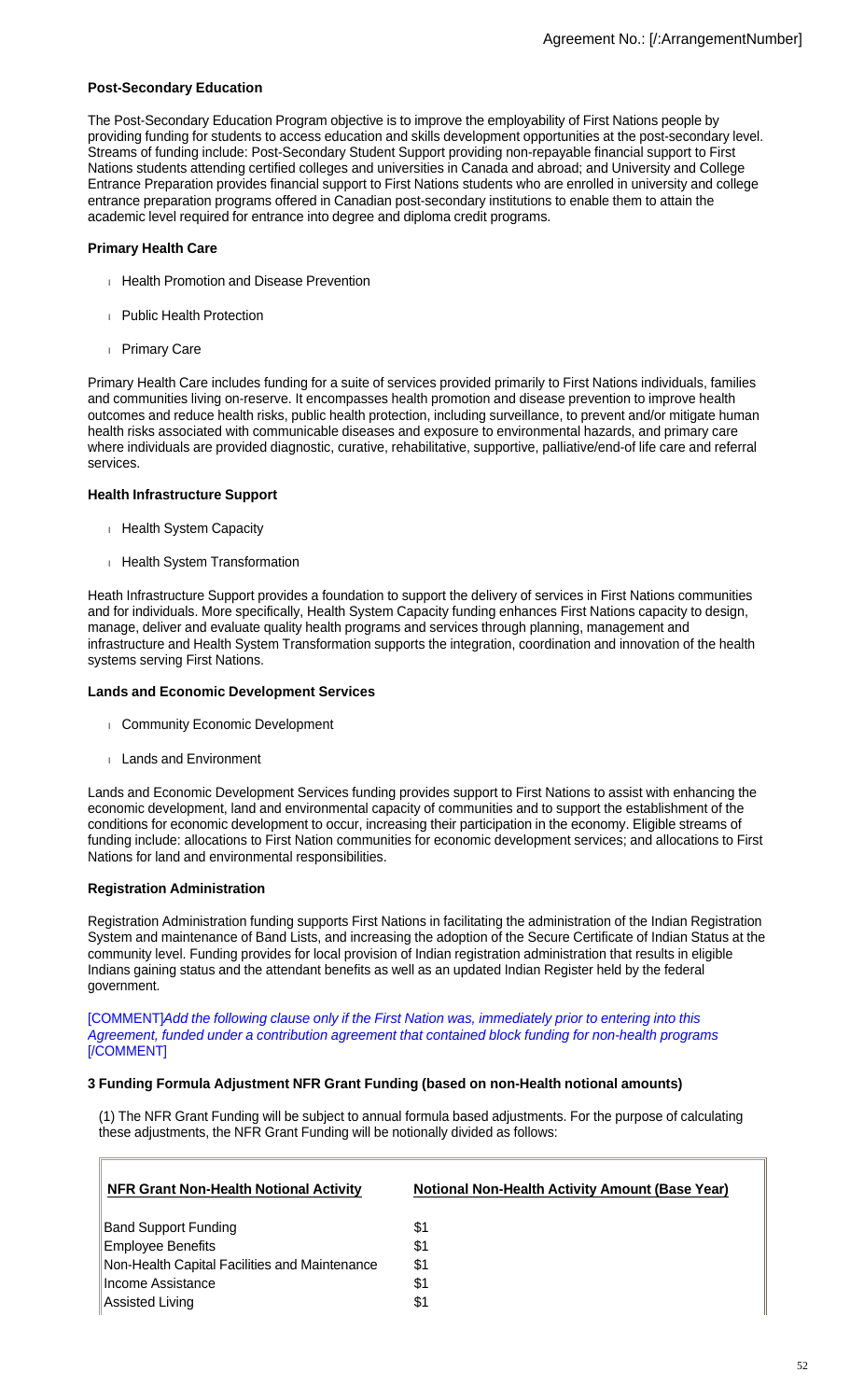| Elementary/Secondary Education          | \$1       |
|-----------------------------------------|-----------|
| Post-Secondary Education                | \$1       |
| <b>Registration Administration</b>      | \$1       |
| Lands and Economic Development Services | \$1       |
| Base Year Total                         | \$[total] |

(2) Adjustments to the NFR Grant Funding will be made in accordance with the following formula that is based on non-Health NFR Funding notional amounts other than the Elementary/Secondary Education notional amount:Region to insert

(3) Adjustments to the NRF Grant Funding will also be made in accordance with the following formula that is based on teh Elementary/Secondary Education notional amount:

# Regions to insert

[COMMENT]insert formulae in (2) and (3) for both: f/INAC programs except education (2); and education (3). This will need to be drafted with assistance from Legal bearing in mind that there is no funding but NFR Grant Funding – i.e. it is not broken into activity areas like block – so reference to any segment of that funding can only be done on a "notional" basis agreed to by both parties as established in (1).[/COMMENT]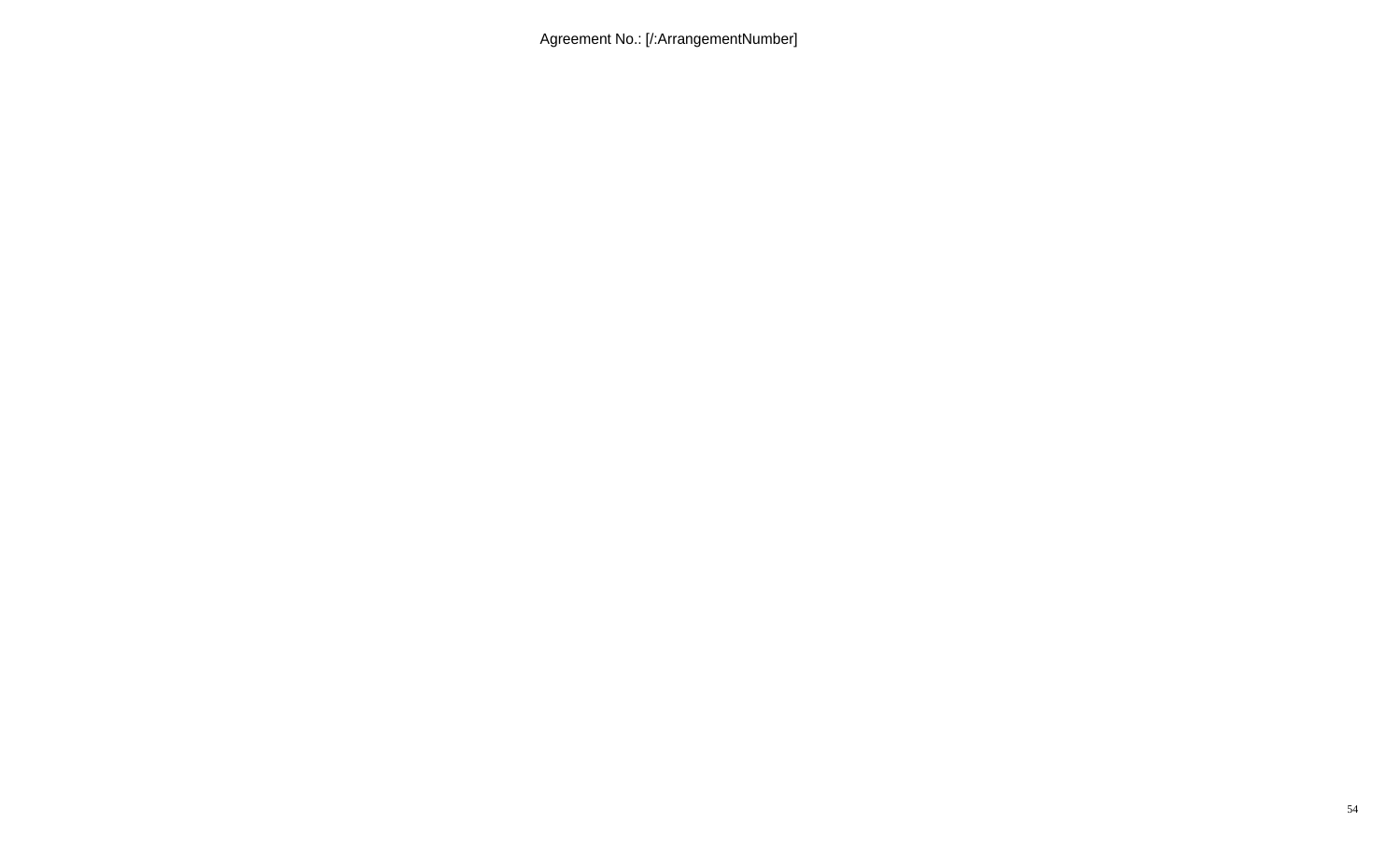# **SCHEDULE 8 MANAGEMENT ACTION PLAN** (if applicable)

Note: Here will be attached [:/Name]'s Management Action Plan, if applicable